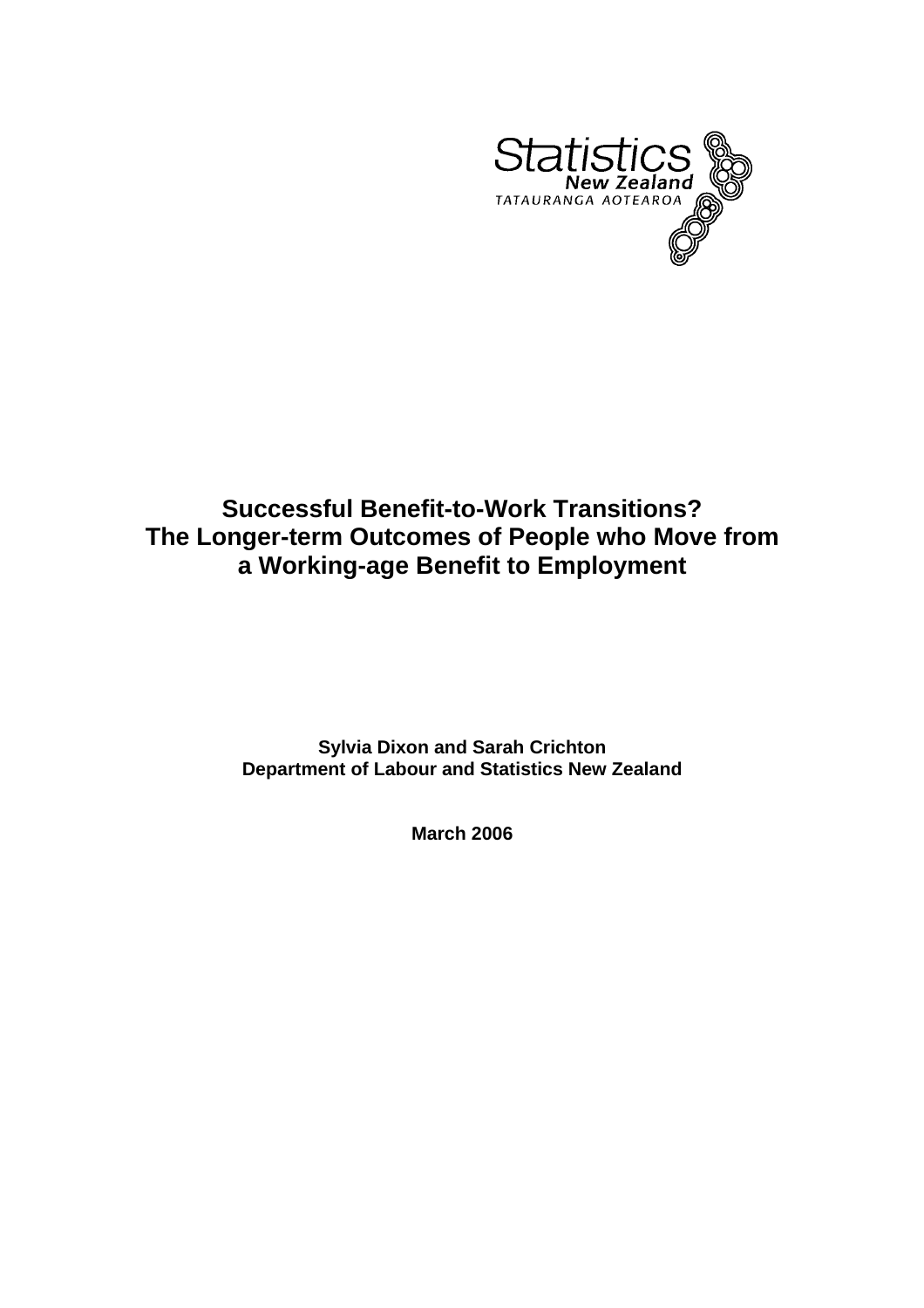# **Abstract**

This study uses data from New Zealand's Linked Employer-Employee Database (LEED) to examine the longer-term employment outcomes of adults who moved from a government income support benefit to employment. The main study population is all those who made such a benefit-to-work (BTW) transition during 2001/02. They are observed for two years before and after the transition.

We find that people in the BTW transition group remained employed and off benefits for much of the post-transition period (72 percent of the first year on average, and 61 percent of the second). Part-time or part-month employment was common, however: at any given time approximately one-third of those in employment had part-time or part-month earnings. More than half received some further benefit income during the two years after the transition. Those who had some employment in the final six months (78 percent) experienced an 8.5 percent increase in their average monthly earnings, at the median.

An analysis of the factors associated with successful outcomes for people moving from a benefit to employment suggests that personal characteristics, prior employment experience, the timing and nature of the transition, and the characteristics of post-transition employers all play some role. However, the analysis does not allow us to fully distinguish between associative and causal effects.

The study also compares the employment outcomes of the BTW transition group with those of non-beneficiaries who began a new waged or salaried job in the same year, with and without controls for differences in measured characteristics. The results of these comparisons are informative but not entirely conclusive.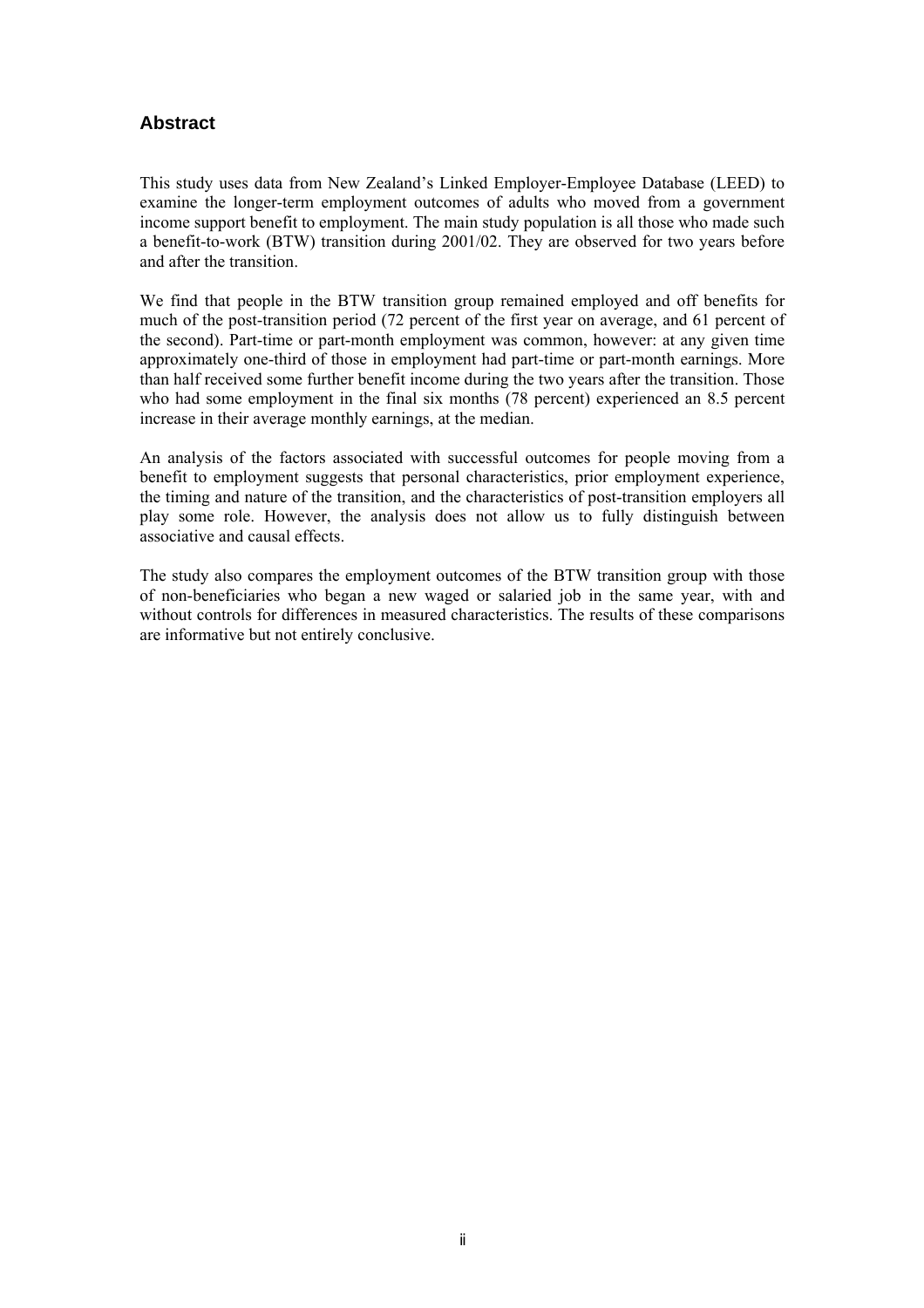# **Acknowledgements and disclaimers**

We would like to thank Marc de Boer, Dean Hyslop, Dave Maré, Jeff Sheerin, Julian Silver, Steve Stillman and Joss Stroombergen for their valuable comments on earlier drafts of this paper.

This work was undertaken while the authors were on secondment to Statistics New Zealand. The support of Statistics NZ is gratefully acknowledged. Any errors are the responsibility of the authors. Any views expressed are those of the authors and do not purport to represent those of Statistics NZ or the Department of Labour.

**Note:** The tables in this paper only contain information about groups of people so that the confidentiality of individuals is protected. All results presented in this paper are based on 100 or more individuals. The results are based in part on income tax data supplied by Inland Revenue to Statistics NZ under the Tax Administration Act 1994. This tax data must be used only for statistical purposes and no individual information is provided back to Inland Revenue for administrative or regulatory purposes. Only people authorised by the Statistics Act 1975 are allowed to see data about a particular person or firm. Careful consideration has been given to the privacy, security and confidentiality issues associated with using tax data in this project. A full discussion can be found in the LEED Project Privacy Impact Assessment paper.

Inland Revenue collects income tax data to support the efficient operation of the New Zealand taxation system. Its use as a base for the production of statistics places new and quite different demands on the data. Any discussion of data limitations or weaknesses in this paper is in the context of the latter use and is not related to the ability of the data to support Inland Revenue's core operational requirements.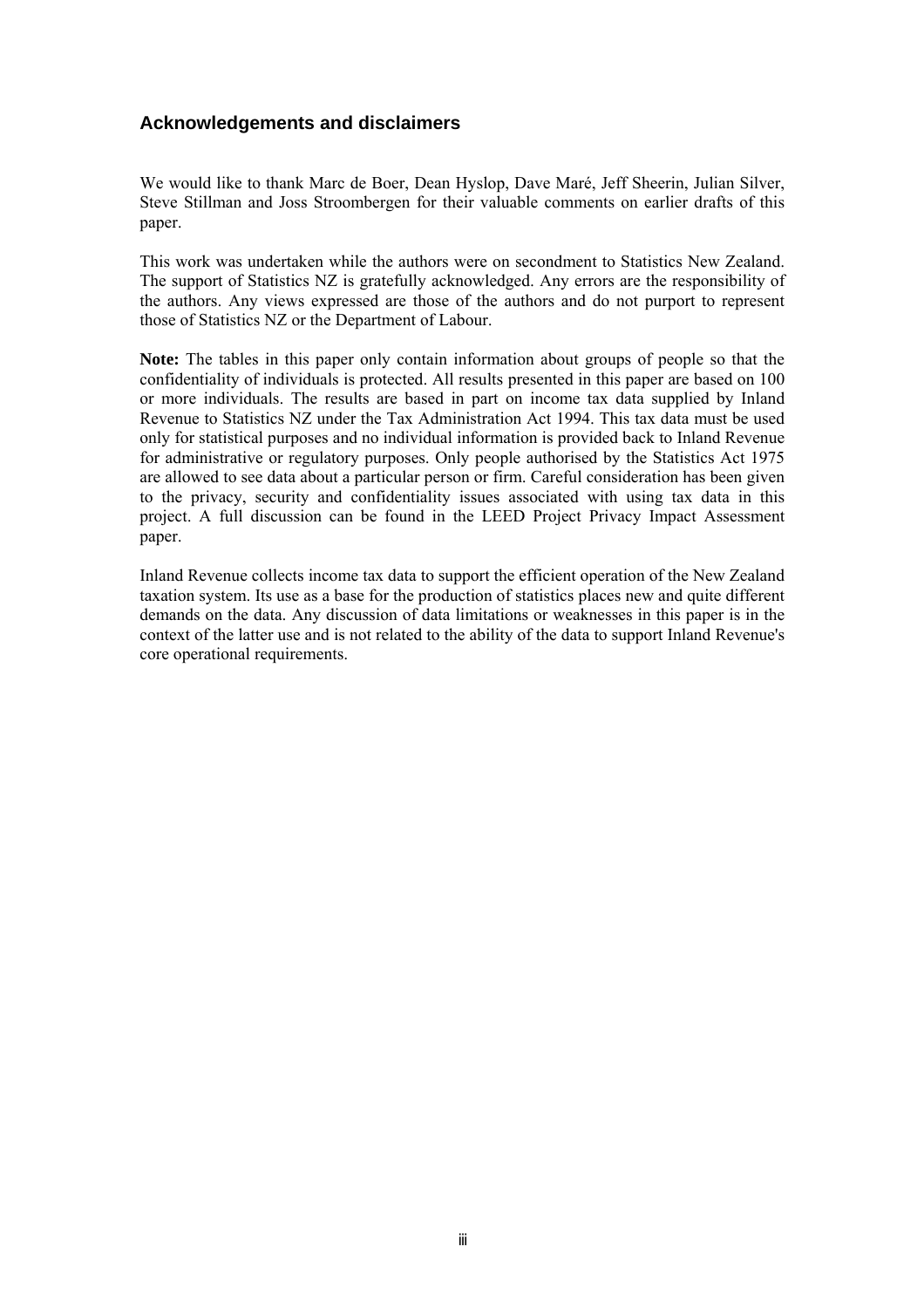# **1. Introduction**

 $\overline{a}$ 

Barriers to employment retention for people moving from benefits to employment are well documented. A considerable body of international literature, and some New Zealand research, indicates that former welfare recipients often struggle to retain employment, cycle between short-term jobs and welfare, and can remain in low paid situations for extended periods of time.<sup>1</sup> Assisting people who have had lengthy spells of income support to return to work, remain employed and improve their skills and incomes over time are important employment policy goals.

This study uses data from the Linked Employer-Employee Database (LEED) to examine the longer-term employment outcomes of people who moved from a working-age benefit to employment in 2001/02. LEED is a new data source which provides comprehensive national data on taxable income payments from April 1999 to the present. Employee earnings and income received from social welfare benefits are separately identified. Individuals and employers in LEED have unique identifiers which enable longitudinal linking of records. The database can therefore be used to study individuals' transitions between employment states and onto and off benefits, as well as their transitions between employers.

The paper has three main objectives. First, it describes the benefit-to-work experiences of former beneficiaries. We construct and report a variety of different measures of both shortterm and longer-term outcomes for people who moved from a core benefit to employment during 2001/02, providing a reasonably detailed picture of post-benefit employment outcomes. We aim to identify what proportions achieved continuity in their employment, had monthly earnings that were above a minimum level consistent with full-time employment, and improved their earnings over time.

Secondly, the study examines the effects of factors such as demographic characteristics, prior employment experience, mobility between employers, and employer characteristics on individuals' employment and earnings outcomes, using regression methods and a richer set of explanatory variables than has been used in previous research. Building on but extending the work of Hyslop *et al* (2004), we identify changes of employer at the time of the benefit-towork transition and subsequently, and use this information in our models of outcomes. We also incorporate information on the characteristics of post-transition employers, including their industry, number of employees, payroll per employee, expansion or contraction of employment and employee turnover rate.

Thirdly, the paper compares the employment outcomes of people who moved from benefits to employment with the outcomes of non-beneficiaries who began a new job in the same reference year. Studies of the employment experiences of former welfare recipients often have no basis for assessing what level of employment retention or earnings growth can be realistically expected. Taking advantage of the fact that LEED contains data on *all* employees in New Zealand, we compare the employment outcomes of former beneficiaries with those of two comparison groups: all non-beneficiaries who started a new job in 2001/02, and nonbeneficiaries who made a transition from a state of low employment (defined as employment with earnings of less than \$1,500 a month) or non-employment into work. These comparison groups provide two alternative reference points for evaluating the retention rates, earnings and earnings growth of the benefit-to-work study population.

We find that the benefit-to-work (BTW) transition group remained employed and off benefits for 72 percent of the first year on average, and 61 percent of the second year. Over the first two years, the average number of months of employment while off benefits was 16 months.

<sup>1</sup> See for example Wehipeihana and Pratt (2002) for a New Zealand example and Johnson (2002) for British and American examples.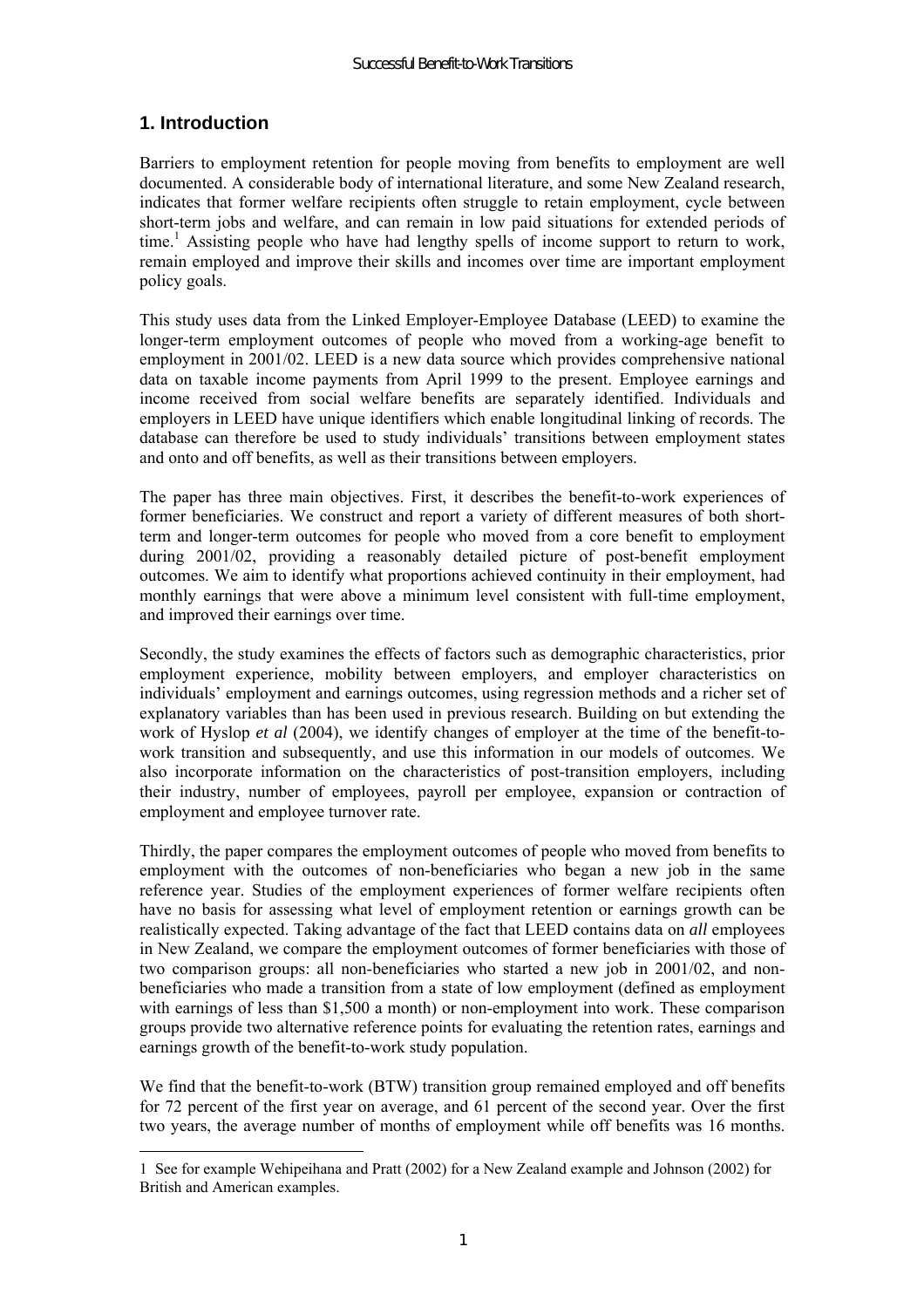However, the average number of months with earnings above \$1,500 a month was only 12 months. The gap between these two outcome measures reflects a relatively high level of parttime and/or part-month employment.

Our analysis of the factors associated with successful outcomes suggests that both individual and employer characteristics may influence the employment retention and earnings growth of people who move from benefits to employment. The effects of employer characteristics persist in regression specifications that control for time-invariant individual heterogeneity.

The employment and earnings outcomes of the BTW group were generally poorer than those of non-beneficiary job entrants, but many of the mean differences were relatively small. The sign and magnitude of the outcomes 'gap' between former beneficiaries and non-beneficiaries is sensitive to decisions about what factors to control when making the comparison. These results are open to a number of different interpretations, which are discussed below.

The study has a number of important limitations, due to limitations of the dataset. For instance, we are unable to identify different types of benefits in LEED, and therefore do not have information on the factors that made people eligible for income support. We also have very limited socio-demographic information on beneficiaries and their families. Furthermore, the findings of this study may have been influenced by the timing of the study with respect to the business cycle: 2001/02 was a period of unusually strong employment growth. These and other limitations are discussed in more detail below.

The structure of the paper is as follows. Section 2 briefly summarises other relevant research on benefit-to-work transitions. Section 3 outlines the key features of the data source and study design. Section 4 describes the demographic characteristics and past employment and benefit receipt histories of the benefit-to-work study population, drawing comparisons with other groups of beneficiaries and with non-beneficiary job entrants. Section 4 also describes the circumstances of benefit-to-work transitions and the characteristics of on-benefit and postbenefit employers. Comparisons are drawn with non-beneficiary job entrants to better identify the distinctive characteristics of the ex-beneficiary study group and its transition experiences.

Section 5 presents the main results of the paper. Section 5.1 uses descriptive statistics to summarise the short-term and longer-term employment and earnings outcomes of the benefitto-work study population. Section 5.2 examines the effects of factors such as personal characteristics, mobility between employers, and employer characteristics on outcomes, using more formal regression methods. Section 5.3 addresses the question of whether the employment outcomes of former beneficiaries are substantively different from those of nonbeneficiary job entrants, using regressions to compare outcomes while controlling for differences in measured characteristics. Section 6 summarises the main results and section 7 concludes.

# **2. Previous Research**

Until recently, most studies of benefit-to-work (BTW) transitions in New Zealand have relied either on data collected in benefit administration systems (for example, Wilson *et al* 2005) or on special client surveys undertaken for programme evaluation purposes. There are a small number of published New Zealand studies of the employment retention and longer-term outcomes of former beneficiaries. The most important recent studies are Department of Labour and Ministry of Social Development (2001), Wehipeihana and Pratt (2002), and Hyslop *et al* (2004).

An evaluation of reforms to the Domestic Purposes Benefit (DPB) and Widows Benefit, (Department of Labour and Ministry of Social Development, 2001), provides considerable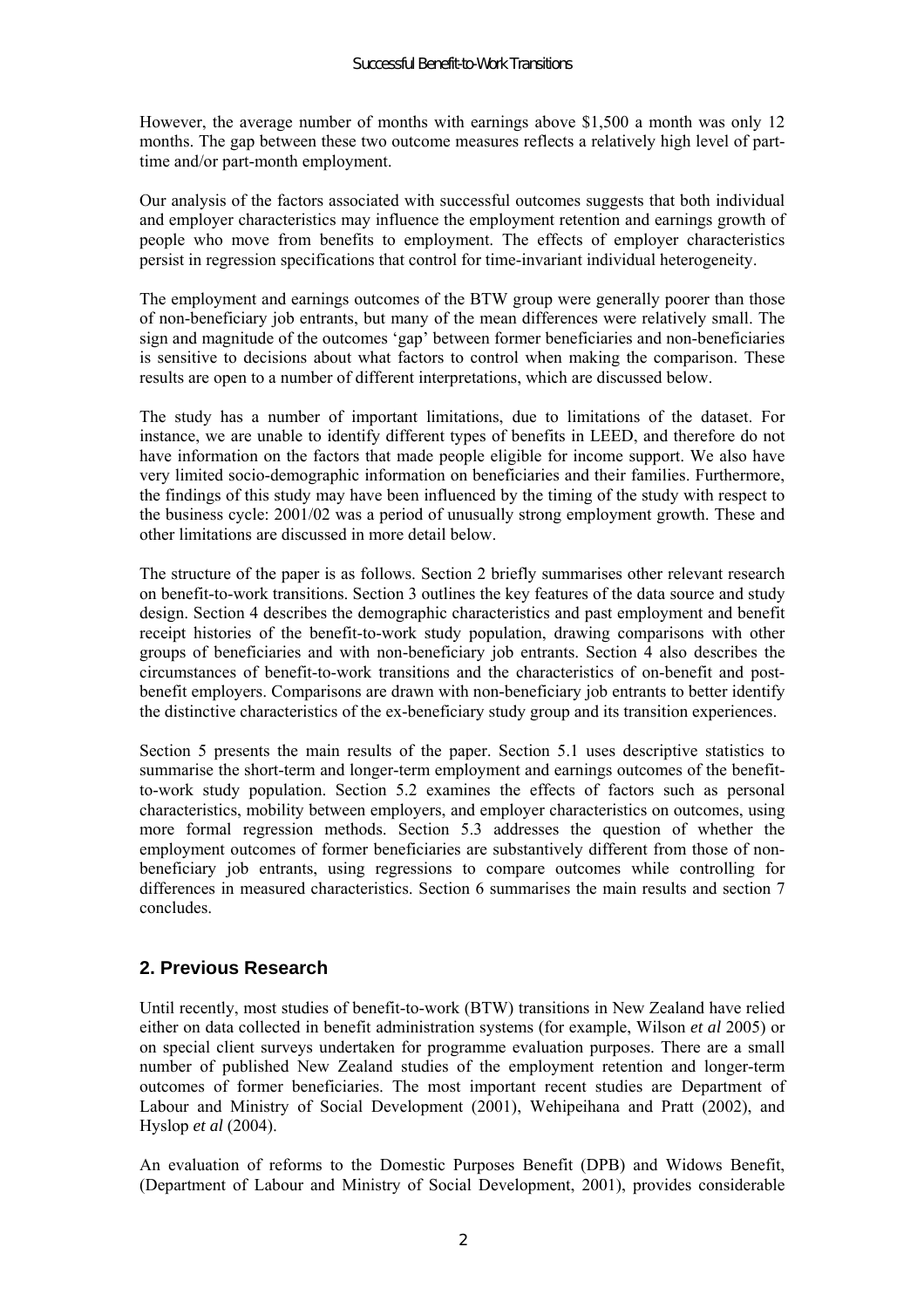information on the early employment experiences of sole parents who moved from benefits to employment in 2000/01. Data were collected from several sources, including a survey of 1,016 sole parents who had left the DPB and moved into employment at some time in the eight months ending 28 February 2001, and had not returned to the DPB at the time of the interview.

Most respondents in the survey of sole parents had obtained permanent employment (78 percent). The rest were in casual or temporary employment. Most worked full-time hours. Half (51 percent) received an average weekly income of between \$301 and \$500 after tax and after repayments of student loans. Two-thirds (64 percent) reported they were financially better off after obtaining work.

Unfortunately, the study was not designed to provide reliable estimates of the employment retention rates of sole parents. However, interviews were used to identify some of the key factors that assist sole parents to stay in employment and the barriers that hinder retention (p47). Factors identified as having an important influence on retention included the sole parent's continued access to suitable and affordable childcare; the appropriateness and flexibility of the job's hours of work (crucial for combining paid work with family responsibilities); whether the sole parent could get to and from work easily; the level of earnings provided by the job; whether sole parents are financially better off in employment; and whether employment was interesting and rewarding.

Wehipeihana and Pratt (2002) summarise the lessons learned from two post-placement support pilot programmes that were conducted and evaluated from 1999 to 2002. One programme targeted sole parents and the other, Māori and Pacific people. The range of barriers to employment retention that were identified in the evaluations included problems with maintaining affordable and suitable childcare; difficulties in the workplace; limited awareness of the in-work financial entitlements that are available to low-income families; financial disincentives for those who were only marginally better off in employment; and the temporary or casual nature of some of the jobs available.

Hyslop, Stillman and Crichton (2004) use LEED data to examine benefit-to-work transitions, estimating the employment rates of former beneficiaries during the 18 months following their exit from a benefit. The reference period for evaluating post-benefit employment rates is October 2000 to March 2002. Average post-benefit employment rates were in the order of 55–60 percent. Hyslop *et al* also examine the effects of benefit spell length and prior employment experiences on post-benefit employment rates and earnings. They find evidence of negative benefit spell duration effects and positive prior employment experience effects.

The international literature on employment retention and advancement issues for former welfare recipients is extensive. Johnson (2002) provides a useful review of research evidence from the United Kingdom and the United States. Follow-up studies of former beneficiaries and welfare recipients who moved into full-time jobs have found that a fairly high proportion leave employment and return to income support within the first six months to one year. However, the reported rates of employment retention vary substantially between studies, locations and client groups. British studies indicate that sole parents have quite different retention patterns from the long-term unemployed, for example.

The studies reviewed in Johnson (2002) point to a number of common factors that are associated with early job loss and/or return to a benefit. Within any client group, those with the lowest skill levels and lowest qualifications tend to have the poorest rates of employment retention (ibid., p9). Health problems, difficulties in getting to and from work, and difficulties with maintaining childcare arrangements are associated with a greater probability of leaving work and returning to a benefit. Job and workplace characteristics, such as the availability of permanent jobs, also appear to play some role.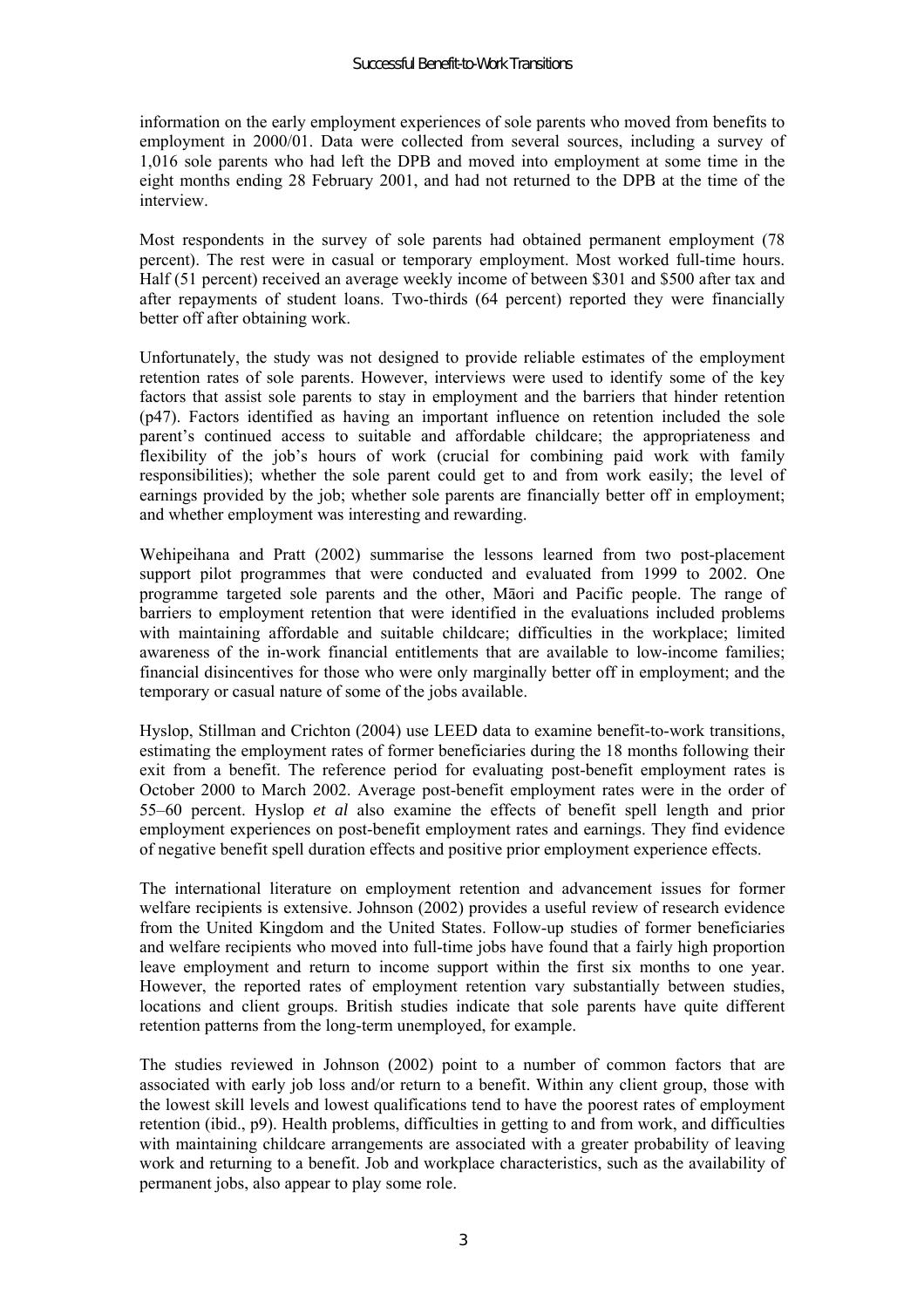There is also extensive international literature on the effects of policies and programmes designed to help former beneficiaries to remain in work, such as employment support services and in-work earnings supplements. This includes studies that have used random assignment of participants to treatment or control groups, in order to identify programme effects more rigorously. Michalopoulous (2005) reviews the findings of an evaluation of four earnings supplement programmes that were recently implemented in the United States. Bloom *et al* (2005) report recent results from the Employment Retention and Advancement project, which is trialling and evaluating a variety of different approaches to post-placement employment support in the United States. Hall *et al* (2005) report results from the early stages of a British initiative designed to test a range of employment retention and advancement services for unemployed and low-paid workers. Overall, the research evidence suggests that both in-work earnings supplements and post-placement employment support services *can* increase the employment and earnings of programme participants in the short to medium term, if they are well designed and delivered. There is little evidence that they have long-term effects.

# **3. Data Description and Study Design**

### **3.1 Important features of the data source**

The Linked Employee-Employer Dataset is described in Appendix 1. Due to the way income tax data are collected, LEED is built upon monthly records of individuals' taxable incomes, as received from each employer or from the benefit system. Individuals and employers in LEED have unique identifiers which enable records to be linked longitudinally through time. The LEED dataset also contains information on gender, age, and address for employees, and industry and address for employers. These core variables can be used to create additional variables such as the number of employees and total payroll of an employer, the number of jobs held by an employee in a particular month, or the duration of an employee's job spell.

The benefit payments that are recorded in LEED are taxable benefits, a category that includes all core, income-tested working-age benefits such as Unemployment, Sickness, Invalidís, Domestic Purposes, Widow's, Emergency, Independent Youth and Transition to Retirement. Non-taxable allowances such as the Accommodation Supplement and Disability Allowance are *not* recorded. Therefore, when we refer to movement from benefits or income support, we are referring solely to transitions from one of the core, taxable benefits. People in this situation may have continued to receive income support through one of the supplementary allowances that are available to low-income individuals or families in employment.

An important point to note is that LEED records the taxable earnings and benefit payments that were received *in a particular calendar month*, which may not coincide perfectly with the employment period or the benefit spell. For example, earnings may be received and reported in arrears of the period of employment. If a person leaves employment part way through a month but is working again in the following month, no break in employment is recorded in LEED (although a temporary drop in earnings may be apparent). Furthermore, in months where an individual received income from multiple payers, it is not possible to identify whether the jobs occurred sequentially or concurrently. The aggregation of income data to calendar months also means that a person who is moving from the benefit system to employment is likely to receive payments from both sources for at least one calendar month (and in many cases two calendar months), and it is not possible to identify the precise time at which the transition occurred.

In this study, we define an individual as being *on benefit* if they received any benefit income during the calendar month. An individual is considered to have exited the benefit system in the first calendar month after their last benefit payment, and to be *off benefit* in any month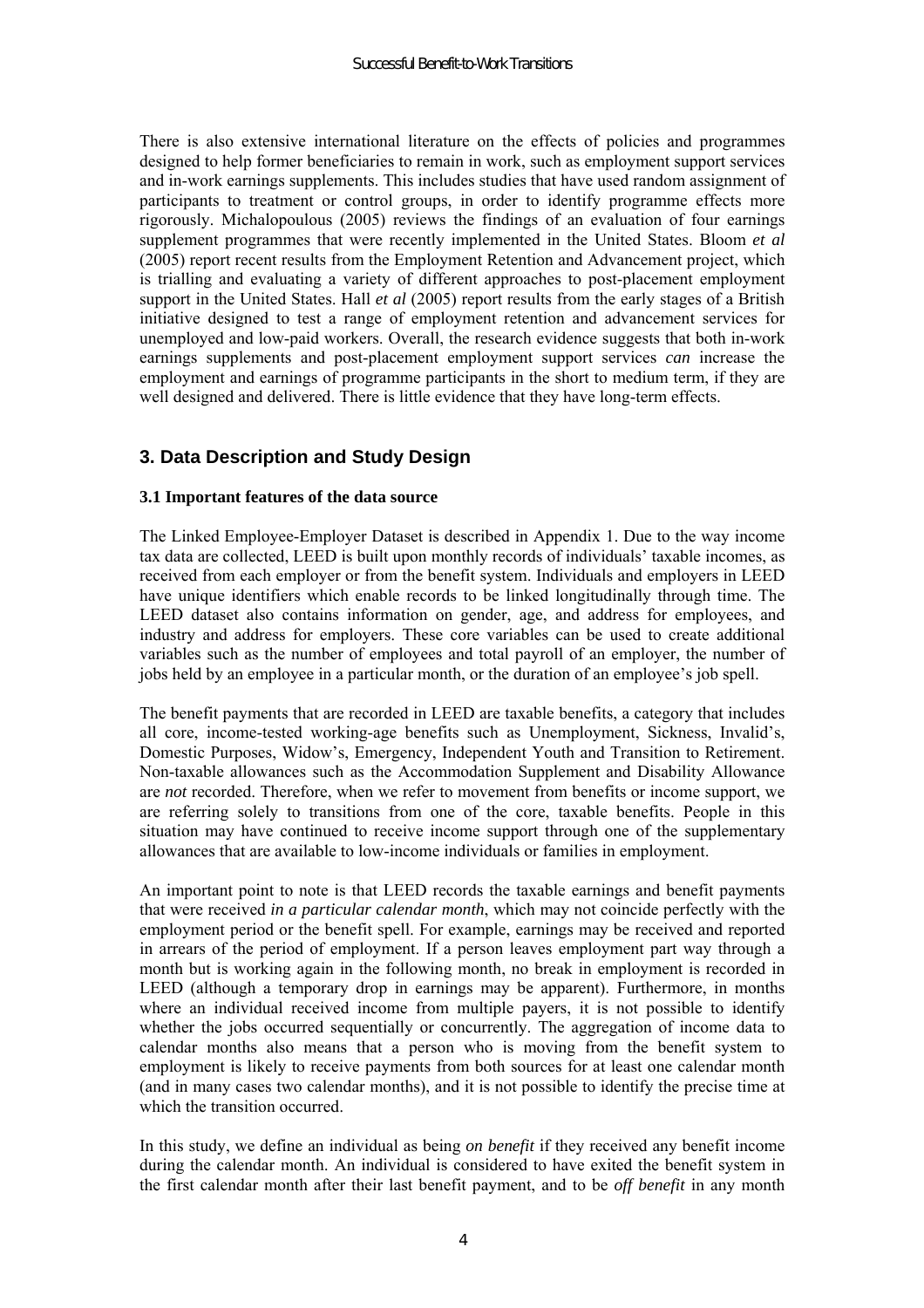when they did not receive benefit income. Similarly, we define an individual as being *in employment* if they received any employment-based earnings (excluding ACC payments). Being 'in employment' and being 'on benefit' are not mutually exclusive states. Benefit abatement rules allow beneficiaries to retain a certain amount of income from part-time employment, and a reasonably high proportion of beneficiaries do in fact work in part-time jobs. Further information on rates of employment during benefit spells is provided below.

Because of the monthly aggregation of data in LEED, our definitions of being 'on benefit' and being 'in employment' differ from those that apply in the official benefit administration system. For example, if a person leaves a benefit but returns to it within the same month or in the following month, this may be counted as a benefit exit in the official system but it will not be recognised as such in LEED. In this study, a person must be without benefit income for at least one complete calendar month to be classified as having left a benefit.

Note that the LEED database does not currently include data on income from selfemployment. Consequently, we cannot distinguish periods in which an individual is selfemployed from periods in which they are not working.

### **3.2 The study population and comparison groups**

 $\overline{a}$ 

Table 1 defines the study populations and comparison groups that were constructed for the analysis.

The main study population (the 'benefit-to-work transition group' or BTW) comprises all people of working age (defined here as 15–59 years) who moved off a core benefit, remained off for at least one complete calendar month, and were employed in the month after their last benefit payment, during the financial year from 1 April 2001 to 31 March 2002. To exclude those whose contact with the benefit system was fleeting, we also require that they were in receipt of benefit payments for at least three months before the transition to employment. This study population is used to estimate what proportion of all benefit-to-work transitions were followed by 'successful' outcomes in terms of employment retention, self-sufficiency and earnings growth. $2$ 

A slightly more restricted study population is used in section 5.3, which investigates the factors associated with variations in longer-term outcomes, given that a successful transition from a benefit to employment took place. For that analysis, we restrict the study population to people who remained employed and off benefit *for a minimum of three calendar months* after their transition from a benefit to employment. The benefit administration rules allow some beneficiaries to suspend their benefit for a short period of time in order to take short-term jobs. The three-month criterion excludes these people (who may not have genuinely left income support) and anyone else who was unable to remain off a core benefit for more than a month or two. The stricter definition of BTW transitions ensures that we focus on people who have unambiguously made a transition from income support to employment. The BTW-2 group represents 78 percent of the original group.

<sup>2</sup> Note that a small percentage of people who met the criteria for selection into the study population (around 2.5 percent), did so on two occasions during the selection year. In those cases, we randomly selected one of the two eligible benefit spells, and classified it as the reference benefit spell.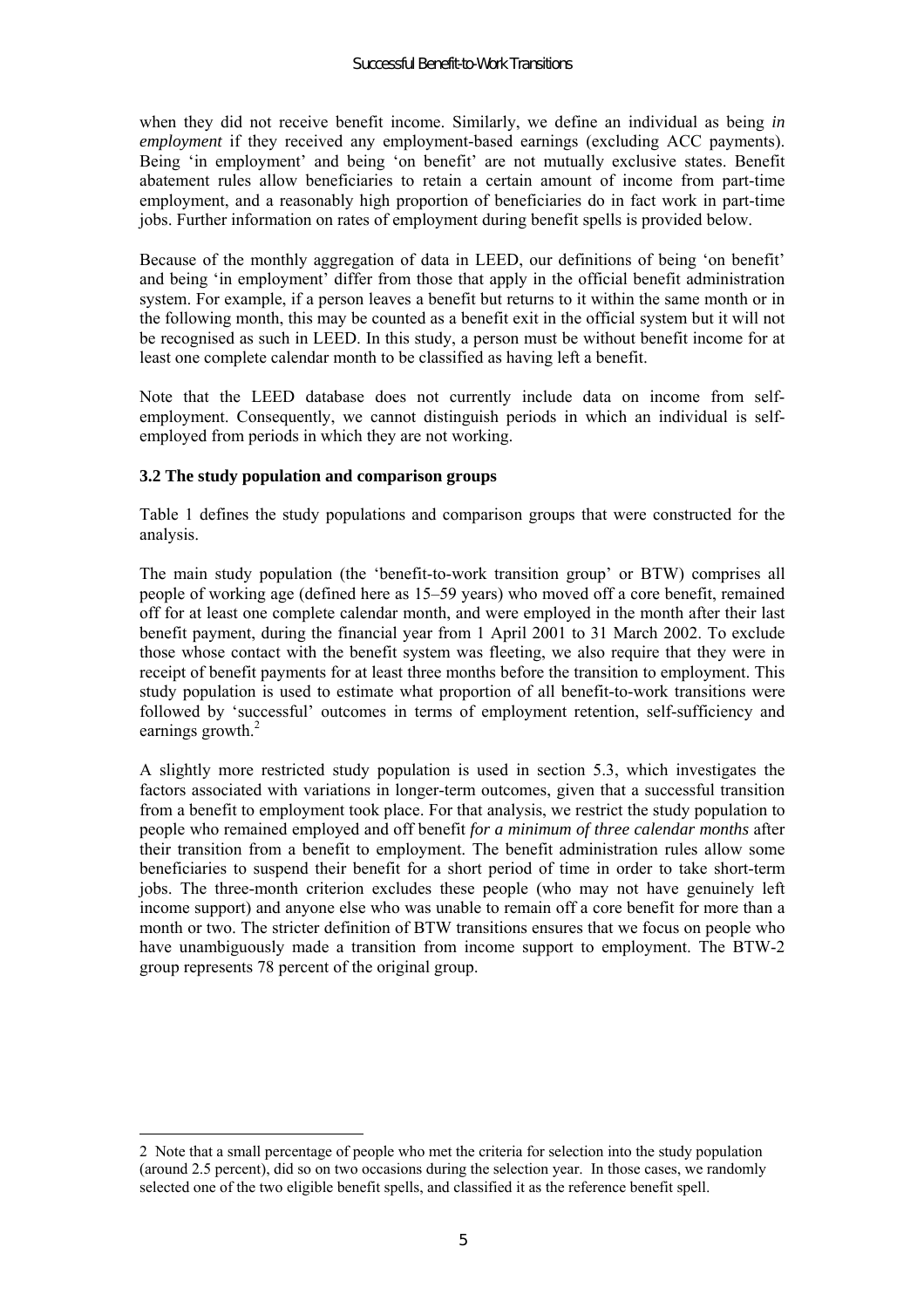| Group                                | Criteria                                                                                   |
|--------------------------------------|--------------------------------------------------------------------------------------------|
|                                      |                                                                                            |
| <b>Study population</b>              |                                                                                            |
| Benefit-to-work                      | Received a benefit for at least three continuous months<br>$\bullet$                       |
| transition group                     | Benefit income then ceased for at least one calendar month<br>$\bullet$                    |
| (BTW)                                | Employed in the first post-benefit month<br>$\bullet$                                      |
|                                      | The first post-benefit month was in the year from April 2001<br>$\bullet$<br>to March 2002 |
|                                      | Aged 15-59 years at BTW transition<br>$\bullet$                                            |
| Benefit-to-work                      | Same as above, but was employed and off benefits for at least<br>$\bullet$                 |
| transition group 2                   | the first three months after the reference benefit spell ended.                            |
| $(BTW-2)$                            |                                                                                            |
|                                      |                                                                                            |
| <b>Beneficiary comparison groups</b> |                                                                                            |
| Beneficiary source                   | On a benefit during October 2001<br>$\bullet$                                              |
| population (as at                    | Had a benefit spell duration of at least three months<br>$\bullet$                         |
| October 2001)                        | Aged 15-59 years<br>$\bullet$                                                              |
| Benefit-to-non-work                  | Received a benefit for at least three continuous months<br>$\bullet$                       |
| transition group                     | Benefit then ceased for at least one calendar month<br>$\bullet$                           |
| (BTNW)                               | Was NOT employed in the first post-benefit month<br>$\bullet$                              |
|                                      | The first post-benefit month was in the year from April 2001<br>$\bullet$                  |
|                                      | to March 2002                                                                              |
|                                      | Aged 15-59 years at the transition<br>$\bullet$                                            |
|                                      |                                                                                            |
| Non-beneficiary comparison groups    |                                                                                            |
| Non-beneficiary<br>job               | Started a new waged or salaried job in the year from April<br>$\bullet$                    |
| entrants (NBJE)                      | 2001 to March 2002                                                                         |
|                                      | Had no benefit income in the previous two years<br>$\bullet$                               |
|                                      | Had not worked for the new employer in the previous three<br>$\bullet$                     |
|                                      | months                                                                                     |
|                                      | Aged 15–59 years at month of job start<br>$\bullet$                                        |
| Non-beneficiary<br>job               | Started a new waged or salaried job in the year from April<br>$\bullet$                    |
| who<br>entrants<br>came              | 2001 to March 2002                                                                         |
| from<br>low<br>$\alpha$<br>no        | Either non-employed or earning less than \$1,500 a month in<br>$\bullet$                   |
| employment (NBJE-2)                  | the 3 months immediately before starting the new job                                       |
|                                      | Had no benefit income in those prior three months<br>$\bullet$                             |
|                                      | Had not worked for the new employer in the previous three<br>$\bullet$                     |
|                                      | months                                                                                     |
|                                      | Aged 15-59 years at month of job start                                                     |

#### **Table 1: Definitions of the study and comparison groups**

To identify the distinctive characteristics of the benefit-to-work transition group, we compare it with two other groups of beneficiaries: all beneficiaries with a benefit spell duration of at least three months (representing the source population from which the BTW group is drawn); and people who exited from a benefit in 2001/02 but were *not* employed in the first postbenefit month. Although the true beneficiary source population is everyone who met the three month spell duration criterion at any time during 2001/02, for illustrative purposes we select and show results for those who met the criteria in October 2001 only. This means that individuals' benefit and employment histories can be calculated at a discrete point in time.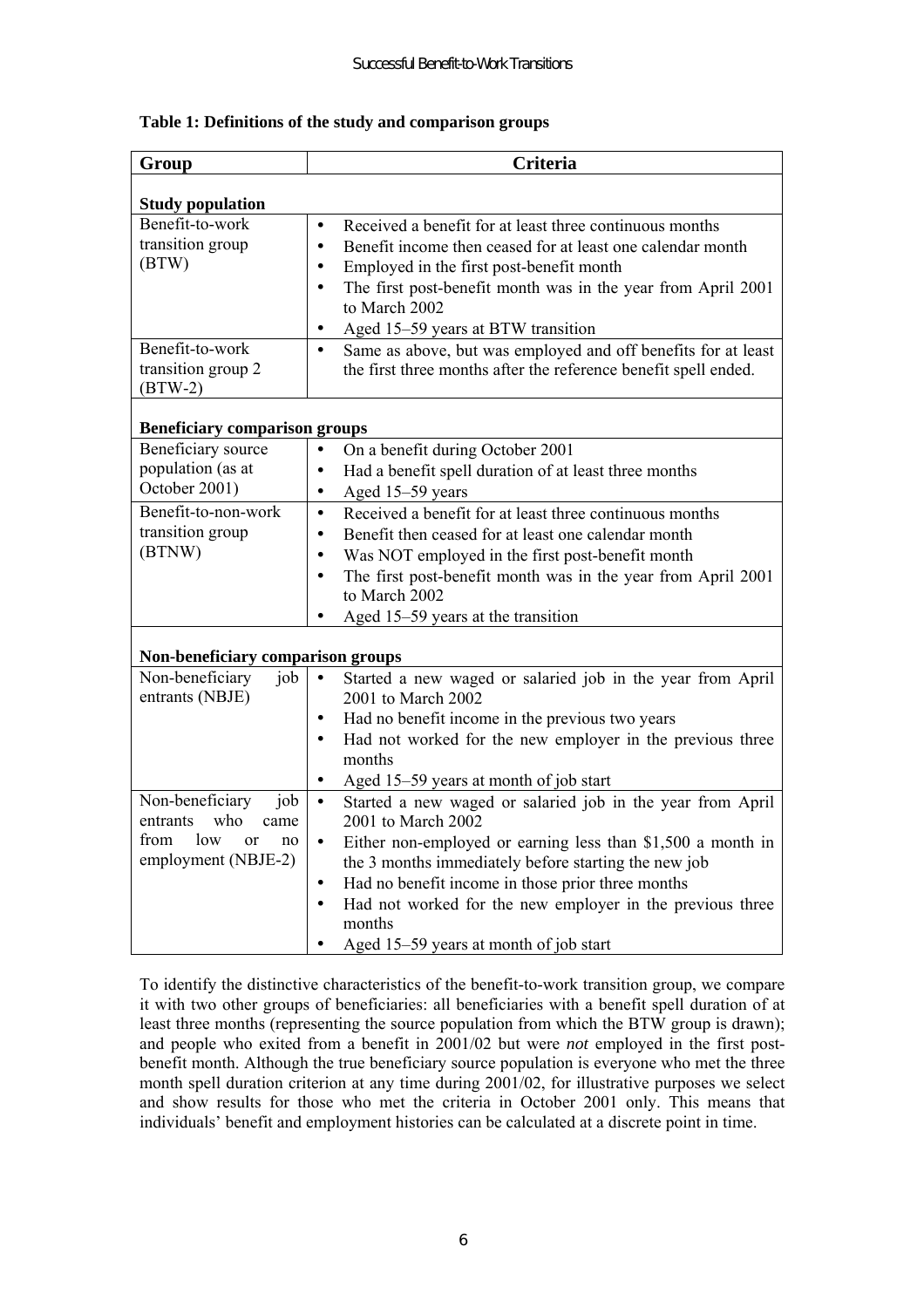The benefit-to-non-work (BTNW) group is defined in a similar way to the BTW group. The key defining difference is simply that group members were not employed in the month after they left the benefit system.

To provide some reference points for evaluating the employment outcomes of the study population, we construct two non-beneficiary comparison groups. The 'non-beneficiary job entrants' group (NBJE) comprises all employees who started a new waged or salaried job in 2001/02, and had received no benefit income in the previous two years. This group represents a cross-section of all employees who were starting a new job, excluding former beneficiaries, and who are expected to have relatively good longer-term employment outcomes. It includes people who moved directly from one job to another, as well as people who were out of the labour force or out of New Zealand before starting their new job.

A second non-beneficiary comparison group comprises non-beneficiary job entrants who came from a situation of non-employment or low employment (defined as earnings of less than \$1500 a month) in the preceding three months (NBJE-2). This is intended to represent people who, like members of the BTW study population, had been out of full-time employment for at least three months and were now starting a new job. People who received benefit income more than 3 months ago are not excluded to ensure that this group is not too unrepresentative of all transitions from part-time or non-employment into employment.<sup>3</sup> A priori, it is unclear how the employment outcomes of this second non-beneficiary group will compare with those of the BTW transition group.

Note that the comparison groups are *not* matched to the study population in their characteristics or circumstances, and they do *not* represent control groups. There is no reason to expect their outcomes to be the same or similar to those of the study population. The purpose of these comparison groups is to illustrate the range of variation that occurs in the employment outcomes of newly-hired employees, so as to better understand the relative outcomes of former beneficiaries.

#### **3.3 Period of observation and variable construction**

 $\overline{a}$ 

At the time the study was begun, the LEED dataset covered the five year period from April 1999 to March 2004. By selecting people who experienced a transition in the year ending 31 March 2002, the study design provides a minimum *pre-*transition observation period of 24 months and a minimum *post-*transition observation period of 24 months for everyone in the sample.

To simplify comparisons across members of the study sample and comparison groups, we standardise reference periods for the calculation of all pre-transition and post-transition variables, using the  $24$  months on each side of the transition month. The 'history' variables are calculated using data for the 24 months leading up to and including the last month of benefit receipt. The 'outcome' variables are calculated using the 24 months following the end of the reference benefit spell. In the case of the non-beneficiary comparison groups, history variables are calculated using the 24 months prior to the first month of the reference job spell. Outcome variables are calculated using 24 months of data beginning with the first month of the new job.

Earnings and benefit payments are reported in gross terms and are converted to March 2004 dollar values using the CPI. Monthly earnings from each employer are capped at a maximum of \$10,000. A small proportion of individuals in the database have very low earnings or

 $3$  However, only 10.5 percent actually did receive some benefit income in the  $4-24$  months before the reference job began. Nearly 90 percent would therefore be classified as non-beneficiaries using a stricter, two-year criterion.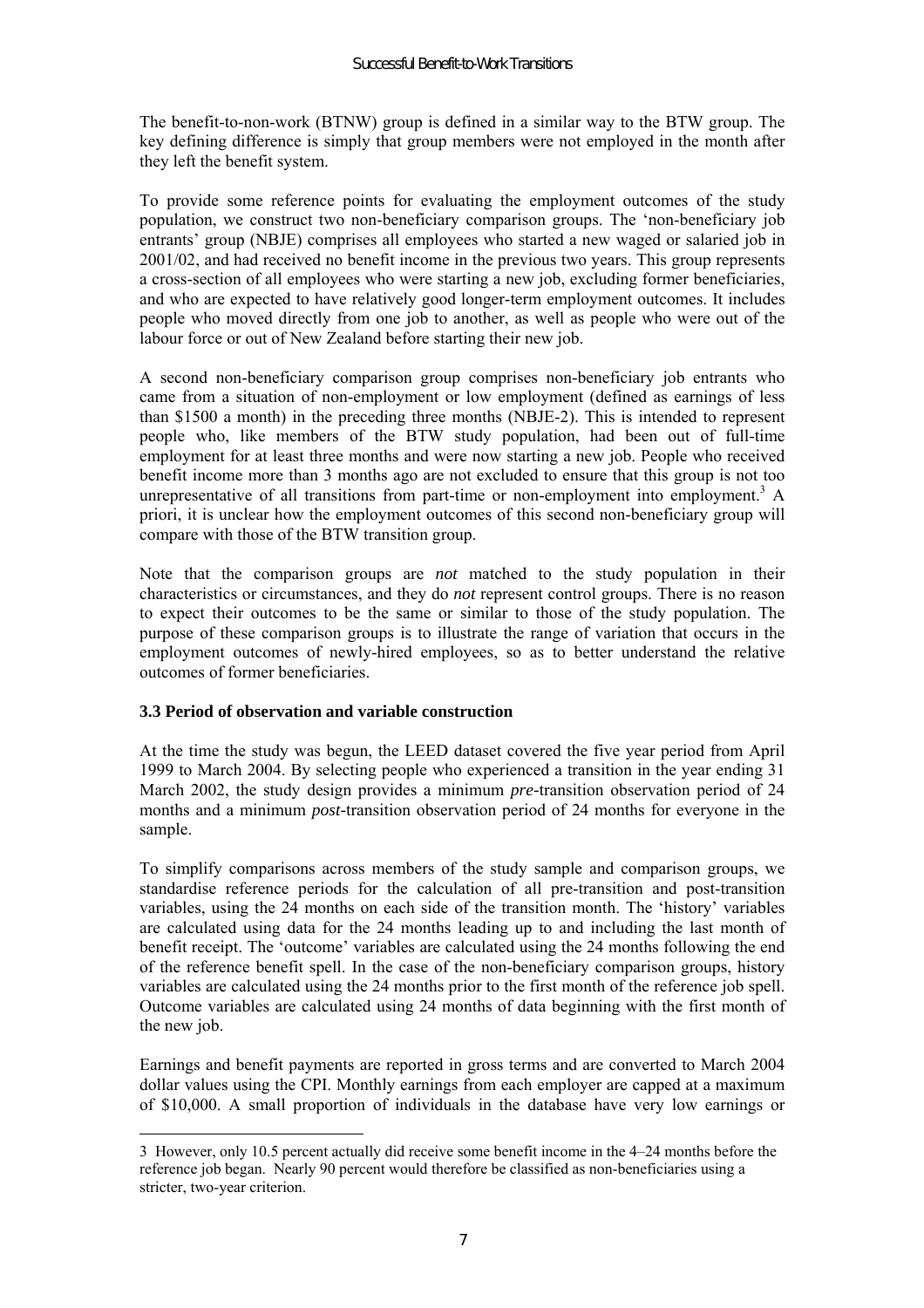benefit payments recorded. In this study, monthly earnings or benefit payments that fell between \$0 and \$1 were converted to zero. Payments of \$1 or more were retained. This means that the effective threshold for classifying people as being 'in employment' or 'in receipt of a benefit' is \$1 a month.

We investigated the sensitivity of the personal history and outcome measures to the level at which these earnings and benefit income thresholds were set, considering higher and more intuitively meaningful thresholds such as \$50 a month. Although these changes in variable construction did alter the number of people in the study population and the means of some of the outcome variables of interest, the impact was small. For this reason we retained the more liberal and inclusive definitions of both 'employment' and 'benefit receipt'.

### **3.4 Data limitations**

 $\overline{a}$ 

At present, different types of benefit are not identified in LEED, and therefore we have no information (either direct or indirect) on the factors that made people eligible for income support. Ideally, the analysis would focus separately on the different benefit types, to better distinguish between the differing circumstances of benefit recipients who are ill, disabled, caring for dependents or unemployed.

The range of socio-demographic information that is available in LEED on individual beneficiaries and employees is also very limited. Significant variables that are not available include education, ethnicity, family structure and the incomes of spouses or other family members.

At the time of writing, the LEED database contained a limited set of information on employer characteristics, including the number of employees, details of salaries or wages paid each month, industry and geographical location, but it did not include any data on job characteristics such as occupation or employment contract type. This means that only some of the employer and job-related factors that may influence employment retention and earnings growth can be included in the analysis.

The employer attribute measures have some minor quality limitations. Employers and firms are defined on the basis of PAYE income tax reporting systems. In the case of larger firms, PAYE reporting arrangements do not always correspond exactly to the structure of an enterprise.<sup>4</sup> In addition, changes in measured employer characteristics can come about simply because a change in reporting arrangements has been made.

As noted above, the LEED database does not currently include data on income from selfemployment. Consequently, we cannot distinguish periods in which an individual is selfemployed from periods in which they are not working. Similarly, we cannot tell whether a person who is not observed in the database is simply non-employed and living in New Zealand, or has left the country.

Information on non-taxable benefits (such as the Accommodation Supplement and the Disability Allowance) is not currently available in LEED. Because we are unable to calculate the total incomes that were received before and after a transition from a benefit to employment, this study does not consider the role of financial incentives in contributing to employment retention.

<sup>4</sup> For example, all employees in public educational institutions are associated with one employer IRD number, corresponding to the Ministry of Education payroll.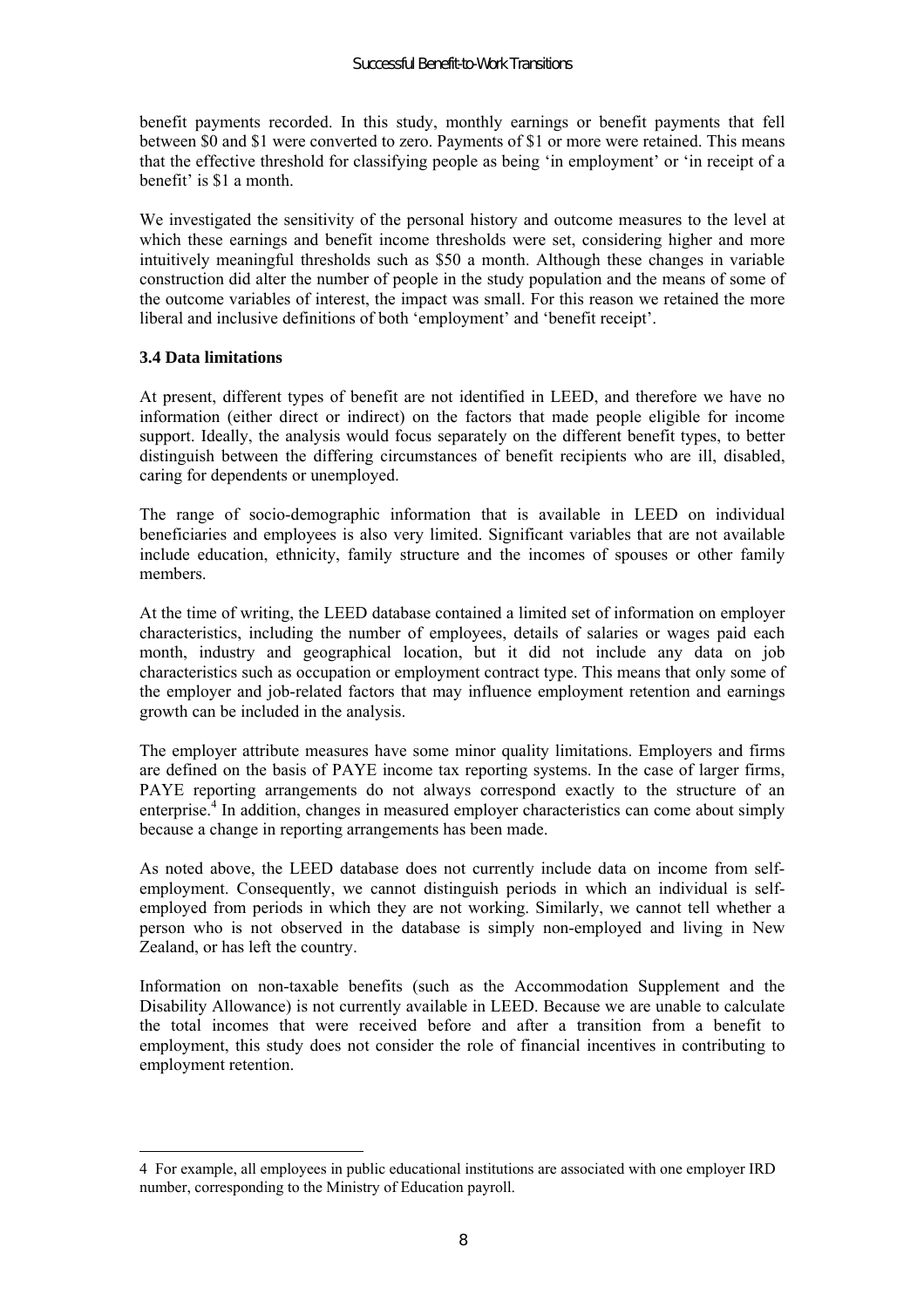# **4. Description of the Study and Comparison Groups and their Employment Circumstances**

This section summarises the demographic characteristics and recent benefit receipt and employment histories of the study population and comparison groups. It also outlines some key features of the benefit-to-work (BTW) transitions that are the focus of this paper, and summarises the characteristics of on-benefit and post-benefit employers.

The overview of demographic characteristics and recent employment experiences in Section 4.1 is designed to identify any distinctive characteristics that people in the BTW study population may have. These characteristics can be expected to influence post-transition outcomes (as shown in Hyslop *et al* 2004), and may help to explain differences between the outcomes of the study and comparison groups.

Section 4.2 describes the seasonal timing of transitions to work, the proportion of transitions that involved a change in labour force status or level of employment, and the proportion that involved a change of employer. Section 4.3 summarises the characteristics of on-benefit and post-benefit employers. Recent overseas research has suggested that employer characteristics influence the employment outcomes of former beneficiaries independently of other factors (Bartik, 1997; Lane and Stevens, 2001). This implies that 'matching' former beneficiaries to employers who offer stable jobs and opportunities for training, promotion or wage increases could improve the likelihood of successful benefit-to-work outcomes. Later in the paper, we consider whether the seasonal timing of job starts, mobility between employers at the time of benefit-to-work transitions, or particular employer characteristics, are associated with significant differences in longer-term employment outcomes in the New Zealand context.

# **4.1 Demographic characteristics and employment and benefit receipt histories**

# *Comparison with other beneficiaries*

We begin by comparing the BTW study population with the total population of working-age beneficiaries from which they were drawn, and with beneficiaries who left a benefit but exited into non-employment. The demographic characteristics and recent benefit receipt and employment histories of these three groups are summarised in the first three columns of Table 2. The first column gives data for the BTW group. The second column gives data for all beneficiaries who had spell durations of at least three months in October 2001. The third column gives data on those who left a benefit during 2001/02 but were not employed in the following month (BTNW).

The BTW study population comprises about 110,000 individuals. Compared with both the beneficiary source population and the BTNW comparison group, the transition-to-work group were significantly younger, more likely to be male, and much less likely to be living in the Auckland region.<sup>5</sup> Just under half were female. Thirty-five percent were aged 15–25, 57 percent were aged 25–49 and 8 percent were aged 50–59. Only 23 percent lived in Auckland, compared with 28 and 32 percent of the other beneficiary groups.

Data on the benefit receipt and employment histories of each group are shown in the lower half of Table 2. These measures focus on the two years prior to the transition off benefit (up to and including the last month of the reference benefit spell). We take steps to ensure that our measures of the prior employment and prior earnings of people in the BTW transition group

 $\overline{a}$ 5 Members of the BTW group were more likely to be living in Hawkeís Bay or in Southland, and slightly more likely to be living in regions other than Northland and Auckland.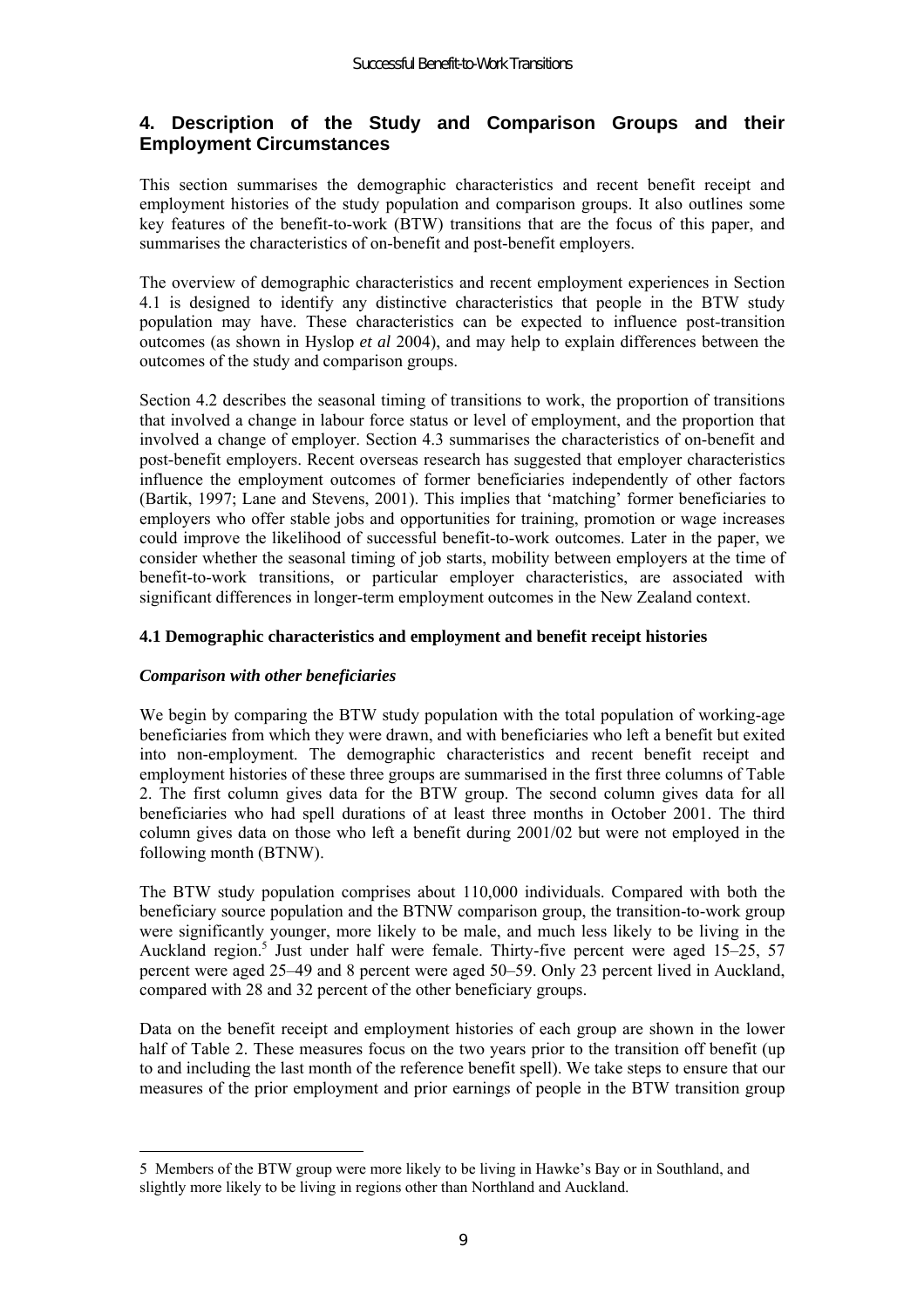are not distorted by data relating to their first post-transition job.<sup>6</sup> For the beneficiary source population, the history measures refer to the two years up to and including October 2001. Note that although we take the arithmetic average of individuals' earnings across the months in which they had earnings, we report the *group median* of those individual averages. We do this because the distribution of earnings across people is skewed, and averages may be unduly influenced by a small number of very high payments.

Twenty-two percent of the BTW population were on benefits continuously for the entire two pre-transition years. The average duration of the pre-transition benefit spell was 11 months. On average, benefit income was received for 14 months (or 60 percent) of the past two years, indicating that this group's previous contact with the benefit system was quite substantial.

However, 92 percent were employed for at least one month of the two years before the transition, and therefore had some recent employment experience. Thirty-four percent had worked for at least 10 of the past 12 months. On average, the BTW group had been employed for 54 percent of the past two years (12.9 months of 24). This included employment during nearly half the months of the reference benefit spell. On the other hand, the average number of months of employment with *no* benefit income, during the past two years, was only 6.0 months.

On average, about 40–50 percent the BTW group were employed at any given time during their reference benefit spell. Figure 1 illustrates the on-benefit employment rates of the BTW group, classifying individuals by their benefit spell duration. Note that the employment rates shown in the graph appear to climb steeply at the end of benefit spells, but this is likely to be largely a consequence of the monthly aggregation of payment data in LEED and is driven by movement into post-benefit jobs. Employment rates were similar across the benefit duration groups and were increasing with time on a benefit.

Returning to Table 2, a comparison of the employment history data for the three beneficiary groups reveals that people who left benefits for employment had had considerably more employment experience in the previous two years than both the source population of all working-age beneficiaries and the group that exited into non-employment. They had had fewer months of benefit receipt in the past two years. Their average monthly earnings were also higher. In particular, average monthly earnings during the reference benefit spell were about \$809 a month, well above the average on-benefit earnings of the other two beneficiary groups (\$555 and \$531 per month). The median off-benefit monthly earnings of the BTW group were also slightly higher.

In summary, beneficiaries who moved from a benefit to employment in 2001/02 were somewhat younger than other beneficiaries, more likely to be male, and less likely to be living in Auckland. They had been significantly more active in the labour market in the prior two years and they had shorter benefit spells on average. On the other hand, they had received benefit income for an average of 14 of the past 24 months, suggesting a substantial degree of reliance on public income support.

#### *Comparison with non-beneficiary job entrants*

 $\overline{a}$ 

The BTW study population is compared with the two non-beneficiary job entrant comparison groups in the fourth and fifth columns of Table 2.

<sup>6</sup> For 42 percent of people in the BTW group, the first post-benefit job began in the same calendar month as the last month of the reference benefit spell. For 14 percent, the first post-benefit job began in the month before the last month of benefit receipt. We exclude data relating to these overlapping jobs in the calculation of the pre-transition employment and earnings variables, to avoid biasing them upwards.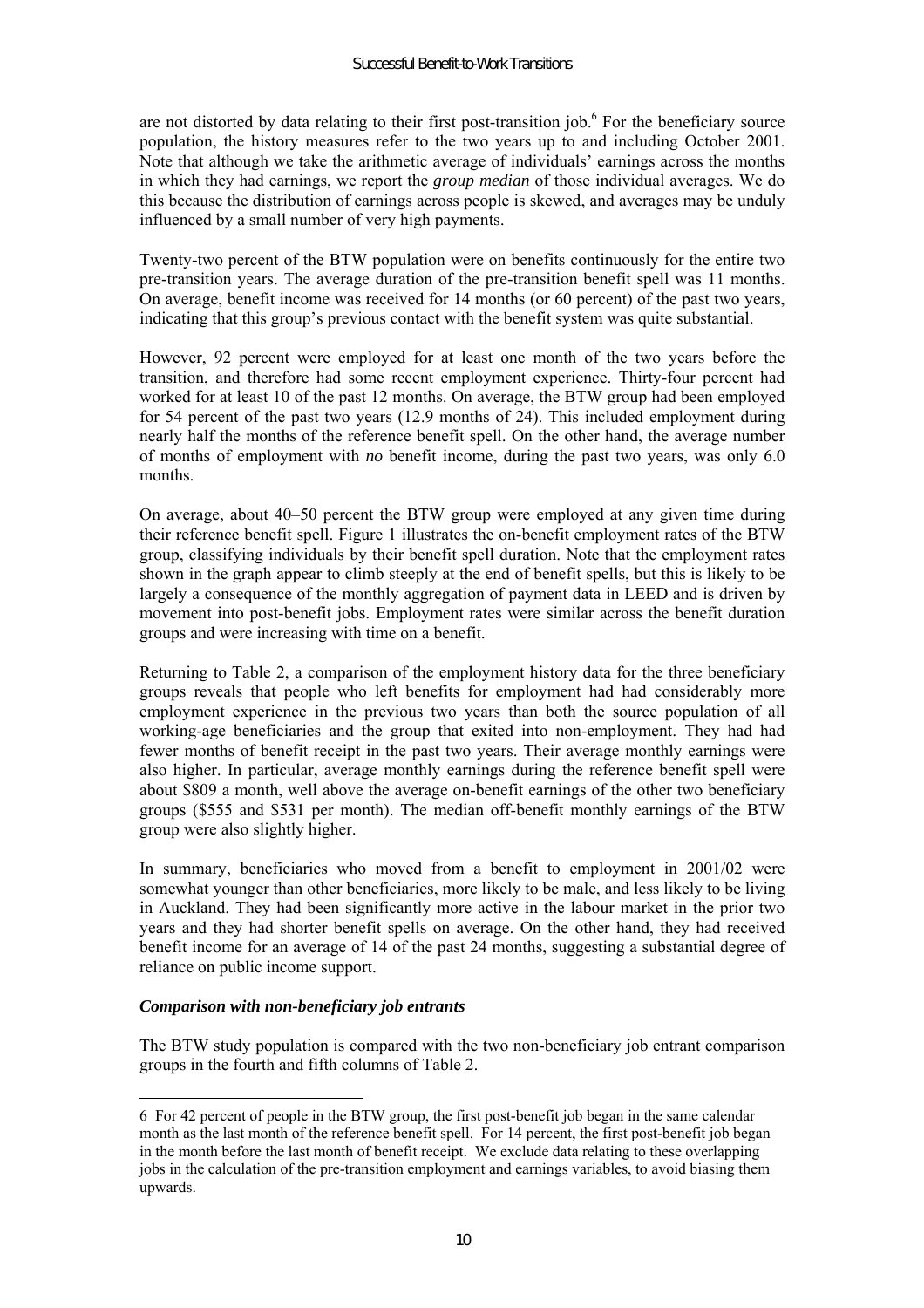People in the BTW group were similar in age structure to all non-beneficiary job entrants (NBJE), but substantially older than non-beneficiary job entrants who came from low employment or non-employment (NBJE-2). The latter group includes a large proportion of young adults.

The region of residence data indicate that people who moved from benefits to employment during 2001/02 were much less likely to live in Auckland than newly-hired employees in general. Together with data on the regional profile of all working-age beneficiaries, these results suggest that (a) beneficiaries living in Auckland had a lower rate of transition to work in 2001/02 than beneficiaries living in other regions, but (b) this was not due to a generalised lack of demand for labour in Auckland. The reasons for the lower rate of exits from benefits to employment in Auckland during 2001/02 are not known. It is possible that there are regional variations in the composition of the beneficiary population by benefit type or sociodemographic characteristics (such as education, ethnicity, country of birth, or language skills) that contributed to the differences in transition-to-employment rates.

The BTW group were less likely than NBJE to have been employed for at least 10 months of the past year (34 percent met this criteria, compared with 47 percent of the NBJE group). Nevertheless, 92 percent had had some employment experience in the past 24 months. In contrast, the two comparison groups of newly-hired non-beneficiaries both contain a significant number of people who were absent from LEED in the past two years, indicating that they came from self-employment, non-employment, or outside New Zealand. Nearly 20 percent of all non-beneficiary job entrants (NBJE) were in this situation, as were 30.5 percent of non-beneficiaries who transited to work from a situation of low or non-employment (NBJE-2).

It is also instructive to compare the groups on recent job characteristics. Compared with nonbeneficiary job entrants who *did* have employment histories recorded in LEED (a sub-set of the total NBJE group), people in the BTW group had had slightly more employers and job spells in the past two years, but shorter employment relationships and job spell durations. These differences in job characteristics suggest that their employment was somewhat less stable. Nevertheless, differences in the job stability measures for the two groups are not large.

The average monthly off-benefit earnings of the BTW group in the past two years were about 20 percent lower than those of the NBJE group (\$1,573 compared with \$1,963). These earnings were, however, far above the average monthly earnings of non-beneficiary job entrants who came from a low employment situation (\$1,573 compared with only \$818 per month). It seems likely that a high proportion of the latter group were working in part-time jobs.

Overall, the attribute and personal history data indicate that people who made the transition from working-age benefits to work in 2001/02 were a group with substantial prior contact with the benefit system, as well as substantial recent employment experience. As one might expect, their recent employment experience was much more extensive than that of beneficiaries who left a benefit for non-employment. Working while in receipt of benefits appears to have been the most common activity pattern for the BTW group during the year before the transition.

The average monthly off-benefit earnings of those with off-benefit employment in the past two years were relatively low, around 20 percent lower those of non-beneficiary job starters. Those off-benefit monthly earnings were, however, far above those of non-beneficiaries who moved from low employment situations into employment (NBJE-2). The latter group was characterised by a higher proportion of young adults and lower levels of recent employment experience.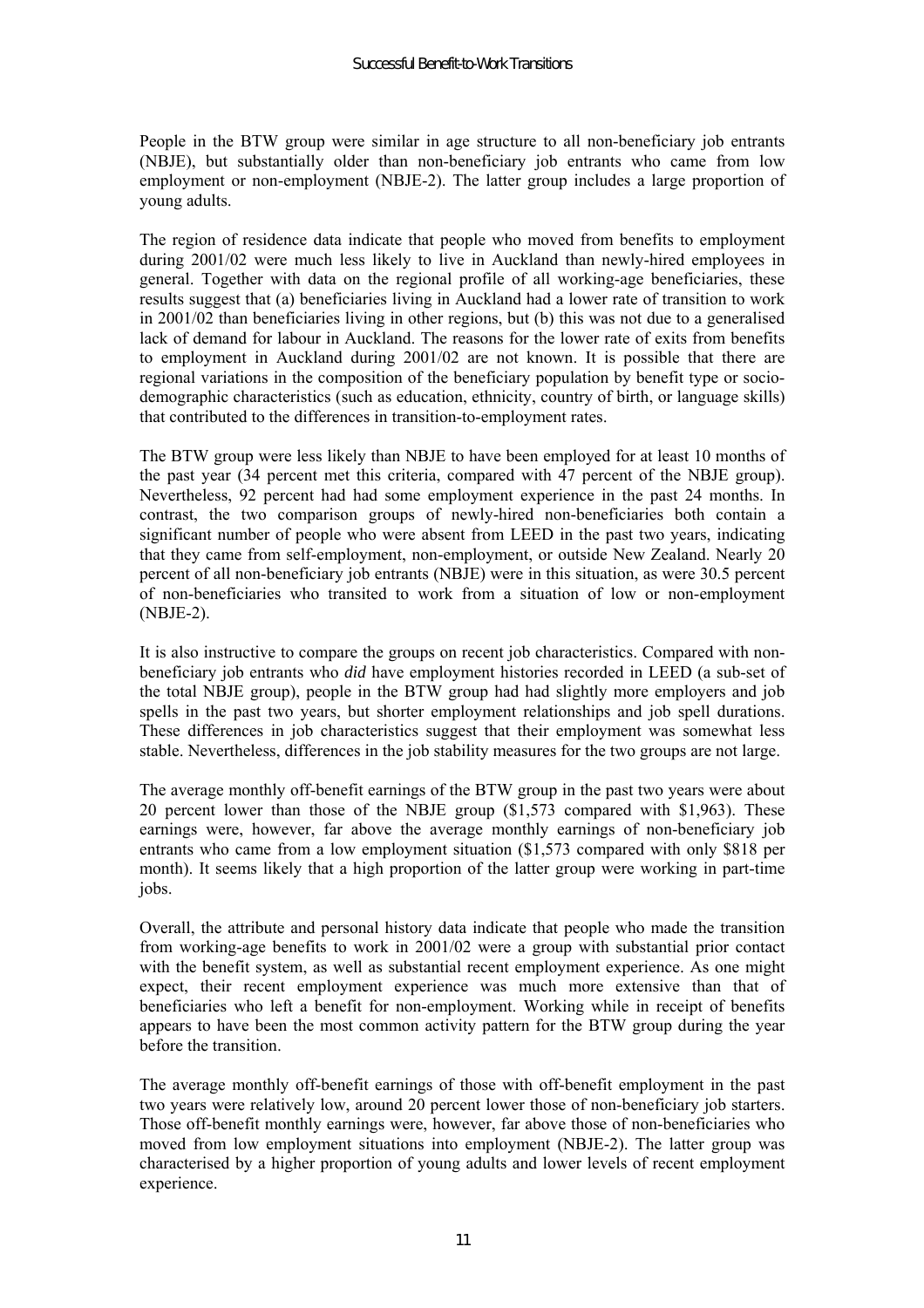#### **4.3 Transition to work circumstances**

This section summarises some key features of benefit-to-work transitions, including their seasonal timing, the proportion that involved a change in labour force status or level of employment, and the proportion that involved a change of employer. These results are summarised in Table 3.

#### *Employment level changes at the time of the benefit-to-work transition*

LEED does not contain data on hours worked, and therefore we cannot distinguish full-time employment from part-time employment. We use data on level of earnings to assign a notional employment level to each individual at two points in time: three months before the exit from the benefit system, and in the first 'complete' month immediately after the exit.<sup>7</sup> We use a figure of \$1,500 per month to distinguish those who are most likely to have been working part-time hours from the rest. This figure is close to the monthly earnings that would be provided by a full-time job paid at the adult minimum wage rate in the final year of the study period (\$8.50 per hour x 40 hours x 4.33 weeks =  $$1,473$ ). Employment level is assessed at three months before the transition to unsupported employment rather than one or two months before, because of the problem of benefit spell/employment spell overlap in the LEED monthly payments data. $8$ 

Results for the entire BTW group are shown in the first column of Table 3. Just over half (52 percent) of the BTW group were employed three months before their transition off a benefit, while 48 percent were not employed. Thirty-eight percent had earnings below the threshold and 14 percent had earnings above it. This is consistent with the majority being in part-time or part-month employment.

By virtue of the study design, all members of the BTW group were employed in the month after they ceased to receive benefit income. However, only 64 percent had earnings above the \$1,500 a month threshold in their first complete post-benefit month; the remaining 37 percent were below it. This suggests that at least one-third were probably in part-time or part-month employment immediately after their exit from a benefit.

Data on the percentage experiencing each type of transition are also presented in Table 3. The most frequent type of status change experienced by the BTW group was 'not employed' to earning more than \$1,500 a month (32 percent experienced this type of transition). About onethird of the group stayed in the same employment level category, as crudely defined here.

#### *Changes of employer*

 $\overline{a}$ 

Overseas studies of low-waged workers (for example, Andersson *et al* 2005 and Holzer *et al* 2004) have shown that job mobility is an important channel through which people escape from (or enter) low earnings. Large adjustments in wages or weekly earnings are more likely to occur at the time of a job change than while remaining with the same employer.

<sup>7</sup> If the first post-benefit job began in the first post-benefit month, we use data on earnings in the second month, because earnings in the first calendar month could be affected by part-month employment. Only around 14 percent of the BTW group are in this situation. For the majority of individuals, employment in the first post-benefit job overlaps with the end of the reference benefit spell by at least one month.

<sup>8</sup> However, if an individual's reference benefit spell began exactly three months before their benefitto-work transition, we use data for the following month (two months prior to the transition) to avoid contamination by data relating to pre-benefit jobs.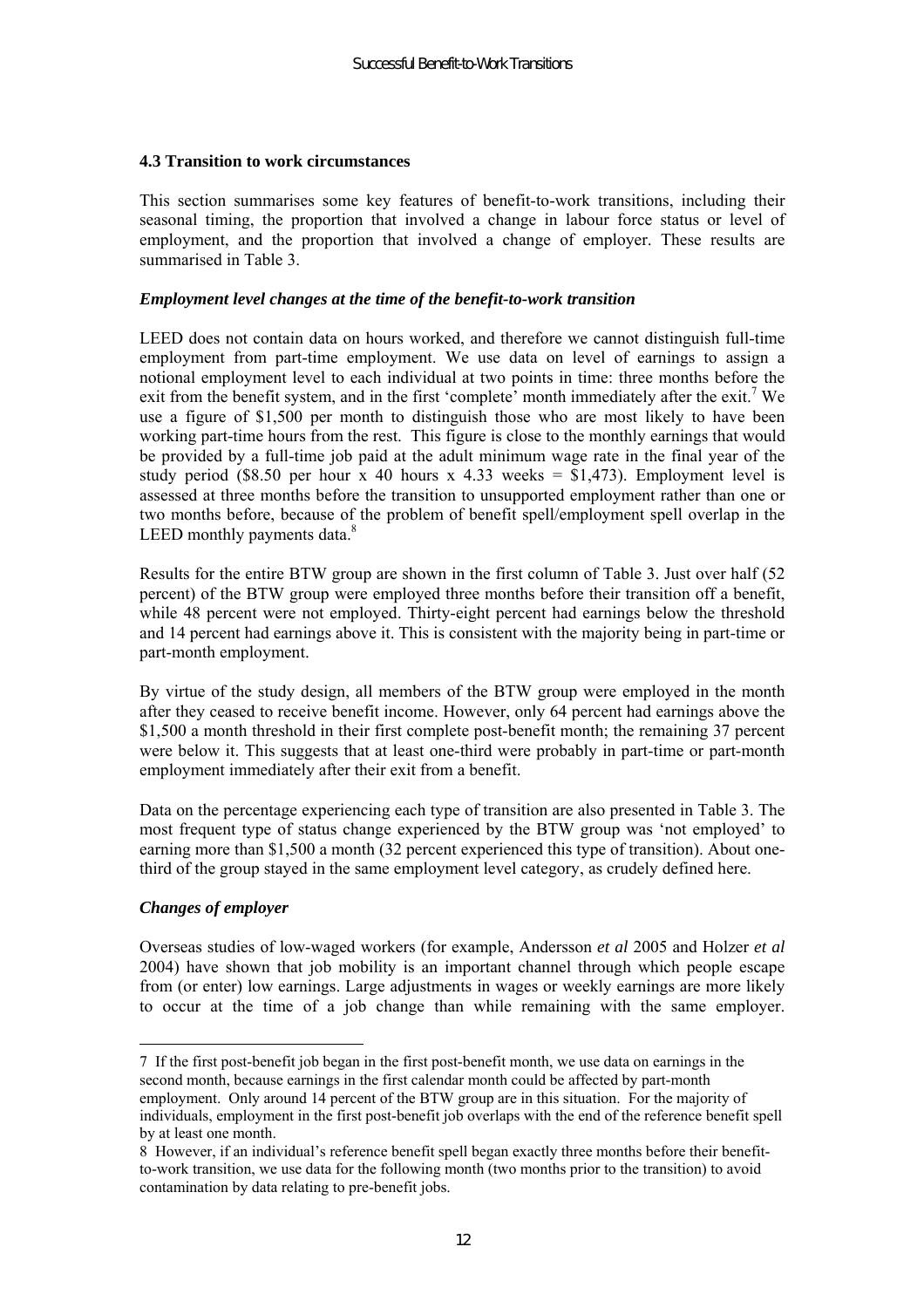Consequently, changes of employer may be relevant for understanding the likelihood of good employment outcomes among people moving from income support to employment.

Our analysis of employer identities around the time of the benefit-to-work transition shows that less than two-thirds began work with a new employer. A significant proportion continued to work for an employer that they were working for during the reference benefit spell. The relevant statistics are shown in the first row of Table 3. We allow earnings from the first postbenefit job and benefit payments to overlap for up to two calendar months, and classify all jobs that were in operation more than two months before the end of the reference benefit spell as 'continuing jobs'. Thirty percent of post-benefit jobs were continuing. These benefit exits without a job change probably came about because the person concerned lost their eligibility for a benefit, either because of increases in their own earnings or because of increases in their partner's earnings.

A further 12 percent of the BTW group returned to work for an employer that they had previously worked for in the past two years. This leaves 58 percent of the BTW group whose first post-transition employer, as far as we can tell, was new.

Most jobs held while people are in receipt of taxable working-age benefits are part-time jobs, suggesting that people who continue to work for a benefit spell employer after they cease to collect a benefit were likely to be working part-time. The available information on employee attributes and earnings before and after the transition provides some circumstantial support for this hypothesis. Women were more likely than men to be in the situation of staying with an existing employer, rather than starting a new job. Those who stayed with a benefit spell employer after leaving the benefit system had significantly *higher* average monthly earnings before the transition and significantly *lower* average monthly earnings in their first posttransition month, than those who started a new job. Nevertheless, the average monthly earnings of people who continued to work for a benefit spell employer did rise from \$1,070 to \$1,620 (an increase of 51 percent), suggesting that at least some members of this group increased their hours of work around the time of the exit from the benefit system.

The group that returned to an employer that they had worked for previously had the highest initial level of earnings (their median earnings were \$2,125 in the first month). The relationship between changes of employer and longer-term outcomes is considered later in the paper.

#### *Comparison with the transitions of non-beneficiary job entrants*

 $\overline{a}$ 

Information on the transitions experienced by non-beneficiary job entrants is also presented in Table 3, in the two right-hand columns. People in the non-beneficiary job entrants group (NBJE) were more likely than the BTW group to have been earning more than \$1,500 a month at three months before the transition to work: 37 percent were in this situation, compared with 14 percent of the BTW group. Nevertheless, the majority did *not* meet this relatively low earnings threshold requirement. In the first complete month of employment after the transition,  $3\frac{57}{7}$  percent earned more than \$1,500 a month and 43 percent had earnings below this threshold. This indicates a fairly high rate of part-time and/or part-month employment on the part of non-beneficiary job entrants.

It is interesting to note that members of the NBJE comparison group were *less* likely to earn above the \$1,500 per month threshold than were people in the BTW group. These results suggest that a high proportion of all new job entrants either go into part-time jobs or do not remain in work for a full month.

<sup>9</sup> We use data on earnings in the second calendar month of the new job where possible because earnings in the first calendar month may not be based on a full month of employment.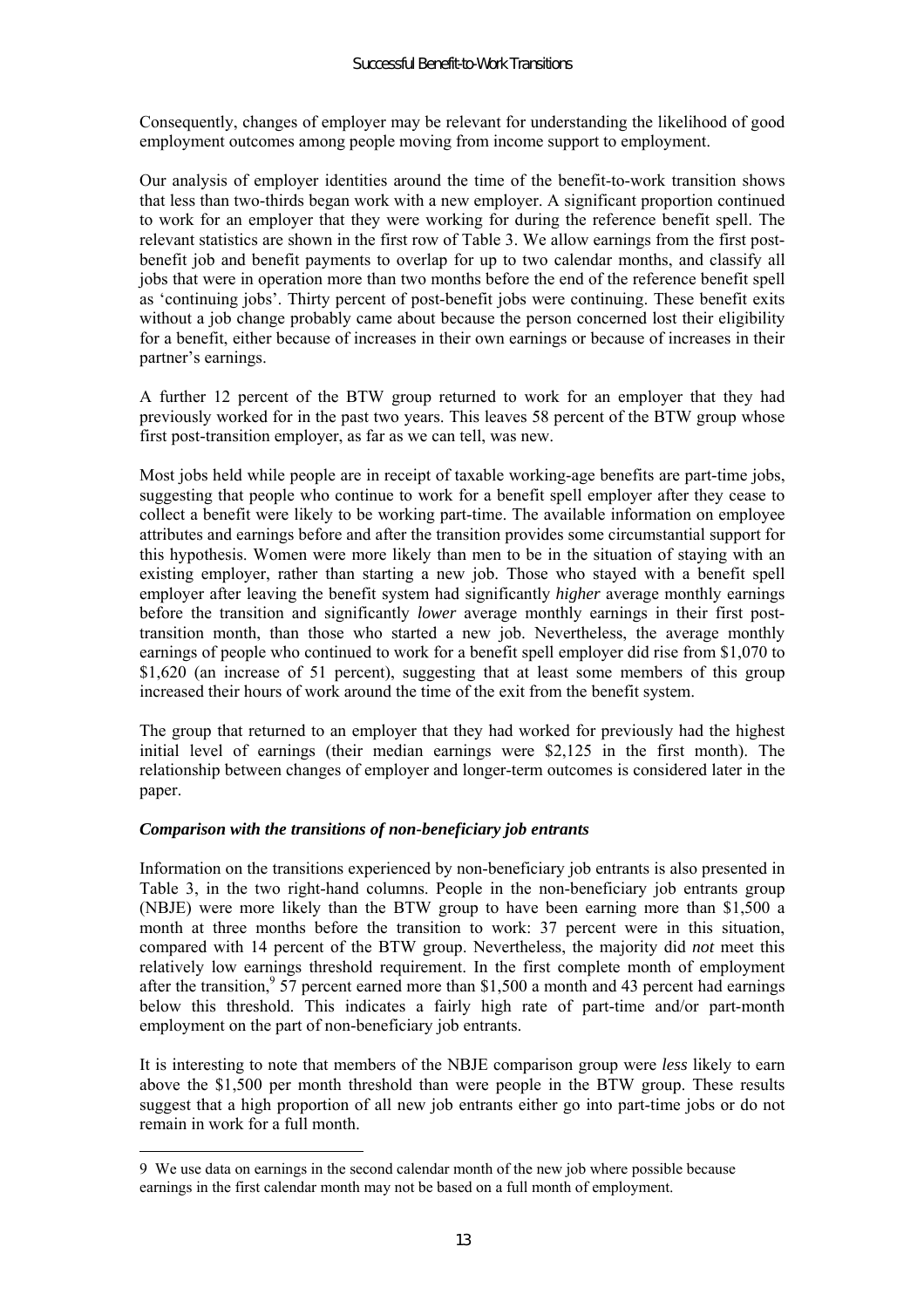The data for non-beneficiary job entrants who came from low employment or nonemployment (shown in the final column of Table 3) suggest that they largely moved into parttime or part-month jobs. Only 36 percent had earnings above \$1,500 in the first complete month of employment after the transition (compared with 64 percent of the BTW group).

#### *Timing of the transition to employment*

The distribution of BTW transitions across months of the year is shown in Figure 2. People moving from benefits to employment were more likely to start their period of off-benefit employment in the months of March and April than in any other months of the year. Allowing for delays in administration and the aggregation of payments into calendar months within LEED, it is likely that they were actually losing their benefit entitlements in February and March.

This pattern differs from the timing of all new job commencements. Figure 2 also plots the percentage of all new job 'matches' in the economy as a whole that began in each month of 2001/02. New job starts peaked in the months of November, December and March. The reasons for the peculiar seasonal pattern in the timing of transitions from benefits to employment are not currently known.

Figure 2 also illustrates the fact that members of the BTW group who returned to work for a previous employer were most likely to start work in the months from October through to March, suggesting they may have been returning to seasonal work. In New Zealand, seasonal jobs are more numerous in the summer months than in winter.

### **4.4 Employer characteristics**

Overseas studies have found that employer characteristics may influence the employment outcomes of former beneficiaries independently of other factors, including employee characteristics (for example, Bartik, 1997; Andersson *et al* 2005). Bartik found that a welfare mother's industry of employment was significantly associated with her probability of employment and her earnings in the following year, after controlling for other relevant factors such as last year's wages, hours and occupation. An analysis of the long-term career paths of low earners in Andersson *et al* (2005) offers some reasonably rigorous evidence that employer characteristics affect the probability of escaping from a low-earning state in ways that are not easily explained by measured or unmeasured employee characteristics.

Five measures of employer characteristics are used in this study: industry, firm size, mean monthly earnings, recent changes in firm size (growth or decline); and the rate of workforce turnover. These are defined as follows:

- Industry is coded at enterprise level to ANZSIC. Because industry coding can change over time, we use the industry code that was assigned to the firm at the end of each financial year.
- Firm size is measured as a head count of employees. We calculate the average number of employees over the 12 months of each financial year. Months in which the firm did not report any earnings are excluded from the calculation.
- Mean monthly earnings per employee is also calculated as an average over the 12 months of each financial year (excluding months in which the firm did not report any earnings).
- The rate of firm growth or decline is calculated as the increase or decrease in the number of employees during the financial year, over average employment (calculated using start and end points only). This variable is bounded between -2 and +2.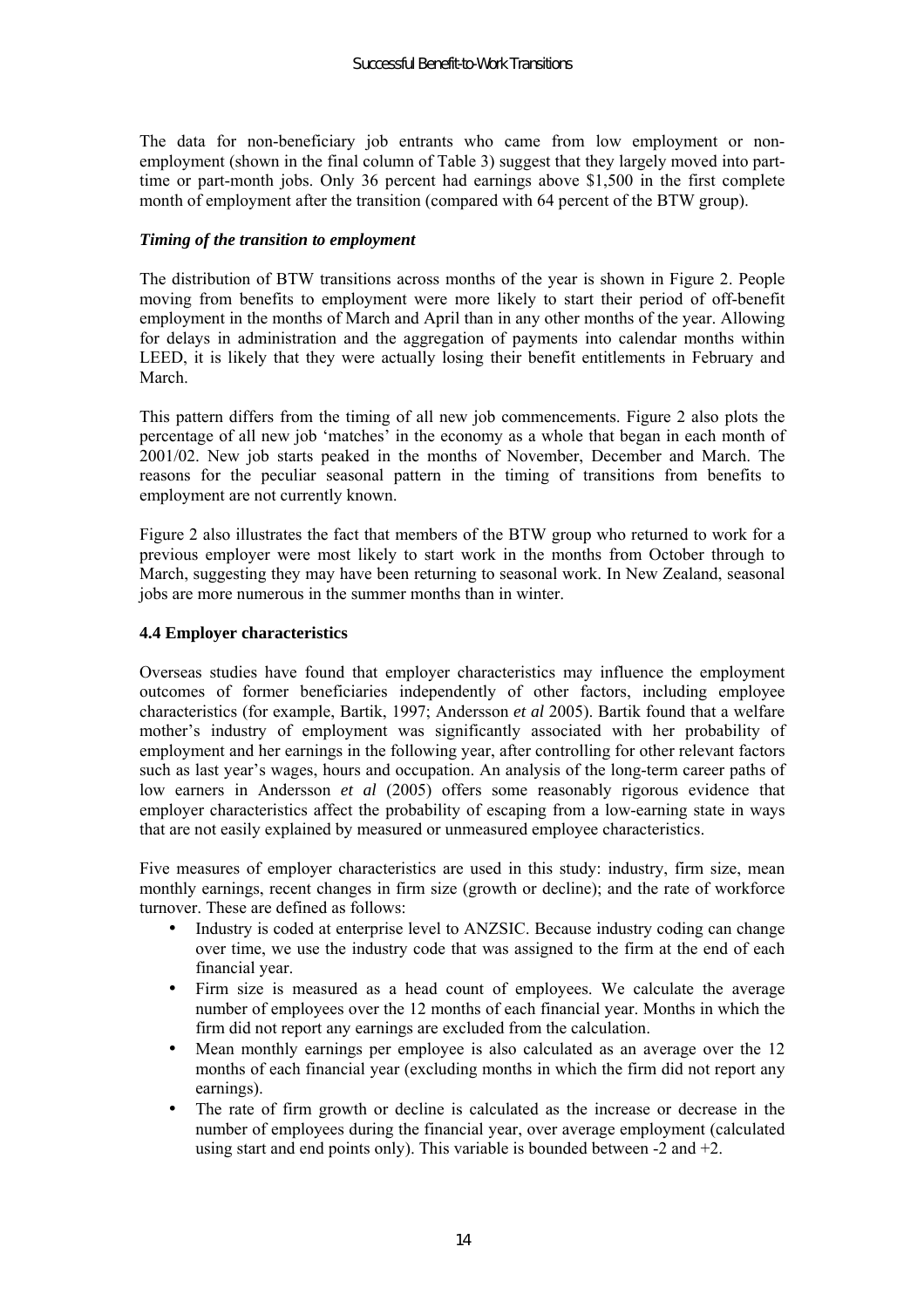• Workforce turnover is calculated as an excess turnover rate: half the sum of hires and separations that were not needed for the expansion or contraction of employment in the firm, during the reference period of one financial year. Only the job starts of employees who had not worked for that employer in the past six months are counted as ëhiresí, and only separations that lasted for at least six months are counted as ëseparationsí, to avoid adding casual employees to the annual turnover count. The turnover number is converted to a rate by dividing by average employment during the year (calculated using start and end points only).

These measures can be calculated for each financial year or for any other reference period. In this paper, we use 2001/02 financial year measures to analyse the characteristics of first postbenefit jobs, and 2002/03 or 2003/04 financial year measures to analyse the characteristics of final jobs. $10$ 

Table A.1 in Appendix 2 gives data on the average characteristics of *all* employers in the LEED database for the year ending March 2002, using the measures outlined above and the employer as the unit of analysis. The average LEED employer had 11 employees; paid its employees an average of  $$2067$  a month per person;<sup>11</sup> expanded in employment size by 6 percent during 2001/02 and had an employee turnover rate of 85 percent. Note that average employer characteristics vary extensively by industry and that the distribution of these characteristics is non-normal (so the mean is not necessarily the best measure of the centre of the distribution).

Table 4 presents the median characteristics of the on-benefit, first post-transition, main posttransition and final employers of the BTW study group. The 'on-benefit' employer is the main employer that individuals worked for during their reference benefit spell, if they were employed while on benefit. The 'first' employer is the employer that the person worked for in their first post-transition month.<sup>12</sup> The 'main' employer is the employer that paid the highest earnings in total during the first post-transition year. 'First' and 'main' employers are the same in 78.5 percent of cases. The 'final' employer is the employer who paid the highest total earnings 19–24 months after the end of the reference benefit spell. Thirty-three percent of people in the BTW group were still working for their first post-benefit employer at this stage, while the remainder were working for someone else or not employed.

To provide some reference points for evaluating these employer characteristics, Table 4 also shows the employer characteristics of *all* new job matches in the LEED database that began during the  $2001/02$  financial year,<sup>13</sup> and the employer characteristics of non-beneficiary job entrants (NBJE) in their reference job.

The typical on-benefit employer (shown in the first column of the table) had 53 employees, an average per employee monthly pay level of \$1,708, a growth rate of 2 percent and a turnover rate of 68 percent. First post-benefit employers (column 2) were slightly larger at 57 employees, and had an average per employee monthly pay level of \$2,025, a growth rate of 4 percent and a turnover rate of 63 percent. Comparison of the on-benefit, first, and main employer characteristics shows an increase in size and a significant increase in payroll averages, indicating that the study population as a group tended to be moving towards larger

 $\overline{a}$ 

<sup>10</sup> Our measures of expansion/contraction and employee turnover cannot be calculated for the last financial year (2003/04) without the use of data for the following year. We substitute measures of firms' growth and turnover rates in the preceding year  $(2002/03)$ .

<sup>11</sup> In March 2004 dollar values.

<sup>12</sup> In the small number of cases where a person worked for more than one employer, we selected the one providing the highest earnings in that month.

<sup>13</sup> Job starts are excluded if the employee had worked for that employer in the past six months.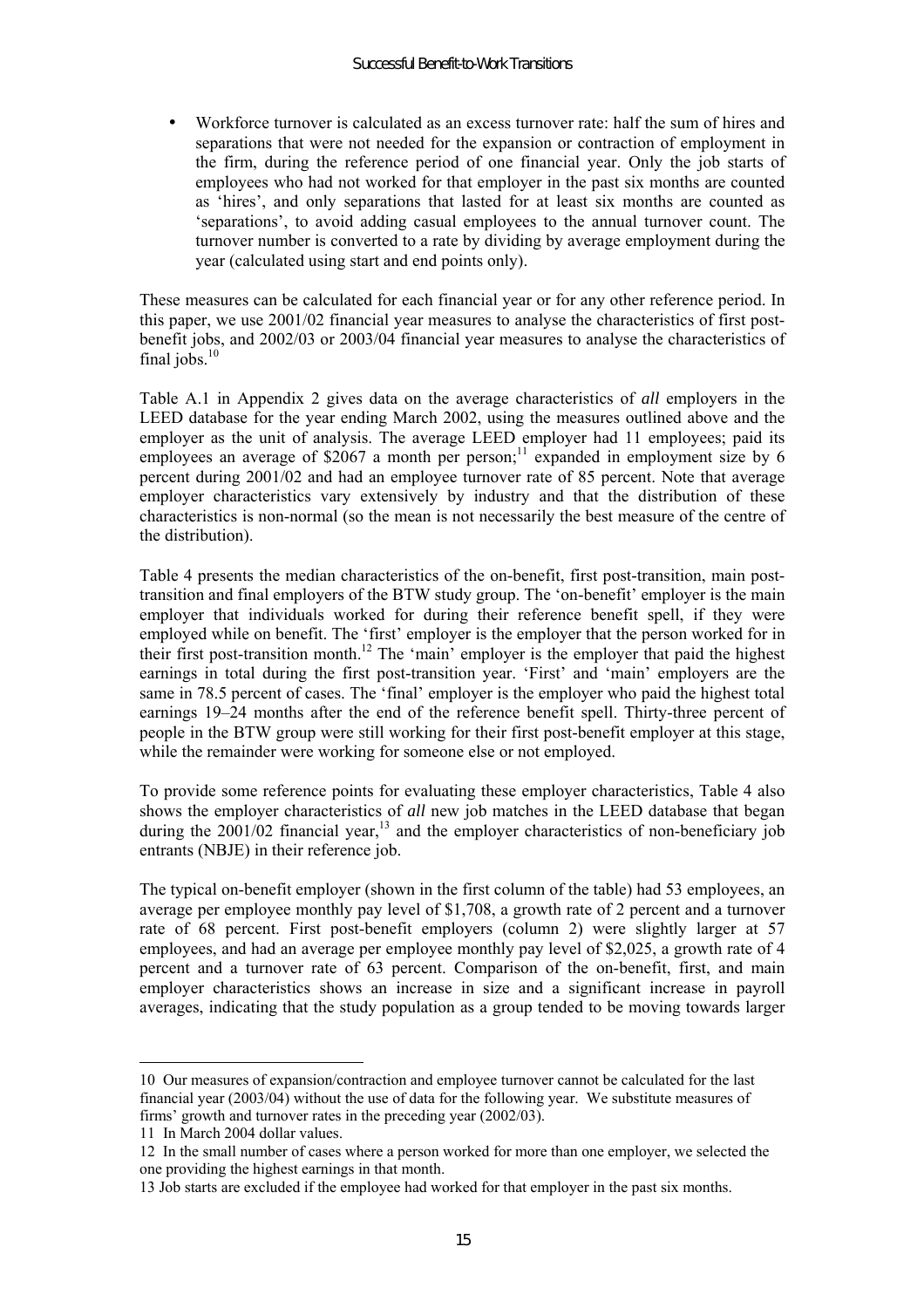and higher paying firms. Workforce turnover rates are also lower in post-transition than pretransition jobs.

The industry data indicate that the jobs taken at the time of the transition-to-work (or subsequently) were more likely to be in manufacturing and less likely to be in agriculture or accommodation, cafes and restaurants, than were benefit spell jobs. This change in industrial composition is consistent with a move away from part-time towards full-time jobs.

A comparison of employer characteristics across the different groups in Table 4 indicates that the employers of the BTW population were substantially larger than the employers of other newly-hired employees. They also had moderately high levels of pay per employee (higher than the pay levels of all hiring employers, and similar to the pay levels of NBJE employers). Their workforce turnover rates were lower. The BTW group were more likely to be taking up jobs in manufacturing, government administration and health and community services than the NBJE group, industries in which firms tend to be larger. They were less likely to move into jobs in agriculture, fishing and forestry, or business services. Given this mix, it is hard to assess whether the jobs taken by the BTW group were more or less likely to involve seasonal employment than the jobs taken by the NBJE group.

### **4.5 Summary**

Beneficiaries who moved from a benefit to employment were younger on average than other beneficiaries, more likely to be male, and more likely to be living outside the Auckland region. Compared with those who exited into non-employment, they had a substantially higher level of recent labour market experience. The benefit spell durations of the BTW transition group were also slightly shorter than those of people who exited into nonemployment, although that difference was relatively small.

Measures of income flows in the two years prior to the BTW transition indicate that people who made a transition from working-age benefits to employment in 2001/02 were a group with substantial prior contact with the benefit system, as well as substantial employment experience. Working while in receipt of benefit income appears to have been a common activity pattern for this group. The average number of months of *off-benefit* employment in the past two years was relatively low at only 6.0 months.

The average *off-benefit* earnings of those with off-benefit employment experience in the past two years were relatively low, about 20 percent lower than the average earnings of nonbeneficiary job entrants. There are a variety of possible reasons for this earnings differential, including a higher level of part-time or part-month employment, differences in levels of skills and experience, and differences in the quality of jobs or job matches.

We estimate that as many as 37 percent of the BTW group were employed part-time or partmonth immediately after their transition off benefits into employment, based on the fact that they earned less than \$1,500 a month. Nevertheless, the proportion who were in jobs paying less than \$1,500 a month was lower than the comparable proportion of non-beneficiary job entrants (43 percent), and much lower than the comparable proportion of non-beneficiary job entrants who came from low employment or out of the labour force (64 percent). Overall, these figures suggest that a high proportion of all new job entrants go into part-time or partmonth jobs, but former beneficiaries are somewhat less likely to be in this situation.

Only around 58 percent of the BTW group started work with a new employer at the time of transition. Thirty percent continued with an employer that they were working for during the benefit spell. A further 12 percent returned to an employer that they had worked for during the past two years.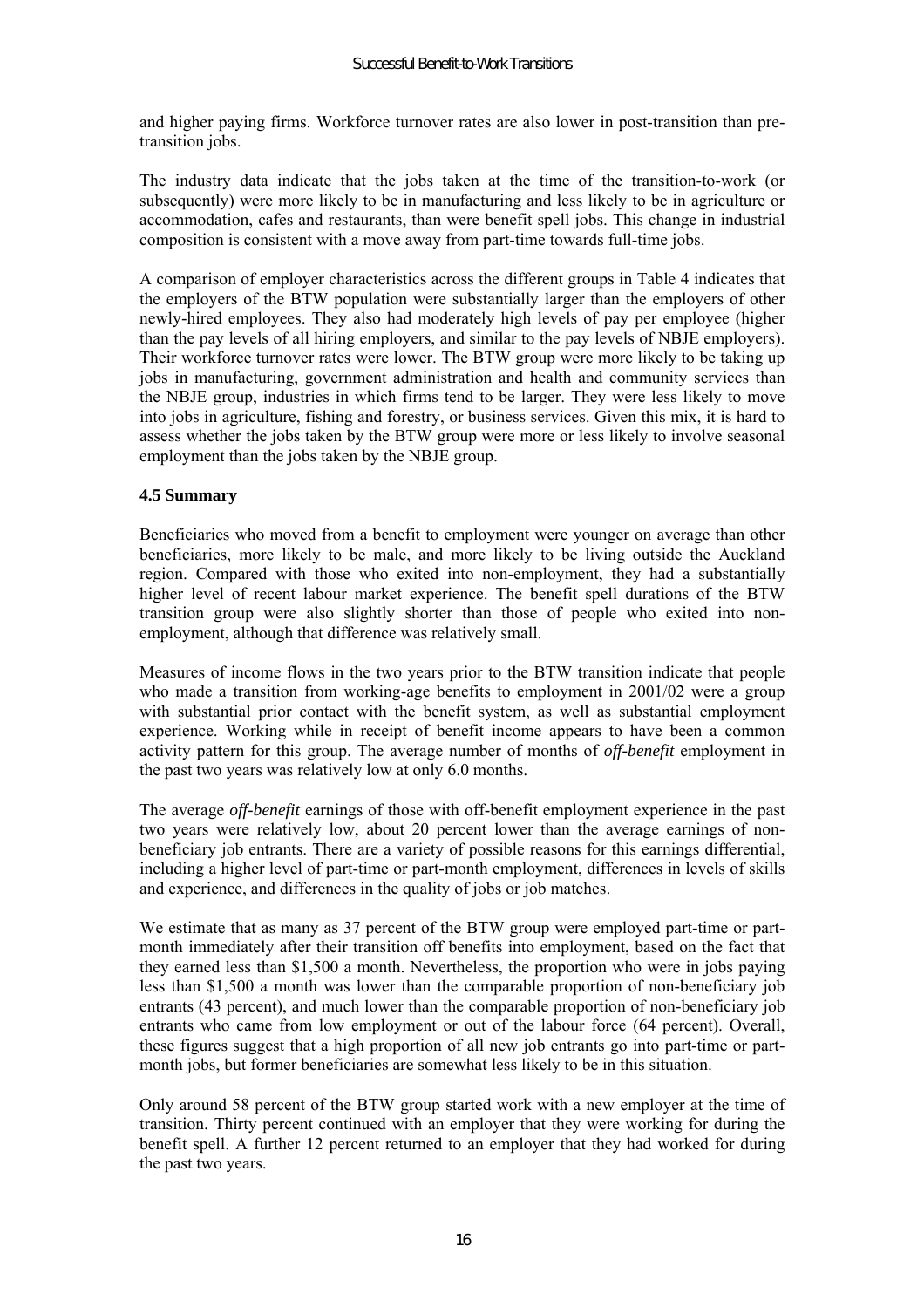Those who did not change their employer at the time of exiting from a benefit earned significantly less in the first complete post-transition month, and 45 percent earned less than \$1,500. While some people in this group experienced a substantial increase in their level of earnings at the time of leaving a benefit, most did not. For a substantial minority of people in the BTW study population, therefore, the exit from a benefit was not actually accompanied by a material change in their employment circumstances. It may have been triggered by some other change that affected their benefit eligibility, such as the employment of a spouse or partner.

The first employers of people who moved from a benefit to employment in 2001/02 tended to be larger than the employers of other job entrants in that year. They had similar or higher levels of monthly pay per employee, and somewhat lower workforce turnover rates. The unavailability of data on occupation, contract type, or employment conditions is a significant drawback, but the evidence we do have on BTW employers, compared with the employers of other new job entrants, does not reveal a set of characteristics that would particularly discourage the employment retention of the BTW group.

# **5. Main Results: Employment Outcomes following Transition to Work**

The employment outcomes and earnings of the benefit-to-work (BTW) transition group in the two years after individuals left a benefit are examined in this section. Section 5.1 begins with a brief discussion of alternative measures of employment outcomes, and then describes the outcomes of the BTW group using a selection of different descriptive measures.

In section 5.2 regression methods are used to analyse the associative effects of a variety of factors on benefit-to-work outcomes, focusing on three measures of 'successful' outcomes. We give particular attention to the effects of mobility between employers and the effects of employer characteristics, including size, payroll per person, growth, turnover, and industry. These factors have not been considered in previous New Zealand research.

Although the literature on BTW transitions offers some clear views on what types of employment outcomes are desirable, it is far less clear about the level of achievement that can reasonably be expected of former beneficiaries. One way of evaluating the outcomes of former beneficiaries and identifying what (if anything) is distinctive about their employment patterns is to compare their outcomes with those of other new job entrants. We do this in section 5.3, using the non-beneficiary job entrant comparison groups constructed earlier. Our goal is to evaluate whether the outcomes of the BTW group are substantially different from those of non-beneficiary job entrants, before and after differences in measured personal, transition and employer characteristics are controlled for.

# **5.1 Outcomes of the benefit-to-work transition group: A descriptive summary**

The published literature on employment assistance for welfare recipients tends to emphasise three main goals: helping former beneficiaries to become and remain employed; helping them to stay off public income assistance; and fostering longer-run earnings growth (see for example, Bloom *et al*, 2005 and Rangarajan and Novak, 1999).

The Ministry of Social Development's *Statement of Intent 2005* defines 'sustainable employment' as a shift from benefit dependence to paid employment, and identifies a number of steps in the process, including preparation for employment; job acquisition; transition to employment (people successfully settle into a job); retention (people stay in work longer); and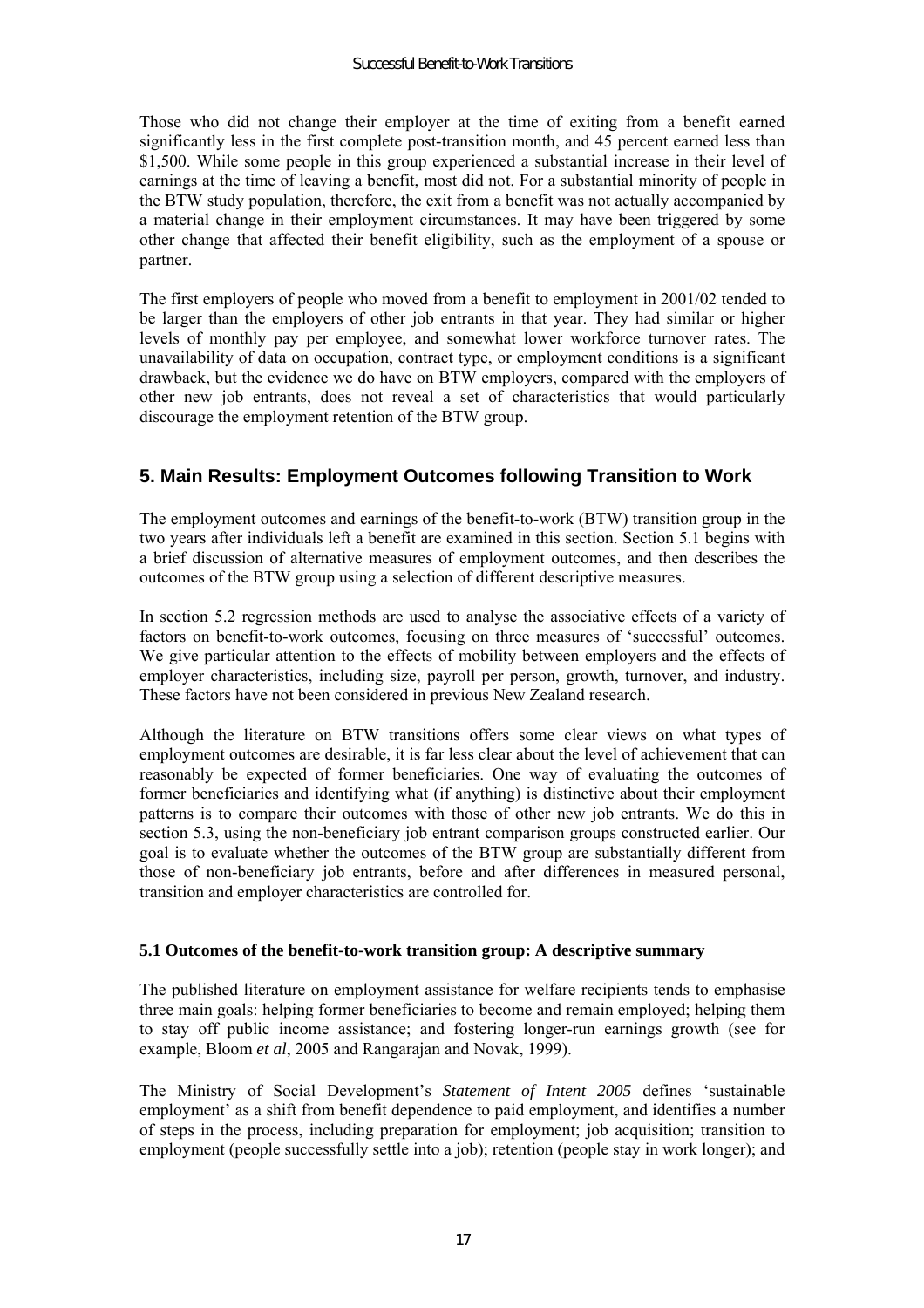advancement (people are able to advance into better jobs and remain independent of income support).

In this paper we focus primarily on three outcomes: remaining in employment without further income from core benefits; remaining in employment with earnings above a minimum level that is consistent with self-sufficiency; and achieving earnings growth over time. These outcomes are emphasised in the analysis that follows. However, we construct and report on a number of other outcome measures in order to provide a reasonably comprehensive picture of the employment and income support patterns of former beneficiaries in the two years after they move from a benefit to employment.

Summary measures of the post-transition outcomes of the BTW study group are reported in the left-hand column of Table 5. The figures shown represent group means or percentages, except in the case of earnings and income variables, in which case the group median is used. The second and third columns of the table report the outcomes of those with the shortest benefit spell durations  $(3-6 \text{ months})$  and those with the longest  $(24 \text{ months or longer})$ . Initially we focus on the results for the entire BTW group. The variations by benefit spell duration are discussed later.

Our measures of employment retention are reported in two metrics: average months and percentages of time. Percentages of time are shown in parentheses under the results they refer to.

#### *Sustained employment*

 $\overline{a}$ 

A key dimension of successful benefit-to-work transitions is whether people remain in employment and do not return to income support. In this study, we use the proportion of months in which the individual was employed and not in receipt of any means-tested benefit income as the preferred measure of sustained employment. Under this measure, employment does not have to be continuous.

On average, people in the BTW group spent 4.9 months or 81 percent of their first six posttransition months employed and off benefits (as shown in the first and second rows of the table). The average proportion of time in which group members were employed and not on benefits dropped to 62 percent in the second six months and 61 percent in the second year. Over the entire period, it was 66 percent (or 15.9 out of 24 months).<sup>14</sup>

Two alternative measures of employment retention are also shown under the 'sustained employment' subheading: average months of employment (with or without benefit receipt); and the percentage of the BTW group that was *continuously* employed and off benefits for 6, 12 and 24 months. The former is a more inclusive measure of employment activity. If months with benefit income are included, people in the BTW group were employed for an average of 18.4 months of the first two years (or  $\overline{77}$  percent of the time).

As far as we can tell using LEED data (which do not reveal employment gaps of less than one month), 61 percent were *continuously* employed and off benefits for the first six months after exiting from a benefit. Twenty-nine percent remained continuously employed and off benefits for the full two years.

<sup>14</sup> Note that due to the study design and the monthly aggregation of LEED payments data, all members of the BTW group had to be employed and off benefits for at least one complete month (the first post-transition month).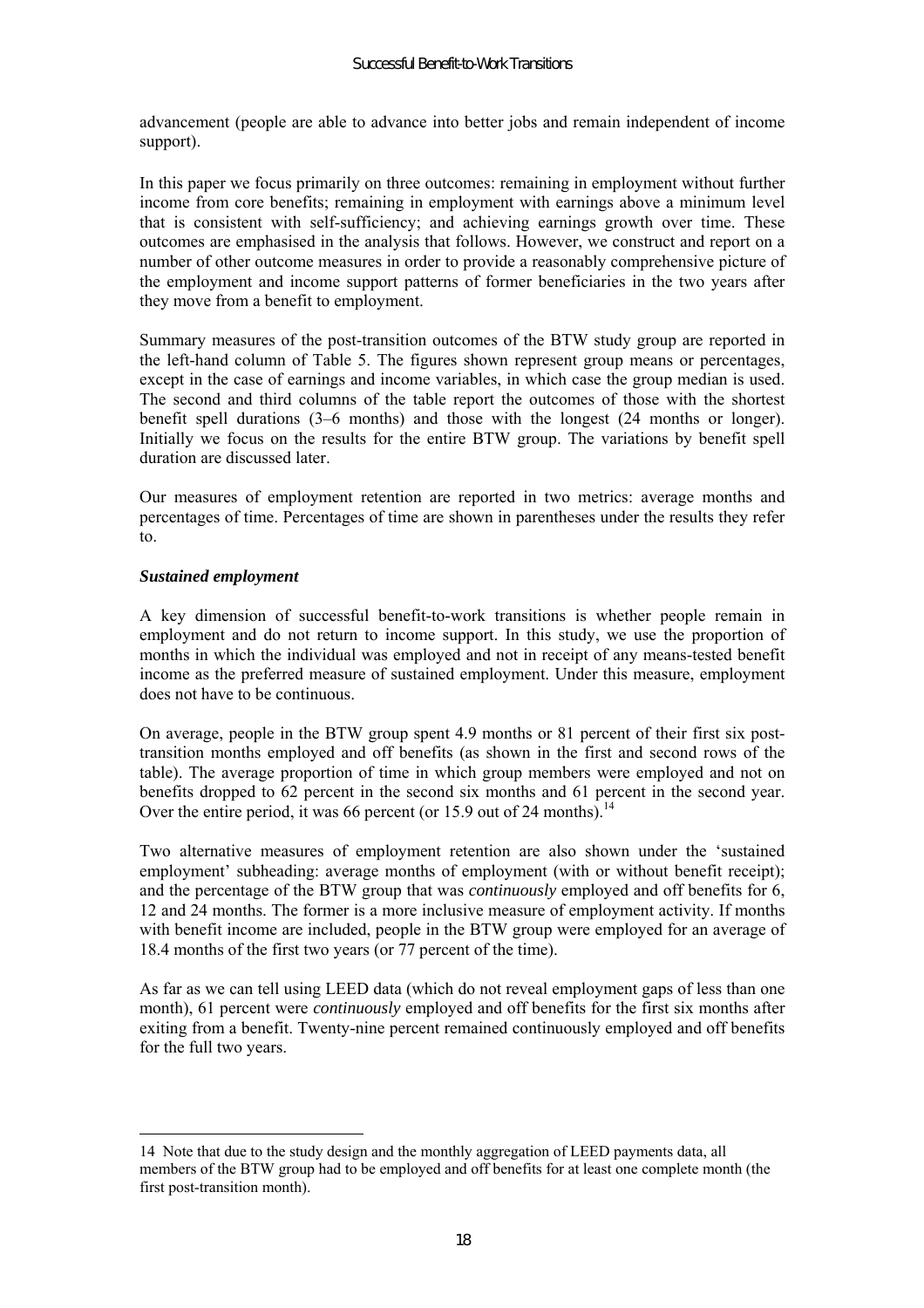### *Sustained employment with the potential for self-sufficiency*

It is important to distinguish between any employment and employment in jobs that were substantive enough to provide a minimum level of weekly income. We set a threshold of \$1,500 per month (in March 2004 dollars) as a notional self-sufficiency criterion. That threshold is similar to the monthly earnings that would be provided by a full-time job paid at the adult minimum wage rate in the final year of the study period (\$8.50 per hour x 40 hours x 4.33 weeks = \$1,473). To obtain a proxy measure of employment with self-sufficiency, we calculate the number of post-transition months in which each individual was employed, not receiving benefit income, and earning at or above this threshold.

The constant threshold we have adopted here is somewhat on the high side for  $1999-2002$ , relative to the minimum wage. The real value of the minimum wage rose during the study period. In the first year, it was \$7.00 an hour in nominal terms, which equates to about \$7.80 in March 2004 values. After a number of annual increases, it was raised to \$8.50 an hour on 23 March 2003. However, any threshold is inherently arbitrary, and differing family circumstances mean that some individuals would require a much higher income level to be genuinely self-sufficient than would others. In the absence of data on family circumstances, we adopt a simple threshold that is the same for everyone.

Measures of the average proportion of time that people in the BTW group spent in work and with earnings above the threshold, after their transition, are given in the second section of Table 5. On average, the BTW group met this condition for 54 percent of the first six months, just under half of the second six months and just under half of the second year. These percentages are substantially lower than the percentages of time classified as ësustained employment' without any minimum earnings threshold. The gap indicates that either a considerable number of people were working part-time hours or that part-month employment was common.

#### *Post-transition employment provides earnings growth*

 $\overline{a}$ 

Our main measure of earnings growth is the ratio of average monthly earnings in the second, third and fourth half years after the transition, to earnings in the first half year (conditional upon being employed for at least one month of each sequence). Earnings growth is measured in this way to avoid excluding people who may have been temporarily off work in a particular post-transition month.15

The median earnings increase for those who were still employed in months  $7-12$  (shown in the third section of Table 5) was 1.1 percent. The median increase for those who were still employed in months  $13-18$  was 6.1 percent. Just over four-fifths (82 percent) of the BTW group had some employment during the final six months of the observation period. The median increase for these people was 8.5 percent. Note that the earnings growth recorded here could have come from increases in the number of hours worked per week, increases in the regularity of employment (in terms of weeks worked per month), or pay rate changes.

About 71 percent of the study group had some *off-benefit* employment in the final six months of the post-transition period. The earnings growth rate of this group, counting only earnings during months of off-benefit employment, was 11.7 percent.

<sup>15</sup> Note that while we take the arithmetic average of individuals' earnings across the months in which they had earnings, we report the *group median* of those individual averages. We use medians because the distribution of earnings across people is skewed and averages may be unduly influenced by a small number of very high payments.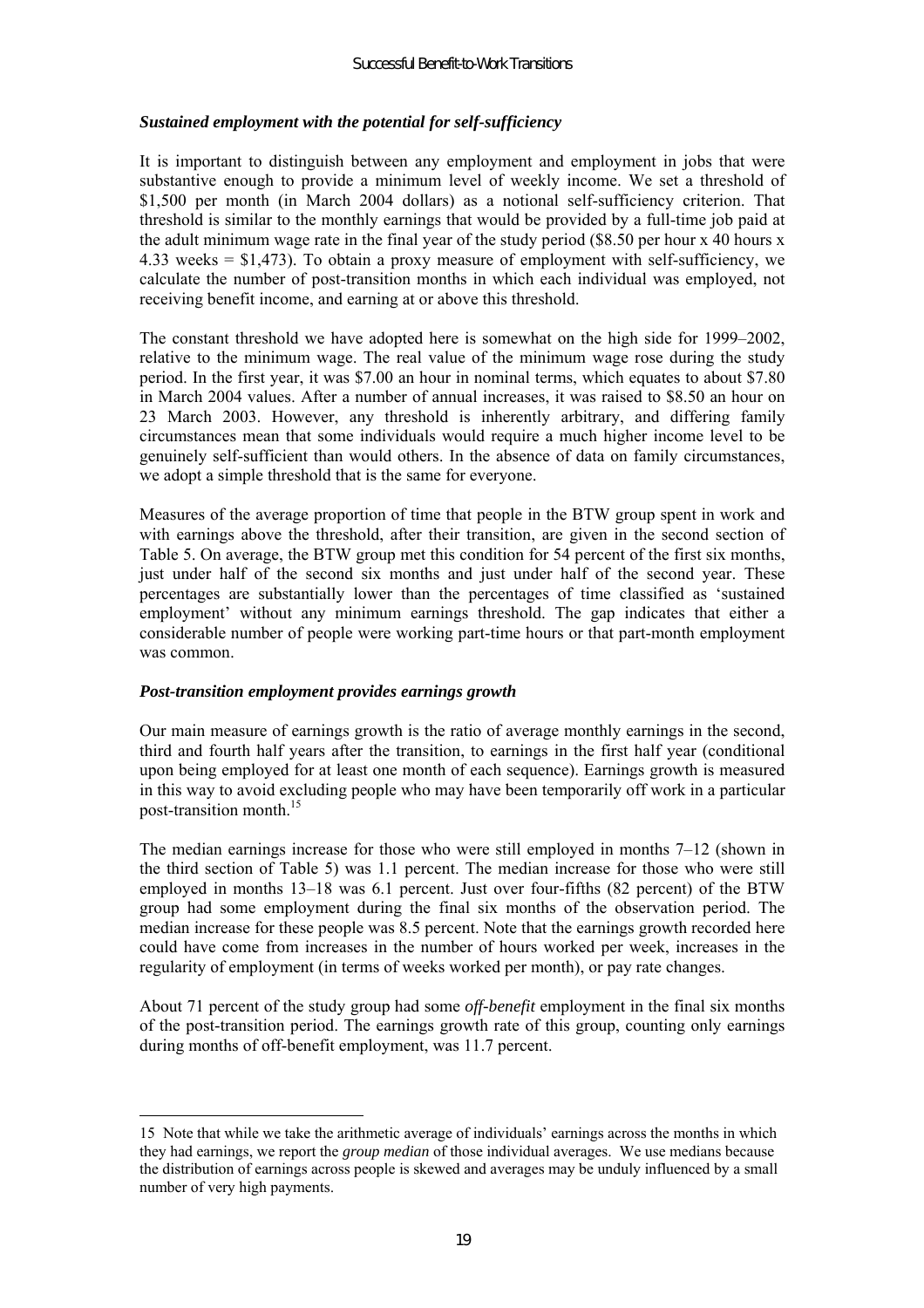#### *Jobs are retained*

Job retention measures are measures of the extent to which people stayed with a single employer and worked continuously for that employer during the post-transition period. There are two dimensions – continuity of the employment relationship and the duration of job spells within that employment relationship. A selection of different measures is shown in the fourth section of Table 5.

The first post-transition job was retained for 12.2 months on average. The average number of employers in the post-transition period was 2.7, while the average number of distinct job spells was 3.5. The average duration of post-transition employment relationships (counting only time falling within the 24-month observation window) was 11.6 months, and the average duration of job spells was 9.3 months. Note that the two-year window of observation used in this analysis cuts short any job that was in progress at 24 months and leads to lower average durations than if the data weren't censored in this way.

### *Further receipt of benefit income*

Indicators of whether any further benefit income was received in the post-transition period were calculated. These show that 27 percent of the BTW group had received some further benefit income by the end of the first six months, 44 percent had done so by the end of the first year, and 54 percent had done so by the end of the second year. The rate of return was fastest in the short term but declining as time passed. Those who returned to a benefit received 10.1 months of further benefit income, on average.

### *Differences in outcomes by duration of the reference benefit spell*

Table 5 also presents information on the extent of variation in employment outcomes by the duration of the reference benefit spell (the one immediately prior to the transition to work). Forty-two percent of the BTW group had been continuously on a benefit for just  $3-6$  months. The outcomes of this subgroup are shown in the second column, while the outcomes of those with benefit spell durations of 24 months or longer (21.9 percent) are shown in the third column.

As one would expect, members of the low duration subgroup generally had better outcomes than the high duration group. However, the differences are relatively small, suggesting that benefit spell duration is probably not a very strong predictor of post-transition outcomes. The marginal effect of time on benefits before the transition to work is estimated in the regression analysis below.

# *Differences in outcomes by gender and age group*

Variations in outcomes by gender and age group are set out in Table A.2 in Appendix 2. As a general rule, women had slightly better outcomes than men on measures of sustained employment, while men had better outcomes on measures of self-sufficiency in employment (which incorporate a minimum earnings threshold). Sustained employment and selfsufficiency in employment measures are positively correlated with age. Measures of earnings growth are negatively correlated with age (that is, younger adults recorded greater earnings growth than older adults). These patterns are consistent with long-standing gender and agerelated variations in the employment patterns and earnings of all employees.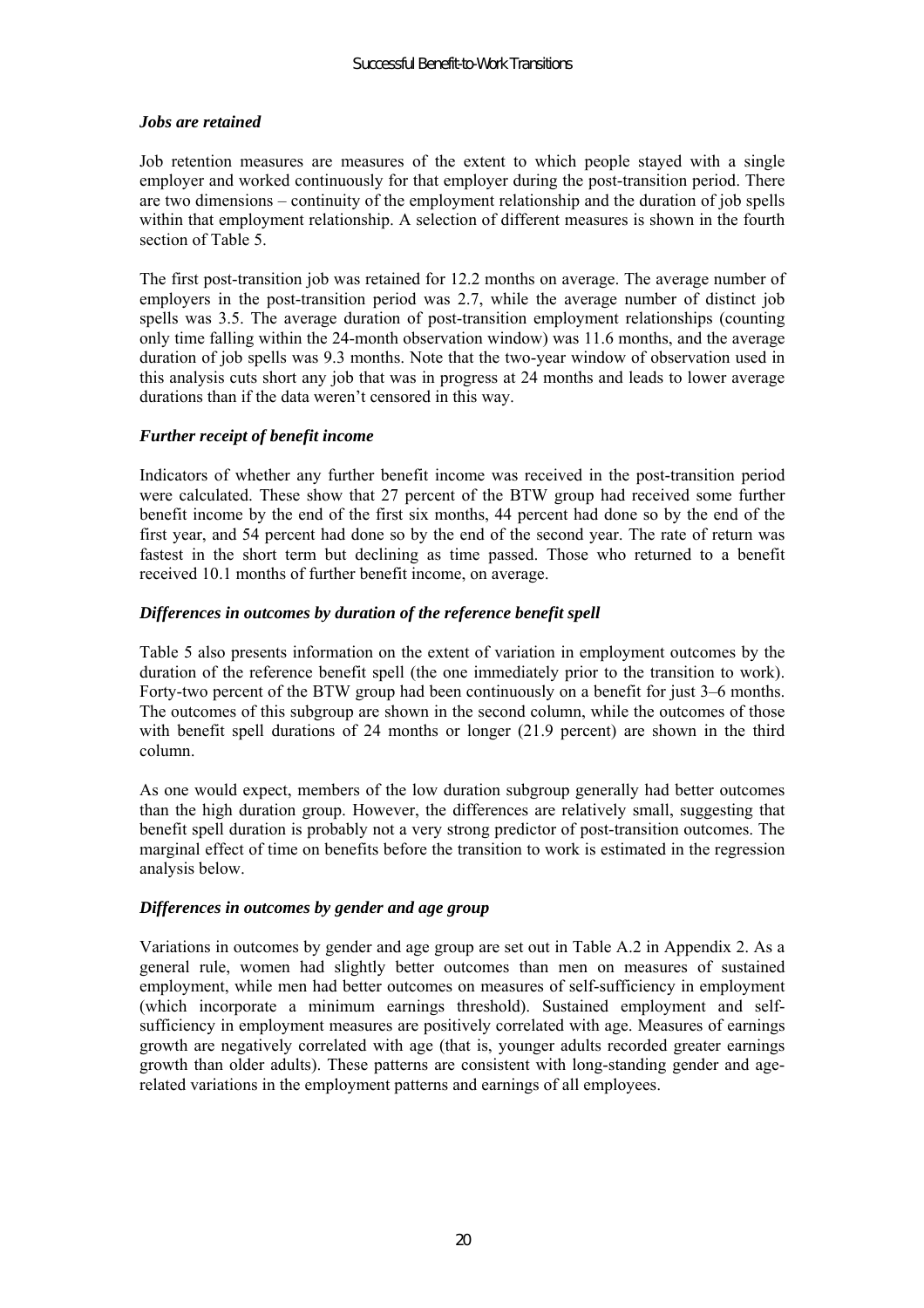#### **5.2 Regression analysis of factors associated with successful post-transition outcomes**

The factors that are associated with variations in employment outcomes following a transition from benefits to employment are examined in this section. We draw on three sets of information: data on the employment and benefit receipt histories of the study population; data on their mobility between employers; and data on the firm-level characteristics of those employers.

There are a number of reasons to expect correlations between an individual's past employment and income support patterns and his or her subsequent employment patterns. In the first instance, past performance could directly influence outcomes through the job openings, promotion or training opportunities that employers make available, given the information they have about a job seeker's abilities and experience. Secondly, data on past employment patterns and earnings may capture information on personal attributes or circumstances that directly influence outcomes but are not measured in LEED, such as health status, literacy skills, or preferences regarding number of hours worked. Both these hypotheses suggest that pre-transition measures will be positively correlated with posttransition measures.

On the other hand, historical employment and earnings data could incorporate the effects of short term and temporary 'shocks', such as job loss or illness, which led to a spell of income support but are not repeated. In that case, the post-transition data could show evidence of ëreversion to meaní as people return to their longer-run employment and earnings levels. This would weaken any positive correlation between historical and current performance measures.

Employer characteristics are relevant because variations across firms in factors such as job characteristics, technology and work organisation, personnel policies, productivity and profitability have been shown in previous research to affect the tenure and earnings of employees. We hypothesise that the employment retention, earnings and earnings growth of the BTW group will be positively correlated with firm size, average pay per person, and recent growth history, but negatively correlated with workforce turnover. The outcomes of the BTW group are also expected to vary significantly across industries, reflecting industry differences in hours worked, the use of temporary or seasonal employees, occupational composition or other factors.

The analysis in this section uses a slightly more restricted study population, comprising people who remained employed and off benefits *for at least the first three months* after their transition to work. This ensures we are examining the correlates of longer-term 'success' for a group of people who unambiguously made a transition from income support to employment. Just under four-fifths (78 percent) of the original BTW study population met this criteria. The mean characteristics of the restricted study population are summarised in Table A.3 in Appendix 2.

#### *Employment retention and self-sufficiency*

The following model is used to estimate the relationship between individual or employer characteristics and employment retention:

$$
Y_i = \alpha + X_i \beta + \varepsilon_i \tag{1}
$$

where  $Y_i$  is a measure of employment retention,  $\alpha$  is an intercept,  $X_i$  is a vector of personal and first employer characteristics, β is a vector of estimated coefficients on those characteristics and  $\varepsilon_i$  is an error term.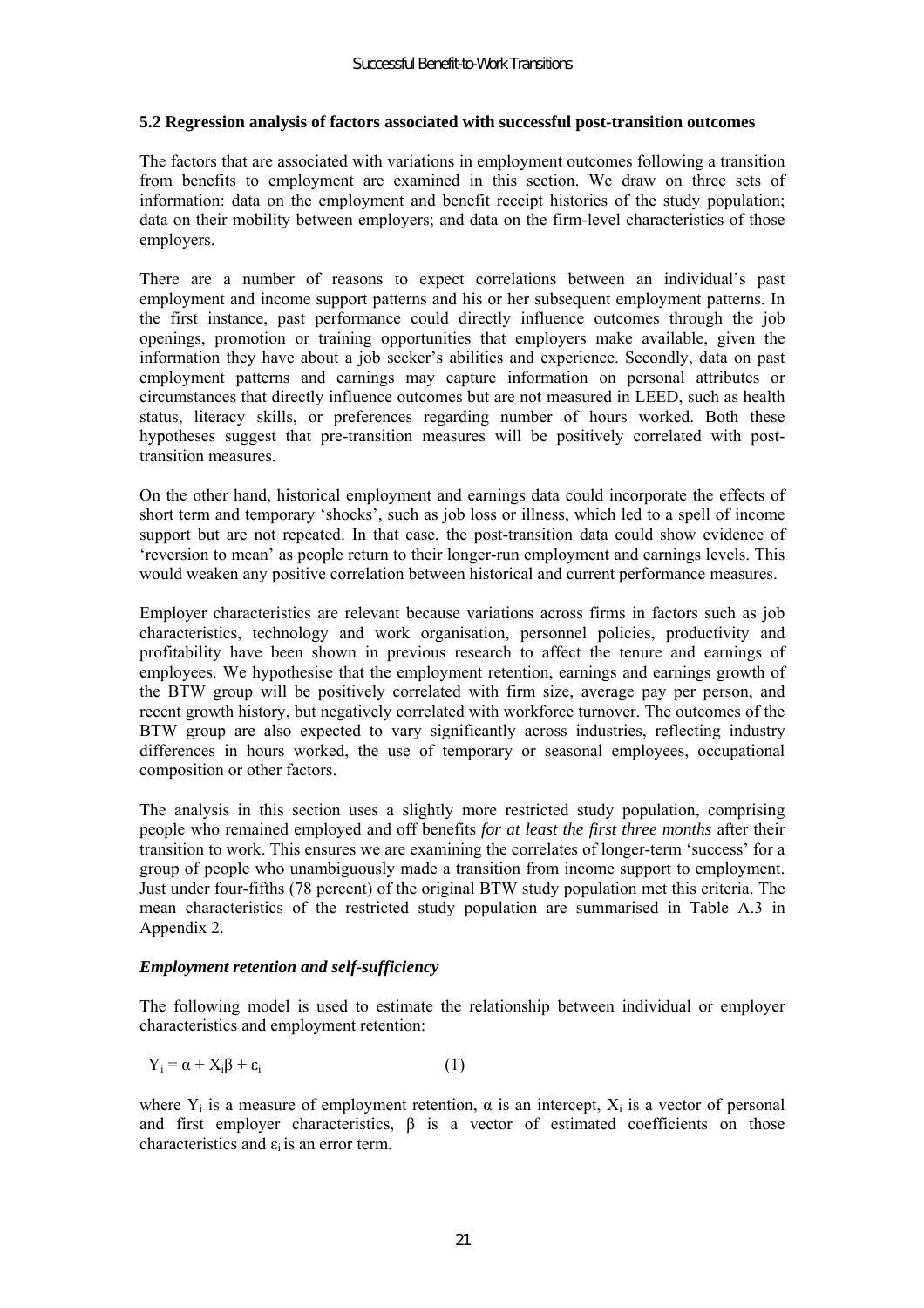Two measures of employment retention are modelled using this specification: the number of post-transition months in which the individual was employed but had no benefit income (Model 1); and the number of post-transition months in which the individual was employed, off benefit, and earning at least \$1,500 per month (Model 2).

The explanatory variables  $(X_i)$  are as follows:

 $\overline{a}$ 

- Demographic characteristics: gender, age at the end of the reference benefit spell, and region of residence at the end of the reference benefit spell. Age is included as a series of dummies for each individual year of age, and is fully interacted with gender.
- Measures of benefit receipt and employment in the two-year pre-transition period: months with benefit income; months employed and off-benefit; months employed and on-benefit; an indicator for having had no employment in the past two years; average monthly earnings during the pre-transition period (in logs); the average duration of employment relationships in the past two years; and the total number of employers in the past two years. The last two variables are censored by the boundaries of the standardised two-year observation period.
- Indicator variables representing the month when unsupported employment began. These are included to control for seasonal effects on outcomes.
- Indicator variables for whether the individual continued to work for a benefit-spell employer after transition, returned to work for a pre-transition employer, or changed their employer during the two-year post-transition period.
- First employer characteristics. These include an indicator for whether the employer was operating at both ends of the financial year; total size (number of employees in logs); mean earnings per employee (in logs); the annual rate of employment growth or decline; the workforce turnover rate; and 2-digit industry. Because the turnover variable has an irregular distribution, we substitute a 10-category interval variable in which the 10 categories correspond to deciles in the distribution of the turnover variable $16$

Estimates from the first two regressions are shown in Table 6. For brevity, the coefficients for personal attributes and job seasonality are not shown.<sup>17</sup>

We focus firstly on the effects of individuals' employment and benefit receipt histories. Most of the employment and benefit history coefficients are statistically significant in these models of employment retention. The main results are that employment retention is positively associated with having had less time on benefits, more months of employment, and higher earnings, in the two years prior to the benefit-to-work transition, but the magnitude of these effects is relatively small.

In particular, the duration of benefit receipt in the two years before the transition has a small negative effect. A one-month increase in benefit duration is associated with a reduction in the sustained employment outcome of 10 percent of a month, or 3 days. The duration of employment in the two years before the transition has a positive effect. A one month increase in on-benefit months of employment, for example, is associated with an increase in sustained employment of 11 percent of a month, or roughly 3 days. Average pre-transition earnings are

we impute values, assigning them the median value of each variable. This is likely to bias coefficients on the growth and turnover variables downwards to some small degree.

<sup>16</sup> Note that the growth/decline and turnover measures require that an employer be in existence for at least 13 months, and cannot be calculated if this condition is not met. Consequently, there are a small number of individuals in the study population, about 2 percent, with missing values for the growth/decline and turnover variables. To avoid dropping those people from the regression analyses,

<sup>17</sup> Being female is significantly associated with retention in unsupported employment (first model) but negatively associated with remaining in employment with earnings over \$1,500 a month (second model). Age is positively associated with both employment outcomes.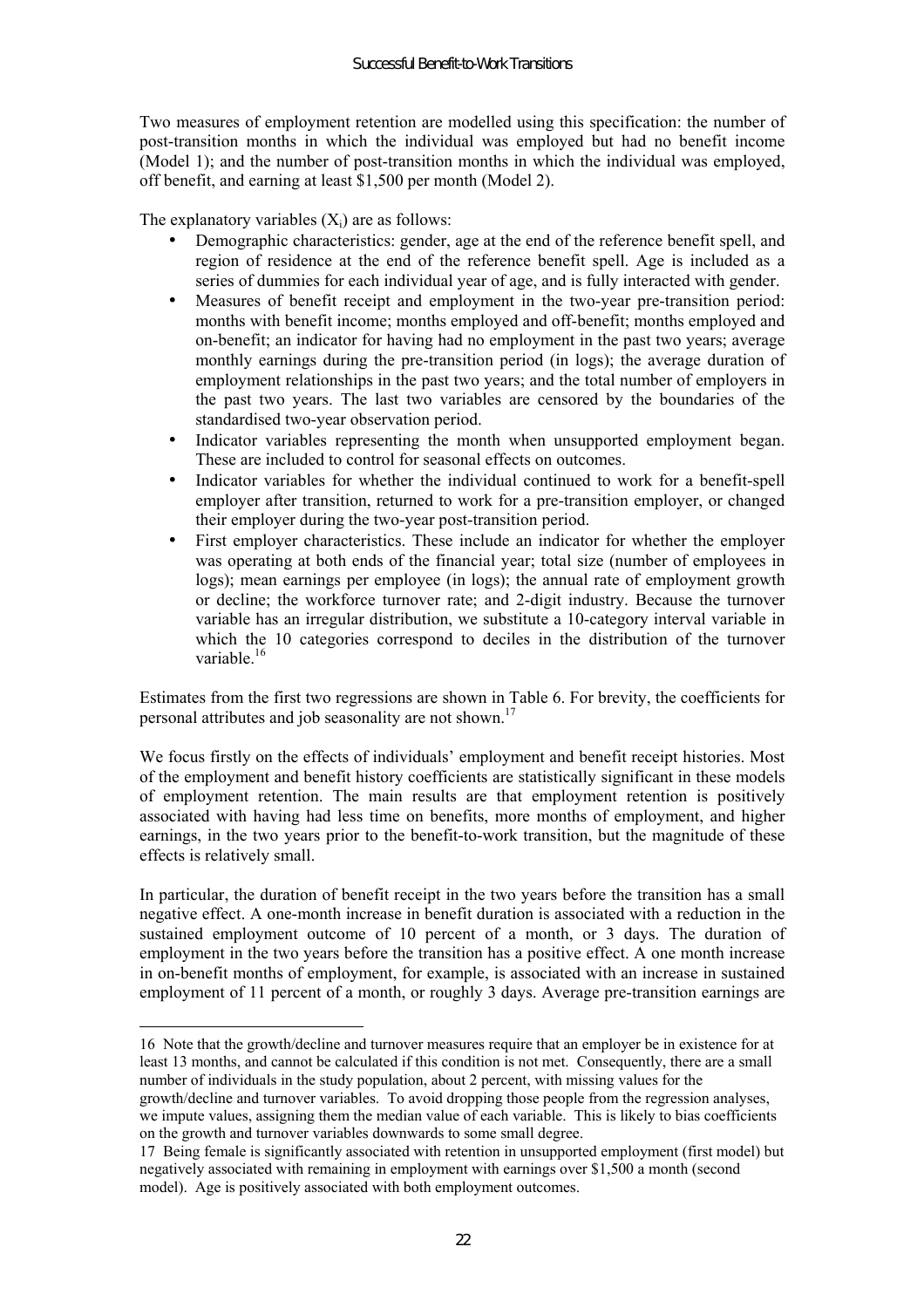positively correlated with employment retention, and this effect is much larger in the second model (with its minimum earnings threshold) than the first. The coefficient of 2.8 on the log of average pre-transition earnings in Model 2 indicates that a 10 percent increase in pretransition earnings is associated at the mean with a 0.28 increase in months of employment with earnings above \$1,500 a month, or approximately 8.5 days. The number of employers in the past two years is negatively associated with employment retention, but this effect is quite small in both models.

Although we do not show the coefficients on the control variables for the month when supported employment began in Table 6, it is interesting to note that these 'seasonal' effects are statistically significant in many cases. In particular, starting work in the months of November through to March is associated with a lower rate of employment retention in the following two years than is starting work in winter or spring. Taking the two extremes of October and January, the coefficients imply that starting in January is associated with a 28 day reduction in off-benefit employment in the following two years, on average, relative to starting work in October. At the mean, 28 days represents a 5 percent reduction in the duration of unsupported employment.

The models include controls for whether the individual remained with a benefit spell employer after the transition; returned to a previous employer; or changed their employer between the first and final months of the post-transition observation period. Remaining with an on-benefit employer and returning to a previous employer have negative coefficients in both regressions, indicating that people in these situations had fewer months of off-benefit employment in the following two years. In the first model, the effect of staying with an onbenefit employer is quite small. In the second model, the coefficient of 1.59 indicates that people who stayed with a benefit-spell employer had approximately 1.6 fewer months of sustained employment with earnings above \$1,500 a month on average (which is equivalent to an 8.9 percent reduction in months of employment at the mean). The negative effects of returning to a previous employer are also large in both models (-1.53 and -2.02 months respectively).

Just under half of the sample changed their employer in the interval between their first posttransition job and  $19-24$  months later. Changing employer has a positive effect on employment retention in the first model (0.8 months, or 24 days) and a small negative effect in the second model.

Turning to the effects of employer characteristics, the coefficients on employer pay level, growth rate and turnover rate indicate that employment retention is associated with working for an employer with higher than average earnings, an employer that was expanding in size, and an employer with a lower workforce turnover rate. The employer payroll average has a particularly large effect on outcomes in the second model, where the dependent variable includes a minimum monthly earnings criterion. In the second model, a 10 percent increase in the average pay per employee of the firm is associated with 0.40 months of additional employment with earnings over the \$1,500 threshold for sample members (equivalent to 12.5 days). The coefficients on the employer turnover variable indicate that an increase of one decile in the employer turnover distribution is associated with a reduction in sustained employment of 0.29 months (or 9 days) in the first model and 0.15 months (or 4 days) in the second. The coefficients on employer size are small but negative in these models, contrary to our expectations<sup>18</sup>

 $\overline{a}$ 

<sup>18</sup> There are a variety of possible explanations for the negative effect of employer size on employment outcomes. One possibility is that coefficients on the size variable are reflecting differences in job characteristics, such as the proportion of jobs that are part-time or temporary, that are not perfectly correlated with other measured employer characteristics.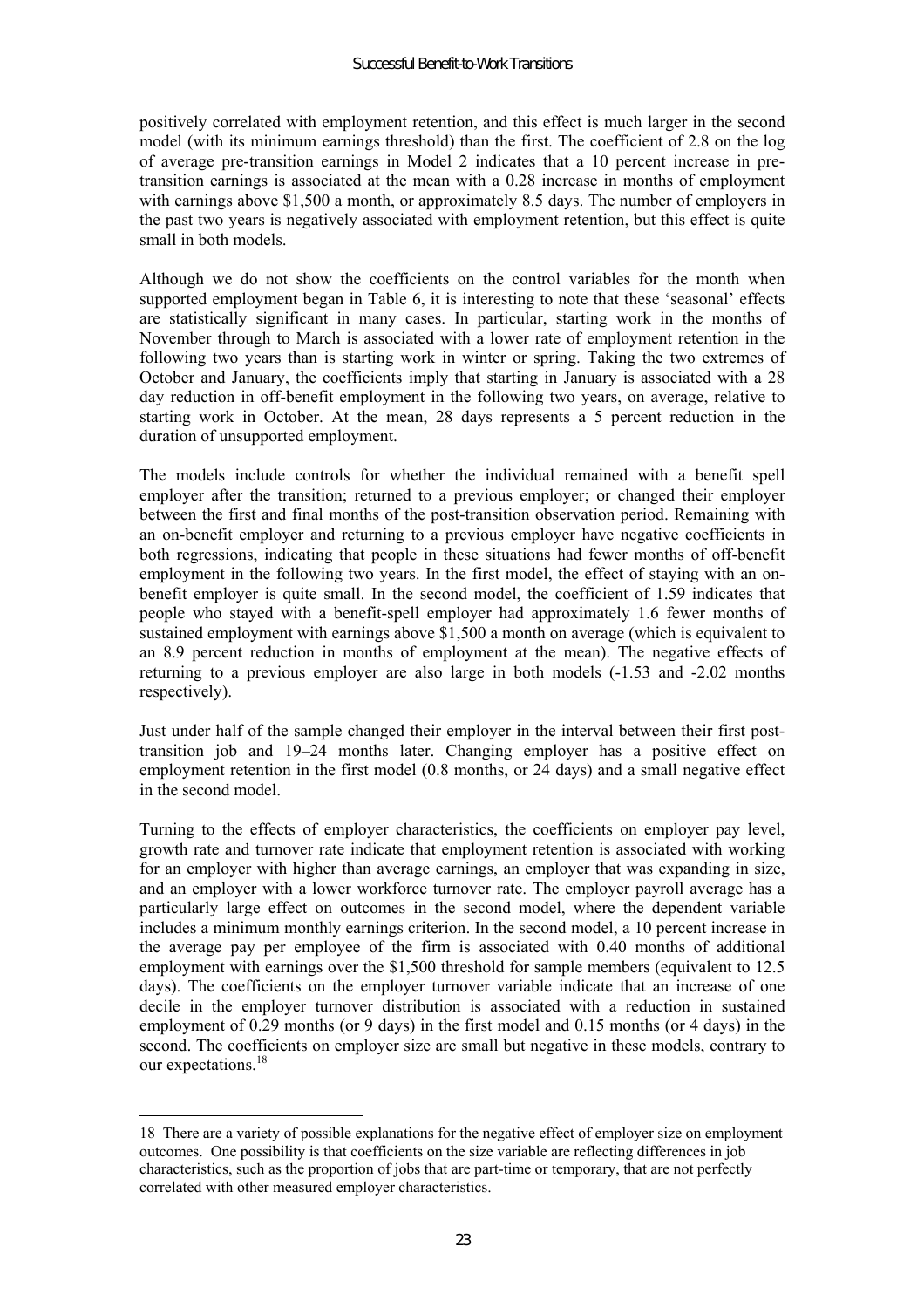Many of the industry coefficients are statistically significant. For example, individuals whose first post-transition jobs were in retail trade, transport, finance and insurance, or health and community services had relatively better employment retention outcomes in the first model, controlling for other factors. However, those whose first jobs were in finance and insurance, property and business services or government administration did relatively better in terms of the 'sustained employment with self-sufficiency' outcome of Model 2. Conversely, individuals whose first employers were in agriculture or in manufacturing had poorer rates of employment retention in Model 1. Those whose first employers were in agriculture, mining, accommodation, restaurants and cafes, and cultural and recreational services had poorer outcomes in the second model. These industry coefficients could be picking up industry-level average tenure variations in the first model, and a mixture of tenure and average wage effects in the second.

Overall, these transition-to-work regression results suggest that demographic characteristics, recent benefit and employment history and employer characteristics are all associated with employment retention and plausibly may play some role in influencing it. Some of the largest effects in the regression estimates came from continuing to work for a benefit-spell employer after the transition, or returning to an employer that the individual had worked for previously, which have negative effects on employment retention (controlling for other factors including industry). Possibly these variables are acting as proxies for other job or employer characteristics that are not directly measured and therefore are not fully controlled for, such as whether jobs are part-time or full-time and whether they are permanent or temporary in nature. They could also be acting as proxies for unmeasured personal characteristics that are correlated with employer continuity, such as lower skills or a preference for part-time work. Whatever the interpretation, those who changed their employer at the time of their transition off a core benefit remained in unsupported employment for longer.

The first employer's average pay level, growth and turnover characteristics are also significantly associated with employment retention and self-sufficiency in employment. There are also a number of significant industry effects. To some extent these variables may also be acting as proxies for other job or employer characteristics that are not directly measured, such as the use of full-time versus part-time employment or different patterns of labour utilisation.

#### *Earnings level and earnings growth*

The following model is used to estimate the relationship between individual or employer characteristics and earnings:

$$
\ln(\text{earn})_{it} = \alpha_1 + X_{it}\beta_1 + P_t\alpha_2 + X_{it}P_t\beta_2 + \varepsilon_{it}
$$
 (2)

where ln(earn) it is a measure of average monthly earnings in a given time period,  $\alpha_1$  is an intercept,  $X_{it}$  is a vector of personal and employer characteristics,  $P_t$  is a dummy variable denoting period and  $X_{it}P_t$  is a full set of interactions between individual or employer characteristics and period. The variables included in  $X_{it}$  are exactly the same as those used above in the sustained employment regressions.

The model is estimated on a pooled dataset containing two observations on each individual. The first observation  $(P=1)$  captures their characteristics and employment situation in the first six months after their transition from a benefit to employment, while the second  $(P=2)$ captures their characteristics and employment situation in the final six months of the observation window (months  $19-24$ ). The estimation sample is now restricted to those who were employed in the final half-year for at least one month. This represents 83 percent of the original sample. Standard errors are adjusted for the fact that each individual appears twice in the pooled sample. To verify that our results are not unduly influenced by the restriction of the sample to people with earnings in both periods, we also estimated an earnings level model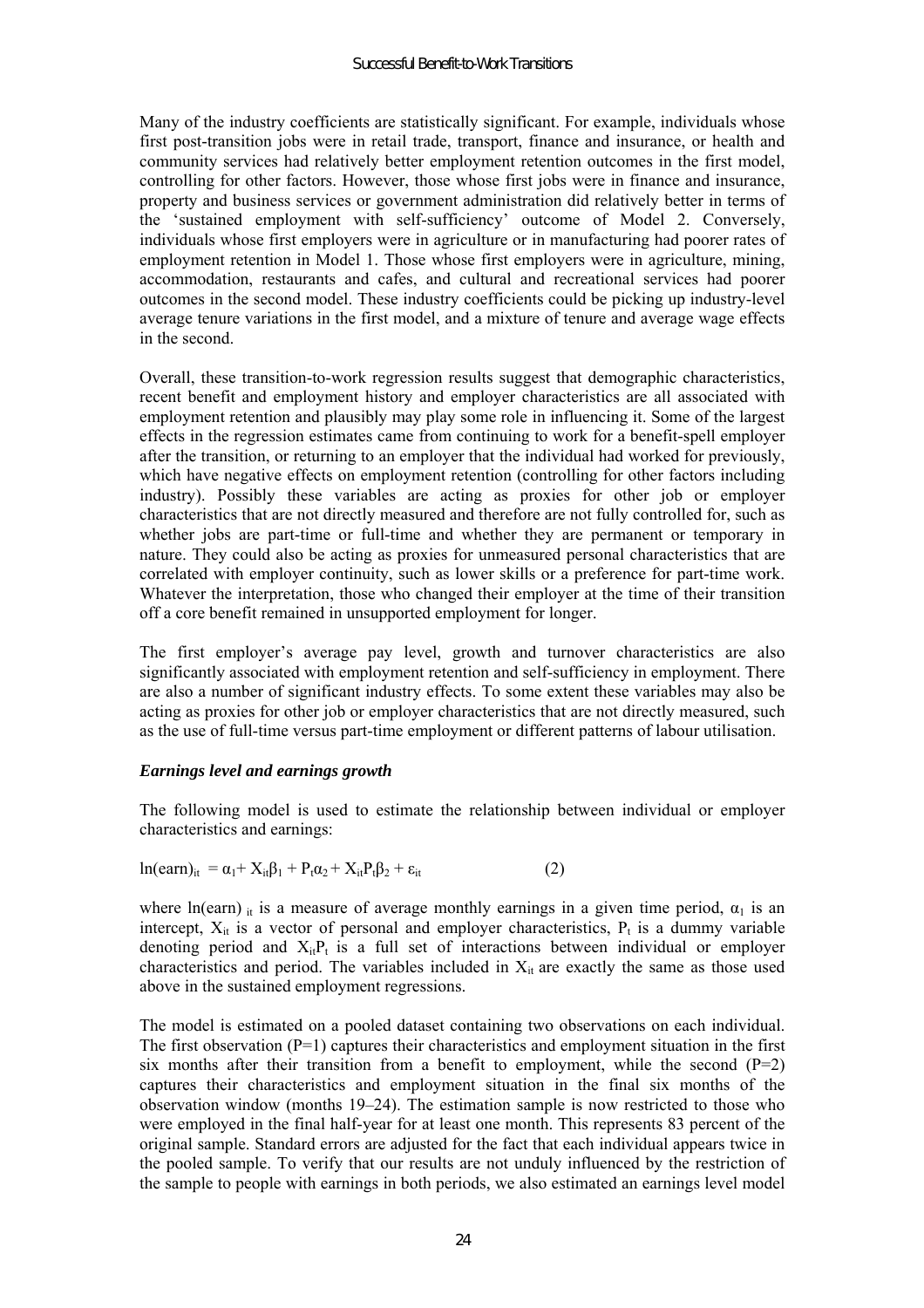using the first period information only and the full sample. The results, shown in Table A.4 in Appendix 2, are similar to those reported below.

Results obtained by estimating equation 2 using Ordinary Least Squares (OLS) are shown in the first column of Table 7. The upper half of the table gives the coefficients on variable levels  $(\beta_1)$ , which represent the effect of each variable on earnings in the first six posttransition months. The lower half of the table gives the coefficients obtained from the interaction of characteristics with period  $(\beta_2)$ , representing the marginal effects of changes between period 1 and period 2 on the change in individual earnings (ie earnings growth). An advantage of using this specification to estimate earnings growth is that the effects of personal and employer characteristics on *initial* earnings levels are fully controlled for.

#### *Initial level of earnings*

The most substantial effects on earnings in this model come from the individual's average monthly earnings in the two years prior to the BTW transition, and their first employer's average monthly pay level, which are both strongly positively correlated with earnings in months  $1-6$ . A 10 percent variation in average monthly earnings in the past two years is associated with a 3.4 percent variation in average monthly earnings after the transition. A 10 percent variation in the first employer's average pay per employee is associated with a 4.1 percent variation in average monthly earnings after the transition.

The duration of benefit receipt in the past two years has a small positive effect on posttransition earnings (contrary to what might have been expected). Recent on-benefit employment experience also has a small positive effect.

Individuals who stayed with a benefit-spell employer at the time of their transition off a benefit had earnings that were around 16 percent lower than people who started work with a new employer. Those who returned to a pre-benefit-spell employer had initial earnings that were around 6 percent lower. Furthermore, people who changed their employer in the interval between their first post-transition job and  $19-24$  months later, had initial earnings that were around 10 percent lower than those who stayed with the same employer during the posttransition period.

The initial level of earnings is negatively associated with employer size, but positively associated with the employer's level of turnover. The latter, somewhat surprising result, could perhaps reflect longer than average hours or the payment of higher than average wages in firms or industries that make considerable use of seasonal or temporary workers.

Individuals who worked in manufacturing, finance and insurance, property and business services, or health and community services, had relatively high earnings, controlling for the effects of other personal and employer characteristics. Employees in the education industry had the lowest average monthly earnings in the first six months, after controlling for other factors.

# *Earnings growth*

We turn now to discuss the coefficients on characteristics interacted with period (shown in the lower half of the Table 7). These can be interpreted as the effect of characteristics on earnings growth, where 'earnings growth' is the total change in real monthly earnings between months  $1-6$  and months  $19-24$ .

The coefficient on months of benefit income in the pre-transition period indicates that people who spent relatively more time on benefits prior to the transition had lower post-transition earnings growth. Somewhat surprisingly, the log of pre-transition earnings is also *negatively*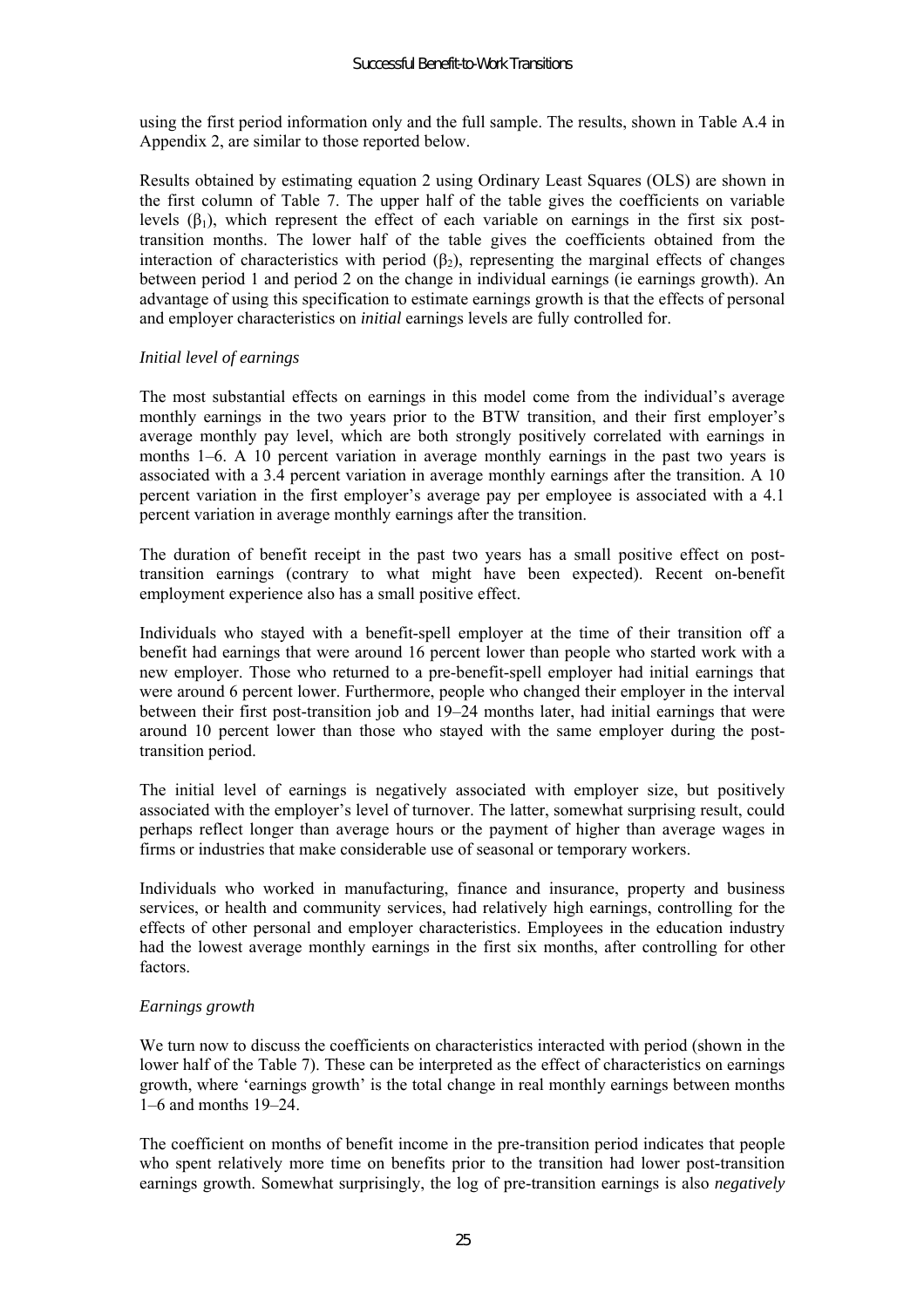associated with earnings growth, indicating that those who had a relatively high level of earnings in the recent past did not gain as much by months  $19-24$ . The coefficient of  $-0.131$ means that by the end of the observation period, a 10 percent variation in average monthly earnings in the pre-transition period was associated with a 2.1 percent variation in average earnings (down from 3.4 percent in months  $1-6$ ). Those who had higher pre-transition earnings still had higher post-transition earnings, but their relative advantage had been reduced.

The coefficient for remaining with a benefit-spell employer indicates that people who were in this situation continued to have lower earnings on average by months  $19-24$ , despite some earnings growth. Returning to a pre-benefit spell employer is associated with lower earnings growth. People in the latter situation experienced an estimated 10 percent earnings growth penalty, on average.

Those who changed employers during the post-transition observation period also tended to have lower earnings growth than those who stayed with the same employer. By months 19–24 their estimated earnings penalty was -0.251 log points or around 29 percent.

Earnings growth is negatively associated with employer size and positively associated with the employer's average pay level. A 10 percent increase in the employer's average pay level is associated with a 2.1 percent increase in individual earnings between the two periods. Finally, the employer's workforce turnover rate is negatively associated with earnings growth.

The coefficients on pre-transition earnings, staying with a benefit-spell employer, and returning to a pre-benefit spell employer all suggest that people whose post-transition earnings were initially relatively high experienced less earnings growth. Conversely, those who started with quite low earnings were more likely to increase them later on. To further explore this hypothesis, Figure 3 plots the quarterly average earnings of the study population, dividing the sample in two ways. We distinguish (a) those whose pre-transition average earnings were above the median from those whose pre-transition average earnings were below the median; and (b) those whose earnings in the first post-transition quarter were above the median from those whose initial earnings were below the median. Regardless of which way we divide the sample, we find that the initially lower paid experienced much greater earnings growth in the following seven quarters than those who began at a higher level. Individuals whose earnings were below the median before or immediately after their transition had earnings growth of around  $15-17$  percent by the end of the observation period. Those whose earnings were above the median before or immediately after their transition gained around  $4-$ 5 percent.

These results highlight the potential importance of changes in hours worked in influencing the total earnings of former beneficiaries, and suggest that the group-level results could be strongly influenced by the transitions made between full-time and part-time jobs. People who initially started in part-time jobs may have had more scope to achieve earnings growth by subsequently increasing their hours. Conversely, people who were initially working in fulltime jobs may have been more likely to reduce their hours at some later time.

# *Interpretation of coefficients and fixed effect estimates*

The regressions presented so far, using cross-sectional data and linear estimation, suggest that employer characteristics and mobility between employers (or lack of mobility) may significantly affect the outcomes of people who are making a transition from benefits to employment. However, those models do not control for unmeasured differences in the characteristics of employees and the possibility that 'better quality' employees (such as the more skilled) may be selected by 'better quality' employers (employers who pay more and offer stable, longer-term jobs). If individuals with better prospects for retention or earnings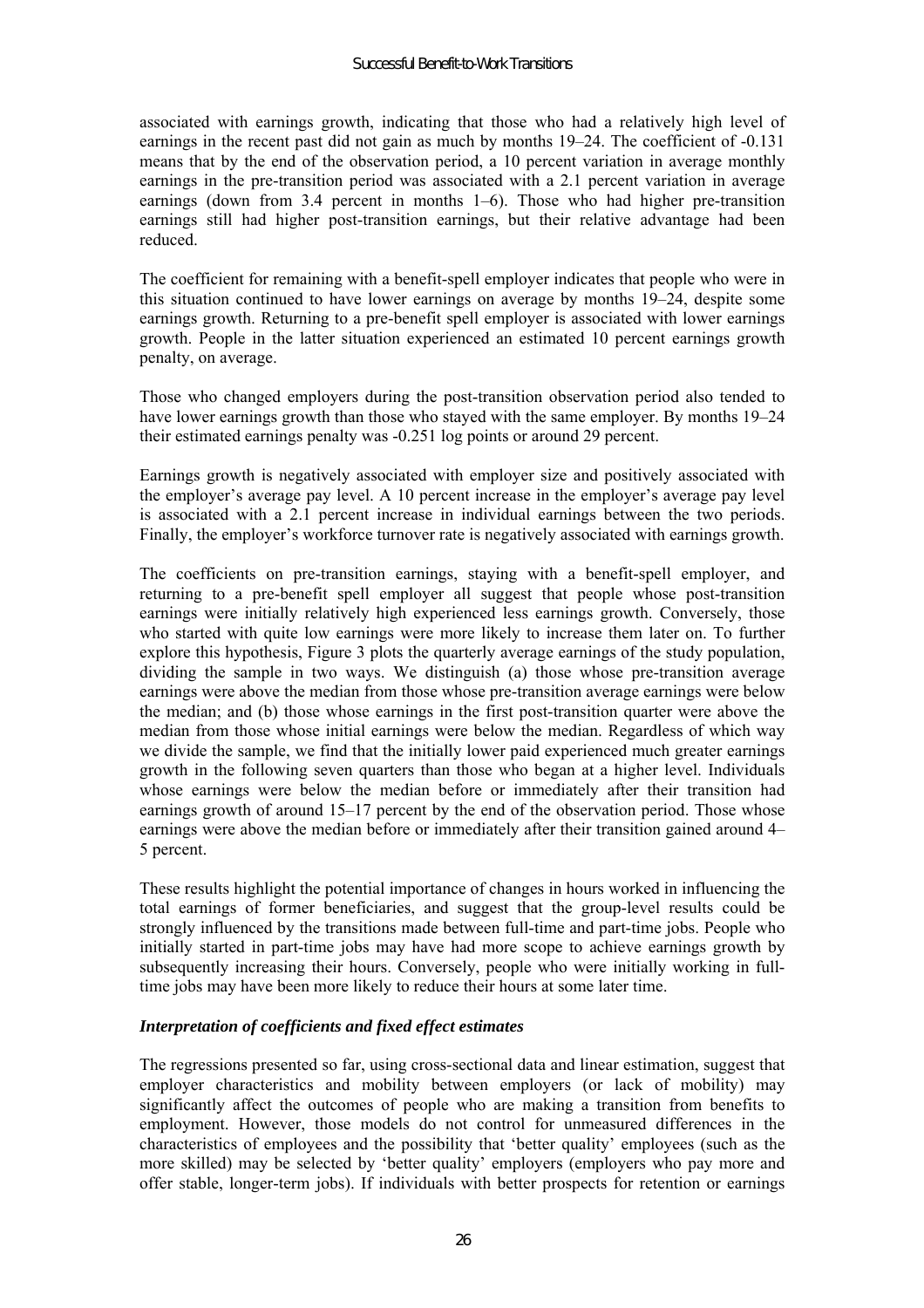growth were more likely to obtain jobs with higher quality employers, then the employer effects in the cross-sectional regressions could be overestimated. The coefficients on employer characteristics would reflect worker heterogeneity and the sorting of workers across employers, and not just the causal effect of working for a particular type of employer on earnings.

The panel structure of LEED allows this concern to be addressed by using fixed effects estimation. The basic idea is that any fixed person-specific characteristics that may influence employment retention or level of earnings are eliminated when individual-specific means are extracted from both the dependent and independent variables. Identification comes from the relationship between differences (or changes) in characteristics and differences (or changes) in earnings. The fixed effect specification should reduce the effects of individual heterogeneity on coefficient estimates and better identify the independent effects of employer characteristics.

Fixed effect estimates of equation (2) are shown in the second column of Table 7. All variables in this model are the same as in the previous one. As before, the sample is restricted to individuals who were still employed in the final half year. Fifty-six percent of the sample had changed their main employer by that time. We focus on the first set of coefficients, which represent the effects of the explanatory variables on the initial earnings level.

The effect of remaining with a benefit spell employer is smaller in this model, indicating that part of the negative effect estimated previously is likely to have come from an association between remaining with a benefit spell employer and having low earnings (or unmeasured characteristics that lead to low earnings). The coefficient on returning to a pre-benefit spell employer becomes insignificant in the fixed effects estimates of earnings levels, presumably for the same reason.

The positive effect of working for a highly-paying employer on earnings is slightly smaller in the fixed effects results than the OLS results, but continues to be relatively large and statistically significant. Working for a larger employer continues to be negatively associated with earnings. Many of the industry coefficients remain large in magnitude and statistically significant. The negative coefficients for accommodation, cafes and restaurants, education and cultural and recreational services are particularly large, for example. However, the coefficient on the workforce turnover variable is reduced in magnitude in the fixed effect estimates, suggesting that part of the turnover effect previously estimated was due to the sorting of heterogeneous workers across workplaces with different levels of turnover.

These results strengthen the evidence that employer characteristics may affect outcomes independently of fixed individual characteristics. With the current data, however, we are unable to pin-point exactly *which* employer characteristics are most important, or to estimate accurately the magnitude of those employer effects, relative to the effects of other factors. It is possible that the estimated effects of employer characteristics are confounded by the effects of (correlated) job characteristics. Also, we have not ruled out the possibility that *changes* in individual characteristics or preferences could be playing some role, contributing to the employer effects on individual earnings that are apparent here. This could be the case if people self-select certain jobs, industries or employers because of their preferences for certain job characteristics, such as part-time work or seasonal employment, and move to an employer with different characteristics when those preferences change. Future research could explore these alternative hypotheses using more sophisticated methods, such as the use of instruments that shift individualsí employment opportunities but are uncorrelated with unobserved personal characteristics.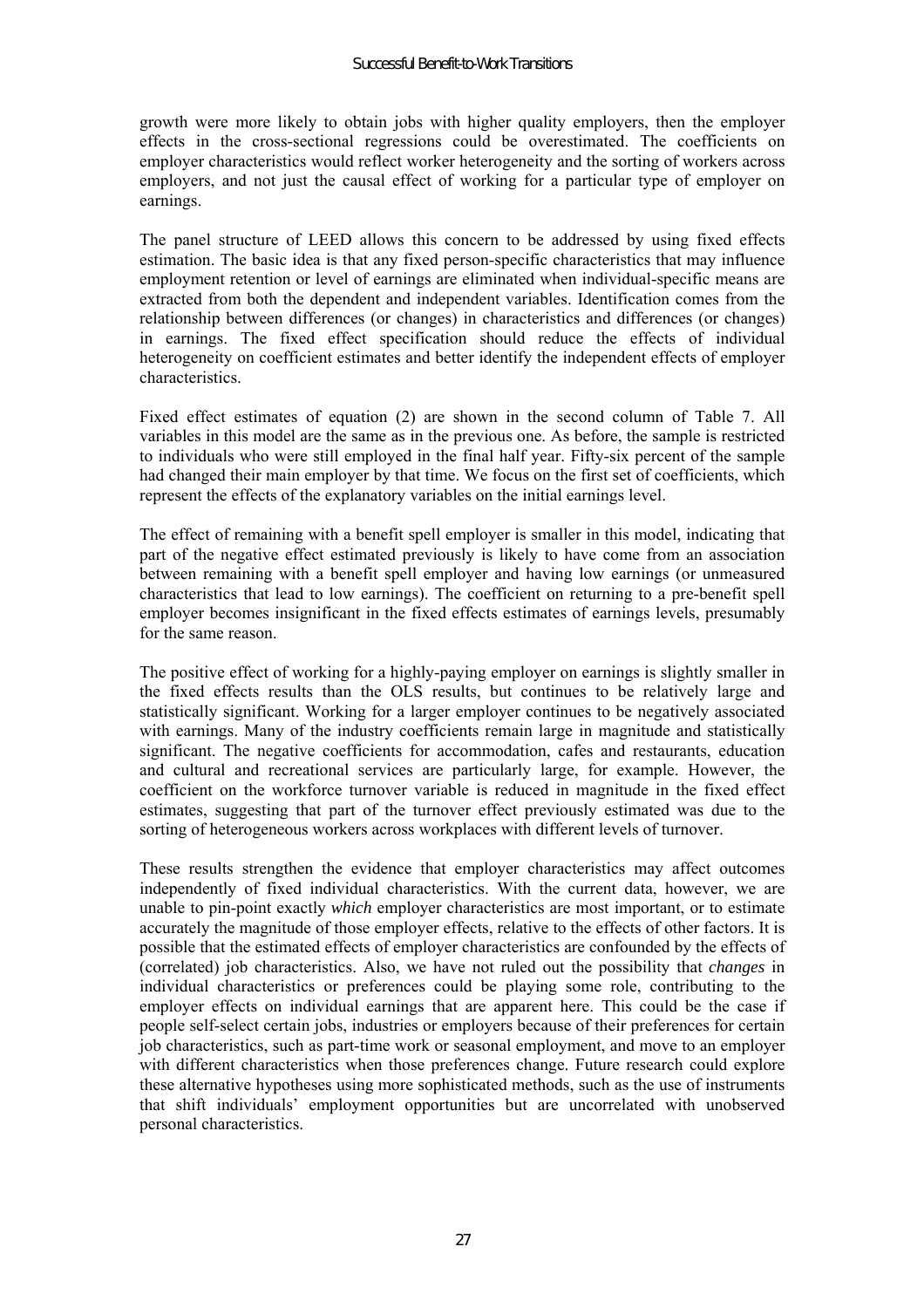#### **5.3 Comparison of the employment outcomes of the study and comparison groups**

This section of the paper addresses the question of whether the employment outcomes of the benefit-to-work (BTW) group are substantially different from those of non-beneficiary job entrants (NBJE). We begin by comparing group outcomes using the descriptive measures of section 5.1. We then pool the BTW and NBJE samples and estimate the marginal difference in outcomes (or 'outcome gap') after applying controls for the personal, transition and employer characteristics that are measured in LEED.

The entire BTW sample is used in this part of the analysis, rather than the restricted sample of people who remained employed for at least the first three months.

A key motive for comparing the employment outcomes of former beneficiaries and nonbeneficiaries, and estimating the size of the 'outcomes gap', is to better understand the extent to which former beneficiaries may have special employment assistance needs. However, we are *not* attempting to identify the specific effect of being on a benefit in the analysis that follows. This reflects the fact that we do not have a control or comparison group that matches the study population closely enough to enable a matched comparison of outcomes before and after the benefit experience.

#### *Comparison using descriptive statistics*

Comparative statistics on the outcomes of non-beneficiary job entrants are presented in Table 8. The outcomes of the BTW study population are shown in the first column. The second column shows the outcomes of the non-beneficiary job entrant comparison group (NBJE), while the third column gives data for non-beneficiary job entrants who came from low employment or out of the labour force (NBJE-2). These groups are defined above in Table 1. As before, the observation period for the BTW group is the 24 months following the end of the reference benefit spell. The observation period for the NBJE groups is 24 months starting with the first month of the reference job.

Recall (from Table 2) that the first non-beneficiary job entrant group had a similar age structure and reasonably similar gender balance to the BTW group. It included a larger share of people living in Auckland. One might expect that employees who have not received any benefit income in the past two years would have higher average levels of skill and human capital than the BTW group (because they have not needed to draw on public income support). Unfortunately, this hypothesis cannot be confirmed, due to the lack of relevant demographic data in LEED. We do know that new job entrants without a recent history of benefit receipt were less likely to have worked as employees in New Zealand in the previous two years. Twenty percent of the NBJE group had no employment recorded in the past two years, compared with only 8 percent of the BTW study group. These people may have been living in other countries, out of the labour force, or self-employed.

Overall, the similarities in the employment outcomes of the BTW and first non-beneficiary comparison group (NBJE) shown in Table 8 are more striking than the differences. Based on the simple comparison of group means and medians, our study population of former beneficiaries remained in employment for almost as long as the NBJE group and were almost as likely to earn over \$1,500 a month. Although the benefit-to-work group had poorer employment retention outcomes on many (although not all) of the measures shown, the differences are relatively small. The two groups had similar numbers of jobs and tenure patterns in the two years following job start. The first job durations of former beneficiaries were relatively short, but this was also the case for non-beneficiary job entrants. The benefitto-work group worked for an average of 2.7 employers in two years, but this was only slightly higher than the mean number of employers for the NBJE comparison group.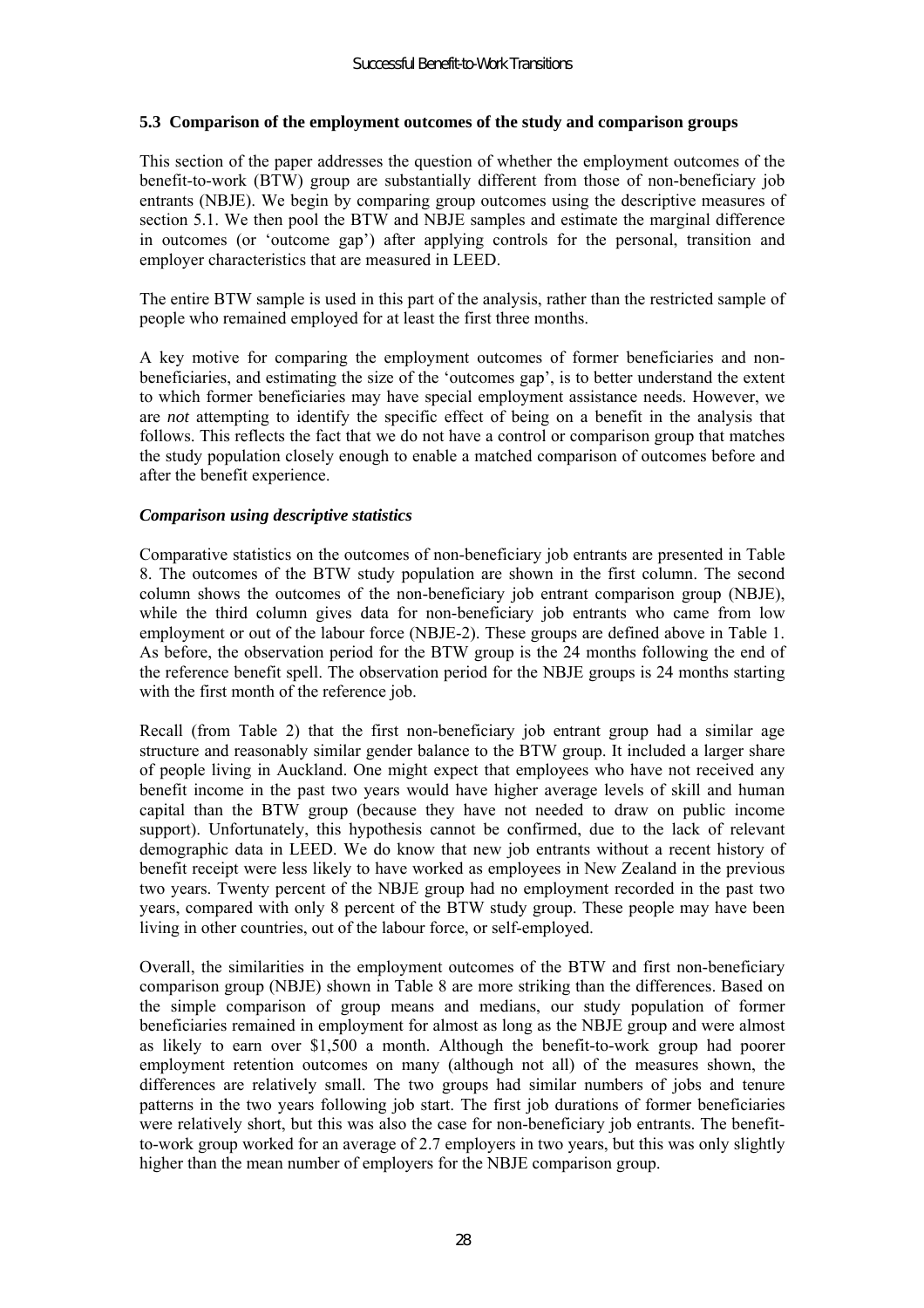One interpretation of the overall similarity in the employment retention rates of the former beneficiary and non-beneficiary groups is that the outcomes of both groups reflect the existence of great deal of worker turnover and movement in and out of the labour market. The dynamic nature of the labour market is particularly evident when we focus on new jobs and new hires, as opposed to continuing jobs and people holding continuing jobs. The short-lived nature of many new jobs is worth bearing in mind when forming retention goals or expectations for people who are moving from means-tested benefits to employment.

Some significant differences *are* evident from the comparison. Former beneficiaries experienced less earnings growth in the two years following their transition (although this is not the case if we only consider earnings in the months when individuals were not also receiving benefit income). Former beneficiaries were much more likely than the nonbeneficiary group to receive further benefit income.

A comparison of column 1 with column 3 indicates that the BTW group had higher rates of employment retention and substantially higher monthly earnings than the comparison group of people moving from non-employment or low employment situations into new jobs (NBJE-2). The latter group was younger in age composition and had much less recent employment experience, so the fact that it had poorer employment outcomes is not particularly surprising.

Figures 4 to 6 provide a graphical summary of the labour force situation and median earnings of the three groups during the two years prior to the transition-to-work and in the two years afterwards. Each graph shows the percentage of people in each of three labour force states: not working, employed with earnings under \$1,500 a month, and employed with earnings of \$1,500 a month or higher. Median monthly earnings (conditional upon being employed) are also shown (with a corresponding scale on the right-hand axis). The time of the transition to work is marked on each graph with vertical lines.

A comparison of Figure 4 (BTW) and Figure 5 (NBJE) highlights some distinctive features of the BTW experience. People in the BTW group had a much lower level of employment with earnings above the \$1,500 threshold and a much higher level of low-earnings employment during the period leading up to the transition to work, particularly in the final months when the majority were on benefits. After the transition to employment, the proportions of the BTW and NBJE groups who were in each of three employment level groups (not working, earning below \$1,500 a month and earning above this threshold) are broadly similar. At any given time, approximately one-third of those in employment were earning less than \$1500 a month, although this proportion was declining over the two-year observation period. One significant difference, however, is that the median monthly earnings of the BTW group are lower than those of non-beneficiary job entrants, and they do not catch up during the period of observation.

Another point of interest is that the longer-term change in employment circumstances experienced by the BTW group is far more dramatic than the change in the circumstances of the NBJE groups. This may be an indirect consequence of the factors that lead both to benefit receipt and to benefit exit. People who are entitled to income support do not leave at random, and may do so only if they find a job that offers a reasonably high level of earnings (relative to the benefit) and reasonably good job security. Non-beneficiaries are likely to have a different set of reservation conditions for selecting a new job, reflecting their personal and family circumstances but without the option of remaining on a benefit.

#### *Regression estimates of net outcome differences*

Because the study population of former beneficiaries differs from the non-beneficiary comparison groups in its demographic characteristics and recent employment experiences, we would not expect its outcomes to be exactly the same. In this section, we use the information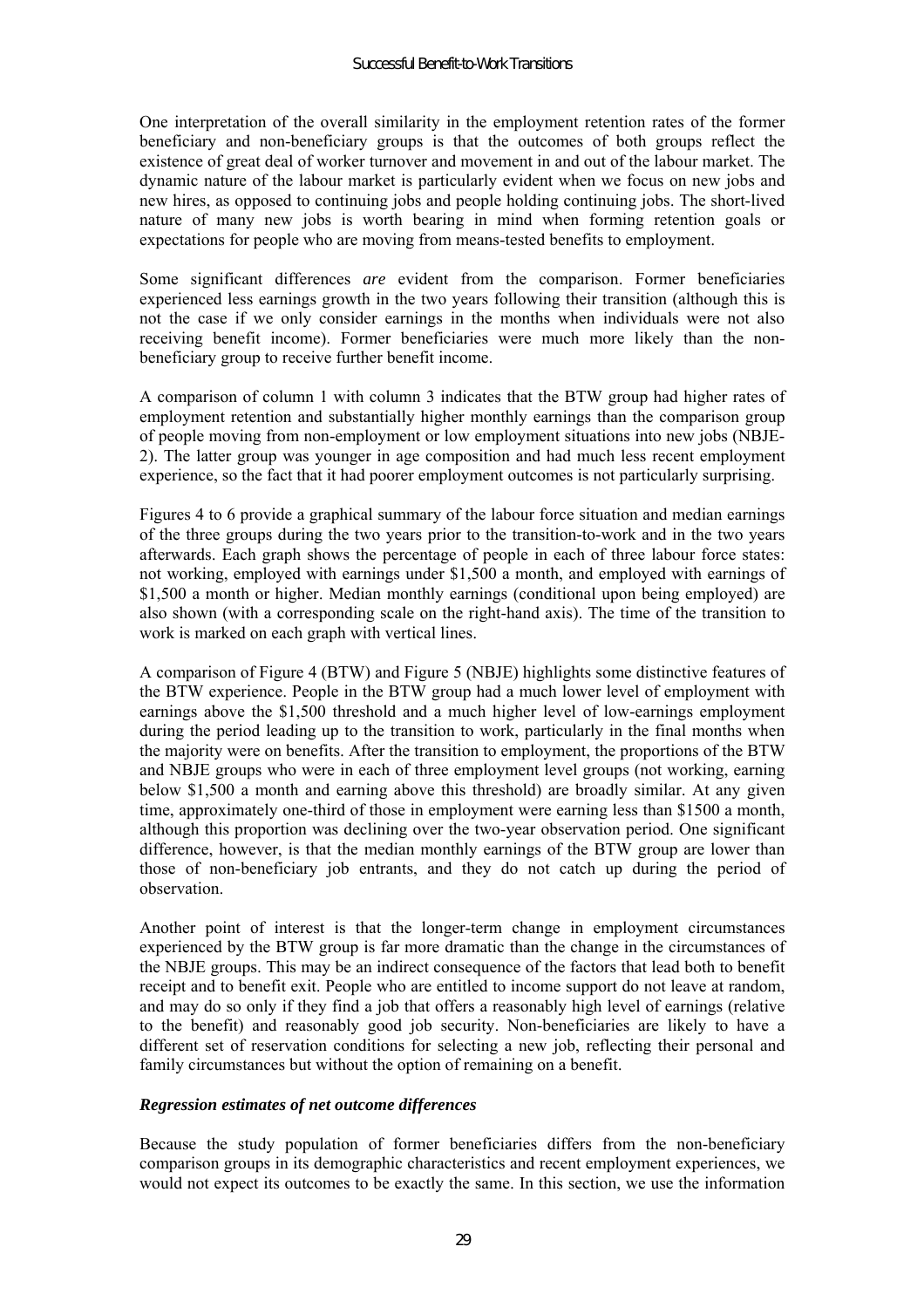that is available about these group differences to provide a more rigorous comparison of the outcomes of these groups. We attempt to identify whether there is an 'unexplained' difference in outcomes associated with moving into work from a benefit, once the effects of measured demographic characteristics, recent employment experience, and other factors are controlled for. An 'unexplained' outcome gap might be interpreted as evidence that former beneficiaries are relatively disadvantaged in the labour market. The possible reasons for that disadvantage are multiple and could include personal factors, the effects of prior labour market experiences, the effects of the event or events that triggered benefit receipt, and the effects of the benefit spell experience itself.

We use the entire NBJE group rather than the subset of non-beneficiaries who moved from non-employment or low employment into work (NBJE-2) for the comparison, because the former is more like the BTW group in its demographic characteristics and employment history in the past two years. We pool the entire benefit-to-work (BTW) and non-beneficiary job entrant (NBJE) samples and re-estimate the employment retention, earnings and earnings growth models using this pooled sample and equations (1) and (2). Some minor changes to the explanatory variables are needed because the NBJE group did not receive any benefit income in the two years before their reference job start. The modified set of employment history variables includes average months employed in the two years before the transition; the log of average monthly earnings in that time; the average duration of pre-transition employment relationships, the average number of pre-transition employers and an indicator variable for having no recorded employment experience. The control variables for remaining with a benefit spell employer or returning to a previous one are also dropped.

A dummy variable that identifies members of the BTW study group is also included in each equation. The coefficient on this dummy variable provides an estimate of the mean BTW-NBJE difference in the level of the dependent variable, controlling for differences in the explanatory variables, and constraining the effect of each independent variable to be the same for both samples.

Table 9 gives the results of this analysis for four outcome measures: months employed and off-benefit; months employed while earning \$1,500 or more; average monthly earnings in the first six months; and growth in average monthly earnings (controlling for the initial level of earnings). Only the coefficient on the study population indicator variable is shown in the table, along with its standard errors. All of these coefficients are statistically significant at a 95 or 99 percent confidence level.

The first column of Table 9 shows the raw or unadjusted outcome differential. The raw outcomes of the BTW group are below those of the NBJE group on two outcome measures (months of employment, months of employment with earnings above \$1,500) and above them on the other two (the level of earnings in the first six months and earnings growth). The numbers in the second column show the study population outcome differential controlling for differences in demographic characteristics (gender, age and region). These adjusted differentials are all more negative than the raw differences and they indicate that former beneficiaries have poorer employment outcomes than demographically-matched employees with no recent benefit receipt history. On average, people in the BTW group were employed and off benefits for 2.0 fewer months in the two years after transition. Monthly earnings in the first six months after the transition to work were 8.7 percent lower for people in the BTW group. In addition, members of the BTW group who remained employed experienced approximately 10 percent less earnings growth between the first and final observation periods.

Recall that the BTW group was slightly younger and was substantially less likely to be living in Auckland than the NBJE group. It is possible that the regional variables in the regression are partly adjusting for unmeasured differences in ethnicity, immigrant status or other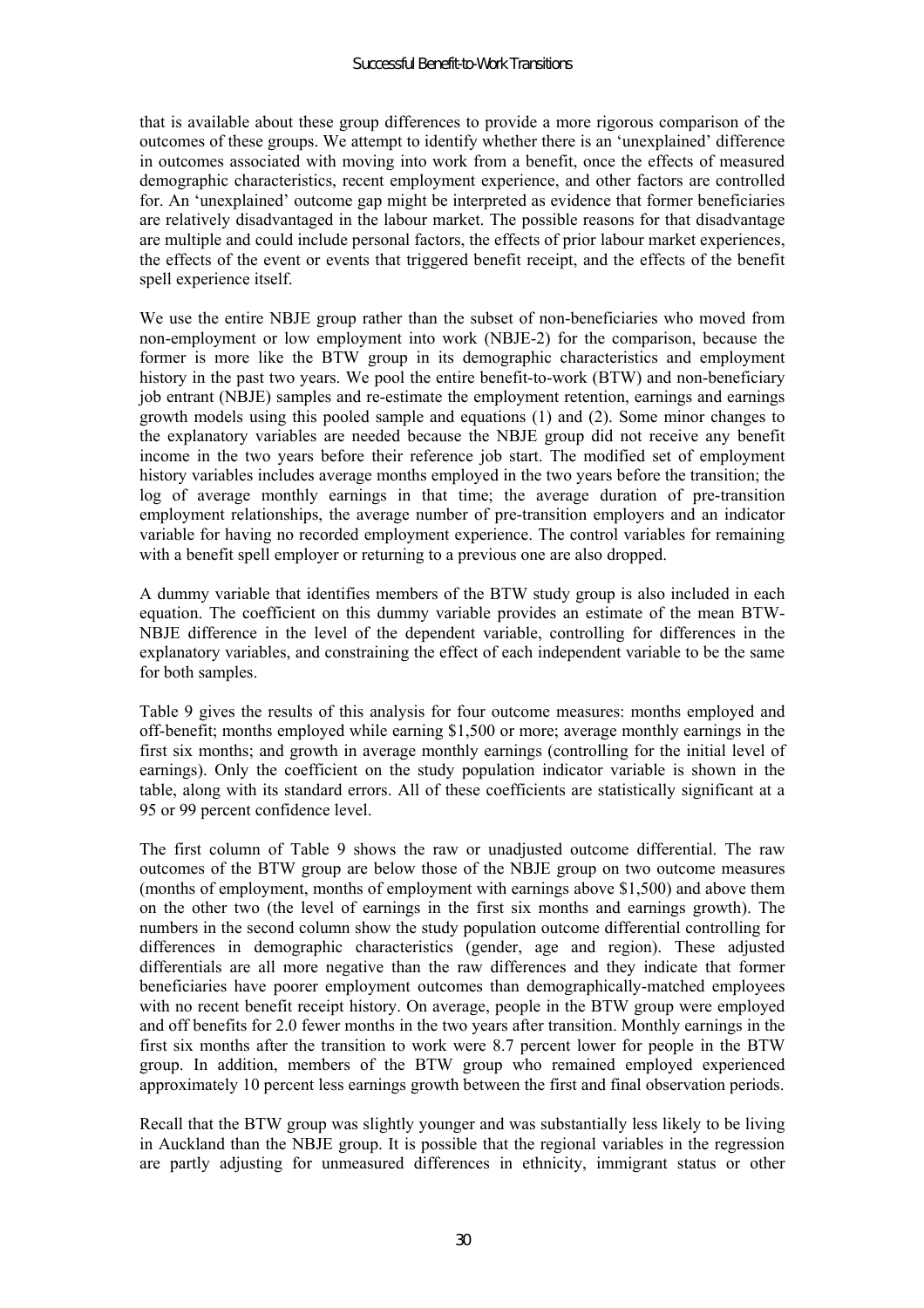personal attributes that are correlated with region of residence, giving rise to a larger negative outcome differential when demographic characteristics are controlled for.<sup>19</sup>

In the third column of Table 9, the regression model is re-estimated with additional control variables to adjust for some differences in recent employment history. Recall that the BTW group had substantially fewer months of employment in the pre-transition years and lower earnings when employed. The additional controls for employment history reduce the size of some of the negative coefficients for beneficiary group membership (months employed and off benefits, and earnings growth) and reverse the sign of others (months employed while earning \$1,500 or more and earnings level), suggesting that the differences in outcome between the two samples can, partially at least, be attributed to differences in recent employment experience.

However, it is unclear whether adjusting for recent employment history is a valid adjustment to make. The recent employment patterns of the BTW group may be quite untypical of their usual employment patterns. They could reflect the effects of exogenous 'shocks', such as involuntary job loss. Alternatively, they could reflect the effects of benefit system rules (if, for example, abatement rules discourage people from taking up jobs while they are in receipt of a benefit). If these sorts of factors were in operation, then adjusting for differences in recent employment levels when comparing the current outcomes of former beneficiaries and nonbeneficiaries could lead to over-adjustment.

The final column of Table 9 gives the results from estimating the regressions with a full set of controls, including controls for the month in which the job began and employer characteristics. These additional control variables do not have a large impact on our estimates of the average outcome differential.

To summarise, simple descriptive statistics suggest that former beneficiaries perform more poorly than non-beneficiary job entrants on most measures of employment retention and selfsufficiency in the first two post-transition years, but the differences in mean outcomes are typically fairly small. This could be interpreted as evidence that the employment outcomes of former beneficiaries are not as bad as commonly supposed, or that the scope for improving the employment rates of former beneficiaries is relatively modest.

However, it is questionable whether comparing simple group means provides a valid comparison of performance because former beneficiaries and non-beneficiaries are likely to differ on a wide range of measured and unmeasured characteristics. If we take into account differences in age, gender and region of residence, a somewhat more substantial outcome deficit becomes apparent on all outcome measures: former beneficiaries remained employed and off benefits for less time (around 11 percent less); earned 8.7 percent less in the first six months; and had 9.8 percent less earnings growth than demographically-matched nonbeneficiaries. If we adjust further for differences in pre-transition employment levels and earnings as well as demographic differences, the post-transition outcomes of former beneficiaries are not uniformly worse than those of non-beneficiaries: they are better on some dimensions and poorer on others. If the available data allowed us to adjust for other sets of factors, such as differences in education, health status, or family responsibilities, the estimated 'outcome gaps' might change again.

Overall, we are not able to provide a conclusive answer to the question of whether former beneficiaries have significantly poorer employment outcomes than non-beneficiaries. We have simply provided some initial estimates of the size of the gap.

 $\overline{a}$ 

<sup>19</sup> If people living in the Auckland region tend to have poorer employment outcomes than people living in other regions, then adjusting for the lower proportion of Aucklanders in the BTW group will reduce its mean outcomes.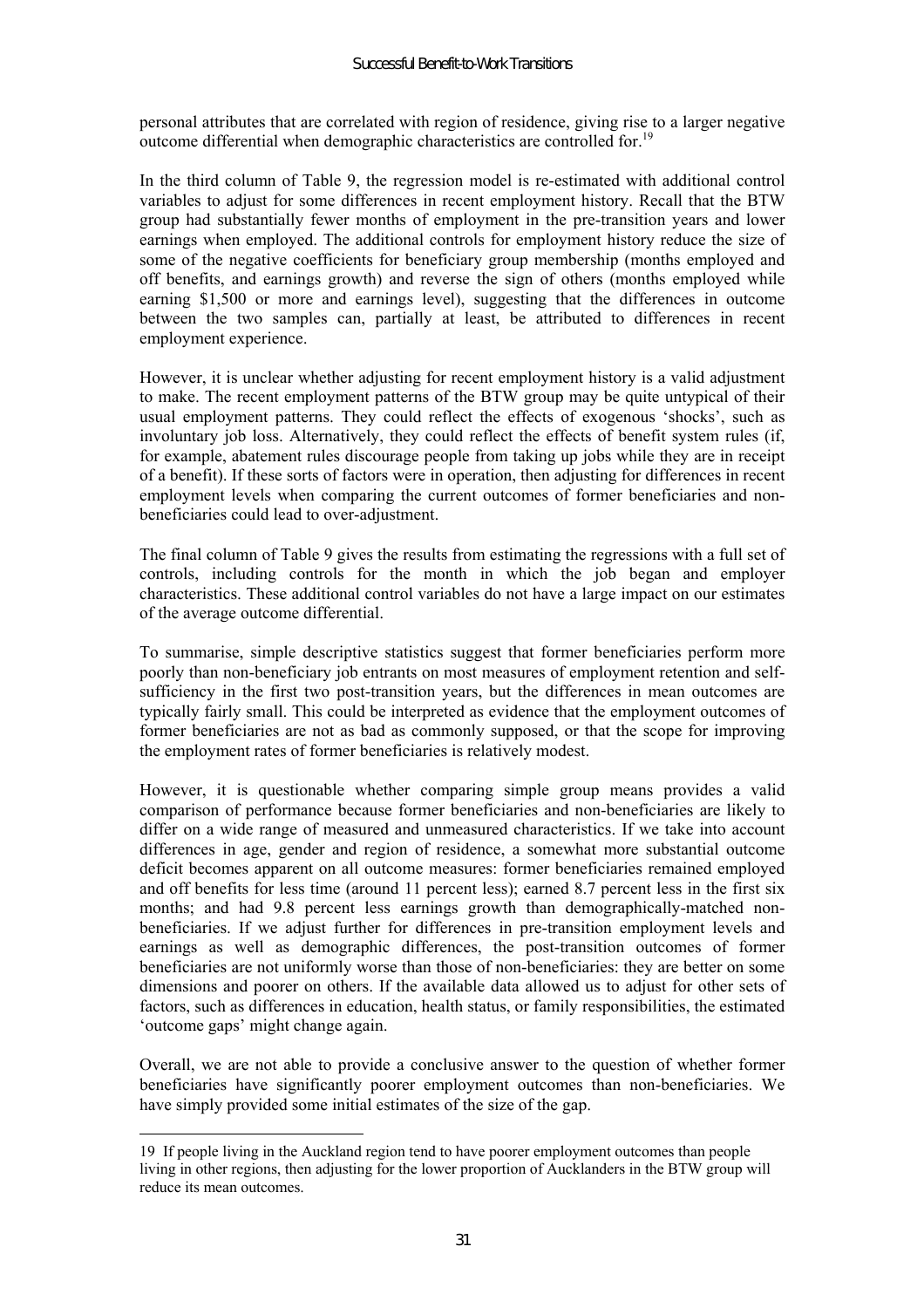# **6 Summary of the Main Results**

This study has examined the short and longer-term labour market outcomes of people who make a transition from a working-age benefit to waged or salaried employment. The study population is all 15–59 year olds who moved from a benefit to unsupported employment during the year ended March 2002, after spending at least three months on a benefit. The postbenefit experiences of this group were analysed using information from the Linked Employer-Employee Database (LEED) on employment and earnings during the two years following the transition to work. The study describes the employment outcomes of the benefit-to-work (BTW) transition group, examines factors that are associated with differences or variations in outcomes, and compares the outcomes of the ex-beneficiary study group with those of nonbeneficiaries who began new jobs in the same reference year.

#### *Background information on the study group*

Information was available on the gender, age, region, previous employment and previous earnings of the BTW transition group. Compared with a cross-section of all working-age beneficiaries, the BTW group was significantly younger and contained a higher proportion of men. People in the BTW study group also had a significantly higher level of recent labour market experience. The vast majority had had some employment in the past two years. Working while in receipt of benefit income was a common activity pattern. The average number of months of *on-benefit* employment during the two pre-transition years was 6.9 months, and the average number of months of *off-benefit* employment was 6.0 months.

Only around 58 percent of the BTW group started work with a new employer at the time of transition. Twelve percent returned to an employer that they had worked for previously, and a further 31 percent continued to work for an employer that they were working for during their benefit spell. While some people in the latter group experienced a substantial increase in their level of earnings at the time of leaving a benefit, most did not. For a substantial minority of people in the BTW study population, therefore, the exit from a benefit was not actually accompanied by a material change in their employment circumstances. It may have been triggered by some other change that affected their benefit eligibility, such as the employment of a spouse or partner.

We estimate that as many as 37 percent of the entire BTW group were employed on a parttime or a part-month basis immediately after their transition off a benefit, based on the fact that they earned less than \$1,500 a month in their first 'complete' post-transition month.<sup>20</sup> Those who continued to work for a benefit-spell employer after exiting from a benefit had substantially lower average monthly earnings than those who started work with a new employer, suggesting that part-time employment was particularly common within this group.

#### *Longer-term outcomes*

 $\overline{a}$ 

People in the benefit-to-work transition group were employed and off benefits for an average of 72 percent of the first year (or 8.6 out of 12 months) and 61 percent of the second year (or 7.3 out of 12 months). While these employment retention rates may appear to be relatively good, it is worth noting that employment gaps of less than one calendar month are not recorded in LEED and employment rates would probably be lower if weekly data were available. In addition, a substantial amount of the post-benefit employment of the study group appears to have been part-time or part-month in nature. The data suggest that at any given

<sup>20</sup> Earnings in the first calendar month of a new job are disregarded in this calculation because many new jobs begin in the middle of a calendar month.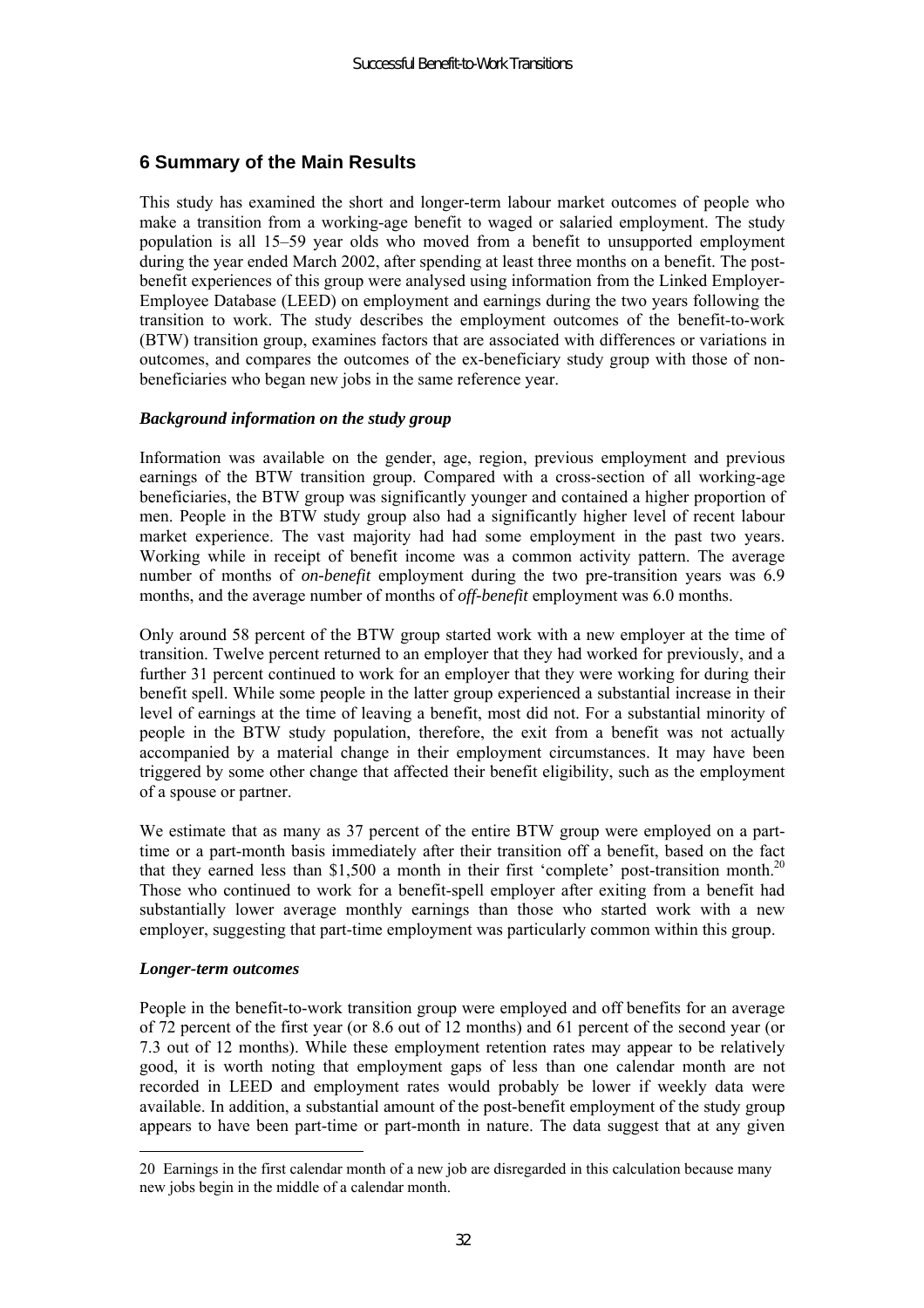month during the post-transition period, around one-third of those who were working had part-time or part-month earnings.

If only months with earnings of \$1500 or above are counted, to provide a better indication of employment with the potential for self-sufficiency, employment retention rates are poorer. The BTW group had monthly earnings of \$1500 or more for 51 percent of the first year (or 6.1 months) and 47 percent of the second (or 5.7 months).

Just over half (56.3 percent) of the BTW group remained off benefits for all of the first year and just under half (44.6 percent) remained off benefits for the entire two years. Those who returned to a benefit received 10.1 months of further benefit income, on average.

Approximately four-fifths of the BTW group had some employment (of any duration) during the final six months of the post-transition observation period. The median increase in the average monthly earnings of this subgroup, between the first and last six months of the twoyear observation window, and including on-benefit earnings, was 8.5 percent.

The analysis of earnings growth identified a negative relationship between initial earnings level and subsequent increases. Those who started with a relatively high level of monthly earnings achieved less growth in the following two years on average. Those who started with a relatively low level of earnings experienced much greater growth. One possible explanation for this finding is that it reflects the pattern of changes in hours worked. People who initially started in part-time jobs are likely to have had more scope to achieve earnings growth by subsequently increasing their hours. Conversely, people who were initially working in fulltime jobs may have been more likely to reduce their hours at a later date.

#### *Analysis of variations in outcomes within the BTW group*

Our analysis of factors that could potentially influence employment retention and earnings growth offered evidence that demographic characteristics, recent employment experiences, the timing and circumstances of the benefit-to-work transition, and employer characteristics are all associated to some degree with variations in outcomes. People with shorter benefit spell durations and greater employment experience before and during their benefit spell tended to have higher rates of employment retention and higher earnings, although these effects were relatively small. There were quite substantial variations in employment retention rates according to the month of the job start, which may reflect seasonal variations in the types of jobs that are taken up by former beneficiaries.

We found that people who stayed with a benefit-spell employer or returned to a pre-benefit spell employer tended to have poorer employment and earnings outcomes (controlling for other measured personal and employer characteristics) than people who changed their employer at the time of the benefit-to-work transition. For example, individuals who remained with a benefit-spell employer had 1.6 fewer months of employment with earnings above \$1,500 a month in the two-year post-transition period than those who started work with a new employer (a difference of 12 percent). Individuals who returned to a pre-benefit employer had 2.0 fewer months of employment with earnings above \$1,500 (a difference of 15 percent). The monthly earnings of these two groups in the first six months after the transition to work were 16 percent and 6 percent lower, respectively, than those of people who changed their employer.

People who changed their employer during the two years *after* the transition off a benefit also tended to have poorer employment and earnings outcomes than those who stayed with one employer. Their average monthly earnings in the initial post-transition period were approximately 11 percent lower and their earnings growth over the first two years was approximately 16 percent lower.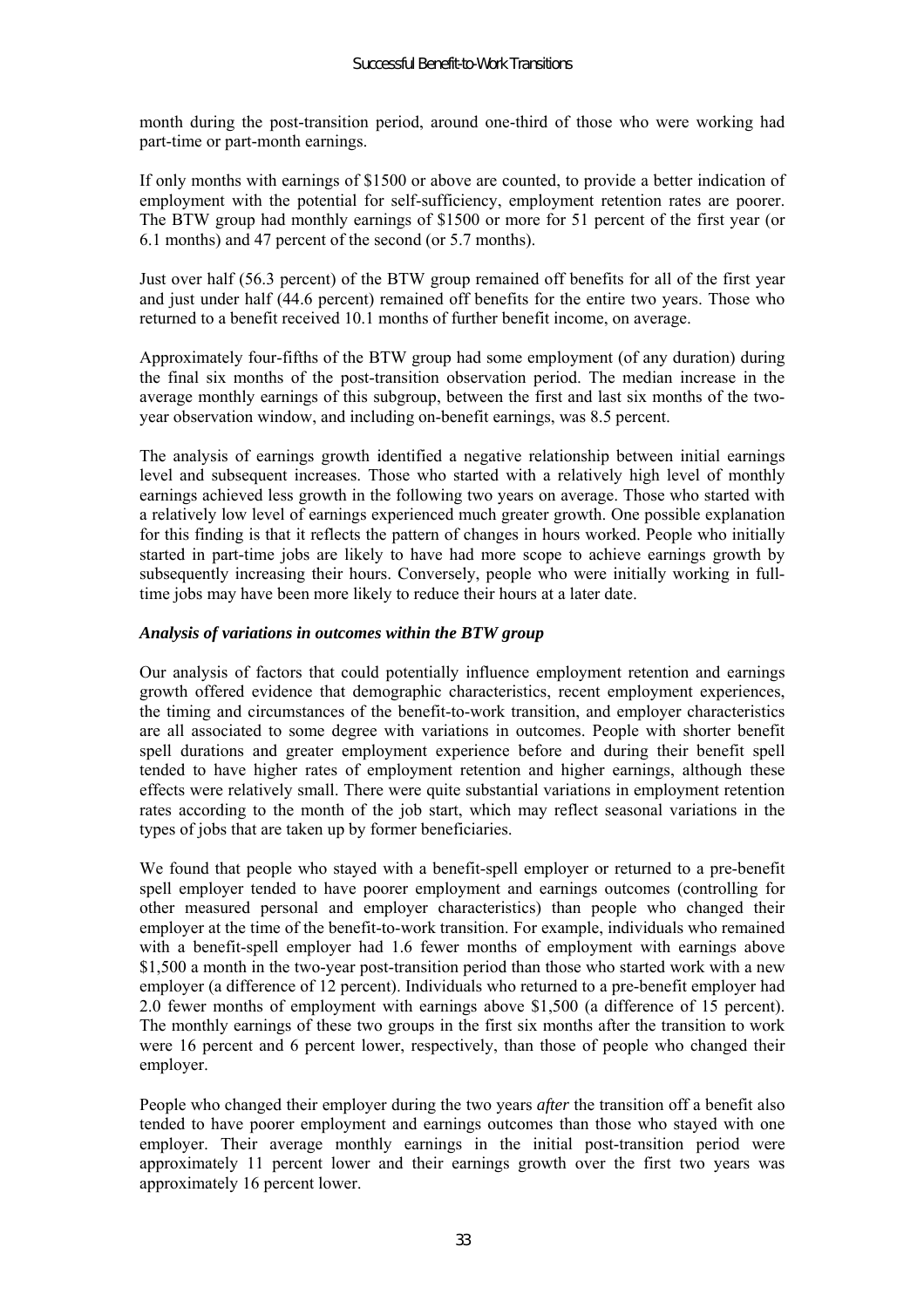These 'employer mobility' effects could be partly due to correlations with unmeasured individual characteristics  $-$  for example, people who continued to work for a benefit-spell employer could have had poorer employment outcomes for other reasons such as lower skills or constraints on the hours they could work. The negative coefficients on some of these 'employer mobility' variables do become smaller in our fixed effect estimates, $^{21}$  but they do not disappear, leaving open the possibility of some causal effect between changes of employer and employment or earnings outcomes.

We also found that employer characteristics were correlated with the employment and earnings outcomes of the BTW group. The most substantive of these effects came from the employer's average monthly pay. For example, a 10 percent increase in the average pay per employee of the first post-benefit employer is associated with 12.5 additional days of employment with earnings over the \$1,500 threshold; a 4.1 percent increase in average monthly earnings; and a 2.1 percent increase in earnings growth, over the two-year follow-up period. Variations in outcomes according to the employer's industry were also relatively large. The effects of these employer characteristics persist in fixed effect estimates of individual's earnings and earnings growth, suggesting they are not simply due to differences in unmeasured time invariant individual characteristics.

One possible interpretation of the results on employer characteristics is that getting a job with a 'higher quality' employer is one of the factors contributing to retention and advancement in the labour market. This would be consistent with results from other studies in which more discriminating methods have been used to identify employer effects on earnings and employment retention (such as Andersson *et al*, 2005). However, there are other possible interpretations. The employer variables could be correlated with job characteristics that are not measured in LEED, such as occupation, biasing our estimates. In addition, our fixed effect analysis does not rule out any possible effects that may have come from individual characteristics that were not constant during the follow-up period.

#### *Comparison of BTW outcomes with the outcomes of non-beneficiary job entrants*

Two comparison groups were selected to provide reference points for evaluating the outcomes of the BTW study group: all non-beneficiaries who began new waged or salaried jobs during 2001/02; and non-beneficiaries who moved from non-employment or employment with earnings of less than \$1,500 a month, into a new job. The second comparison group is a subset of the first.

A comparison of simple, unadjusted group means showed that the employment outcomes of the BTW group were generally poorer than those of *all* non-beneficiary job entrants, but many of the differences in average outcomes were relatively small. On the other hand, the employment outcomes of the BTW group were significantly better than those of the second comparison group, namely the sub-set of non-beneficiary job entrants who moved from nonemployment or low employment into new jobs.

There were substantial differences between the three groups in demographic characteristics and past patterns of employment experience. Given these substantial differences in measured characteristics and the likelihood of significant differences in other, unmeasured attributes such as skills, family responsibilities or health status, one would not expect the groups' employment outcomes to be the same.

 $\overline{a}$ 

<sup>21</sup> In the fixed effect estimates, the effects of any individual-level factors that did not change over the two-year post-transition period (such as skills, personality attributes, or hours of work constraints) were removed by subtracting the individual mean from all variables. This estimation strategy should provide more robust estimates of the effects of the explanatory variables on the dependent variable.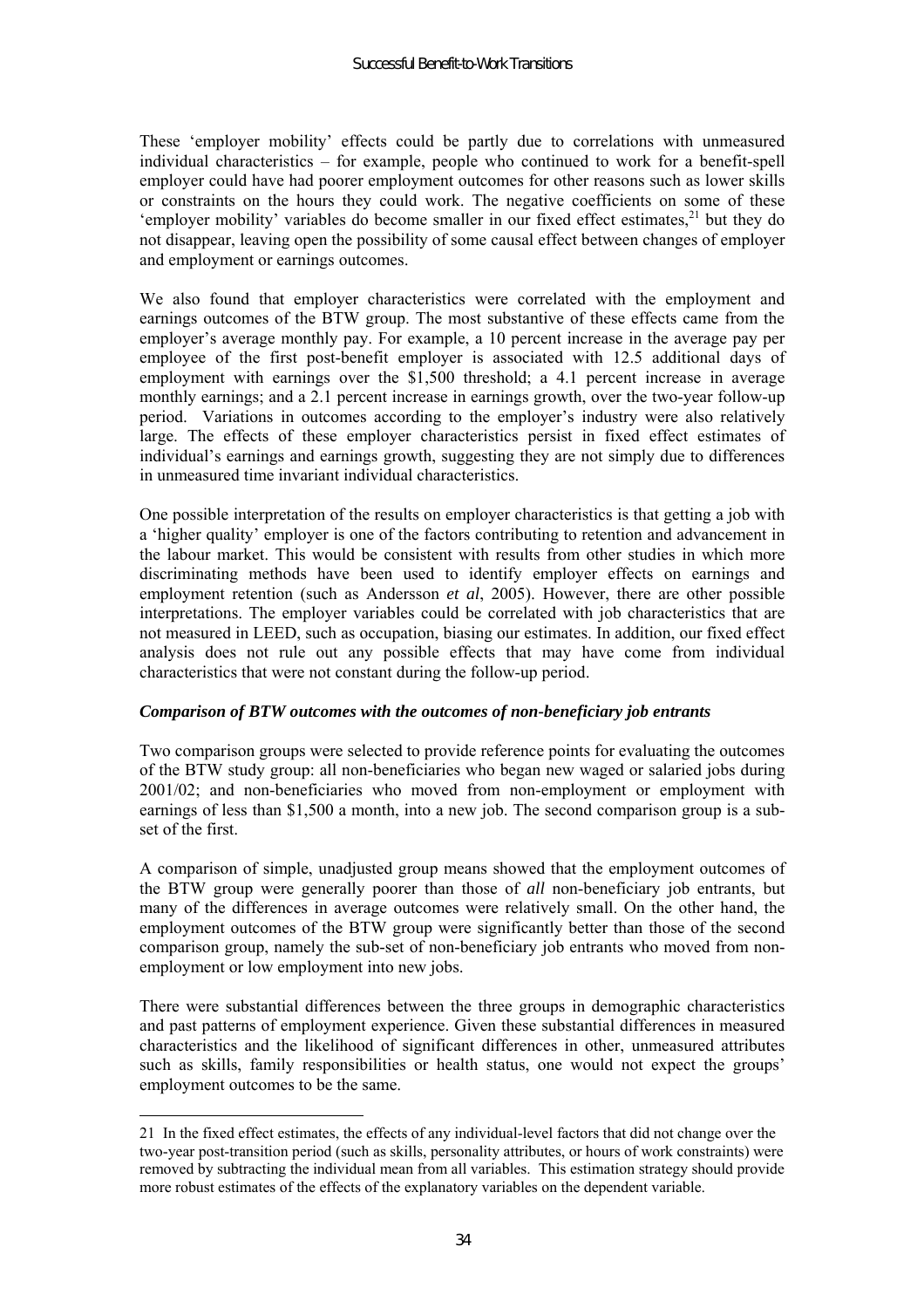We used regression methods to compare the employment and earnings outcomes of the study and comparison groups while adjusting for differences in measured characteristics. However, because of limitations in the range of available data, we were not able to provide conclusive answers to the question of whether former beneficiaries have similar or significantly poorer longer-term employment outcomes than 'similar' non-beneficiaries.

#### *Limitations and future research*

One important limitation of the study is that its findings may be influenced by the timing of the analysis. Labour market conditions between 2001 and 2004 were favourable to job seekers. There was strong demand for labour and total employment in New Zealand increased by 2.8 percent per year on average between 2001/02 and 2003/04. This environment may have made it easier for former beneficiaries (as well as non-beneficiaries) to retain employment and improve their earnings. Future research could examine business cycle or period effects on the employment experiences of former beneficiaries.

Another important limitation is that we were not able to distinguish between different categories of beneficiary and had limited information on personal characteristics, reasons for being on a benefit, and other circumstances that would help to explain post-transition outcomes. Future research could extend these findings using richer datasets.

# **7 Concluding Comments**

This study has used data from LEED to examine the employment and earnings outcomes of people who made a transition from a working-aged benefit to unsupported employment, during the following two years. The research illustrates how LEED data can be used to measure, and potentially to evaluate, beneficiaries' employment outcomes. The study also analyses the effects of different factors on the likelihood of a successful outcome, exploring the impact of employer characteristics and mobility between employers, as well as personal characteristics and prior employment and benefit histories.

The results indicate that people who made a benefit-to-employment transition tended to remain employed for much of the following two years, although in many instances their monthly earnings were not at a level consistent with self-sufficiency. Part-time and/or partmonth employment appears to have been common, and more than half of the group received some further benefit income during the two year follow-up period.

The employment patterns of the benefit-to-work transition group were, in many respects, broadly similar to those of non-beneficiary job entrants. Both groups tended to have short job durations, more than one employer in the follow-up period, and relatively low average monthly earnings. Rates of off-benefit earnings growth were similar. The short-lived nature of many new jobs is worth bearing in mind when the employment outcomes of people who are moving from benefits to employment are assessed.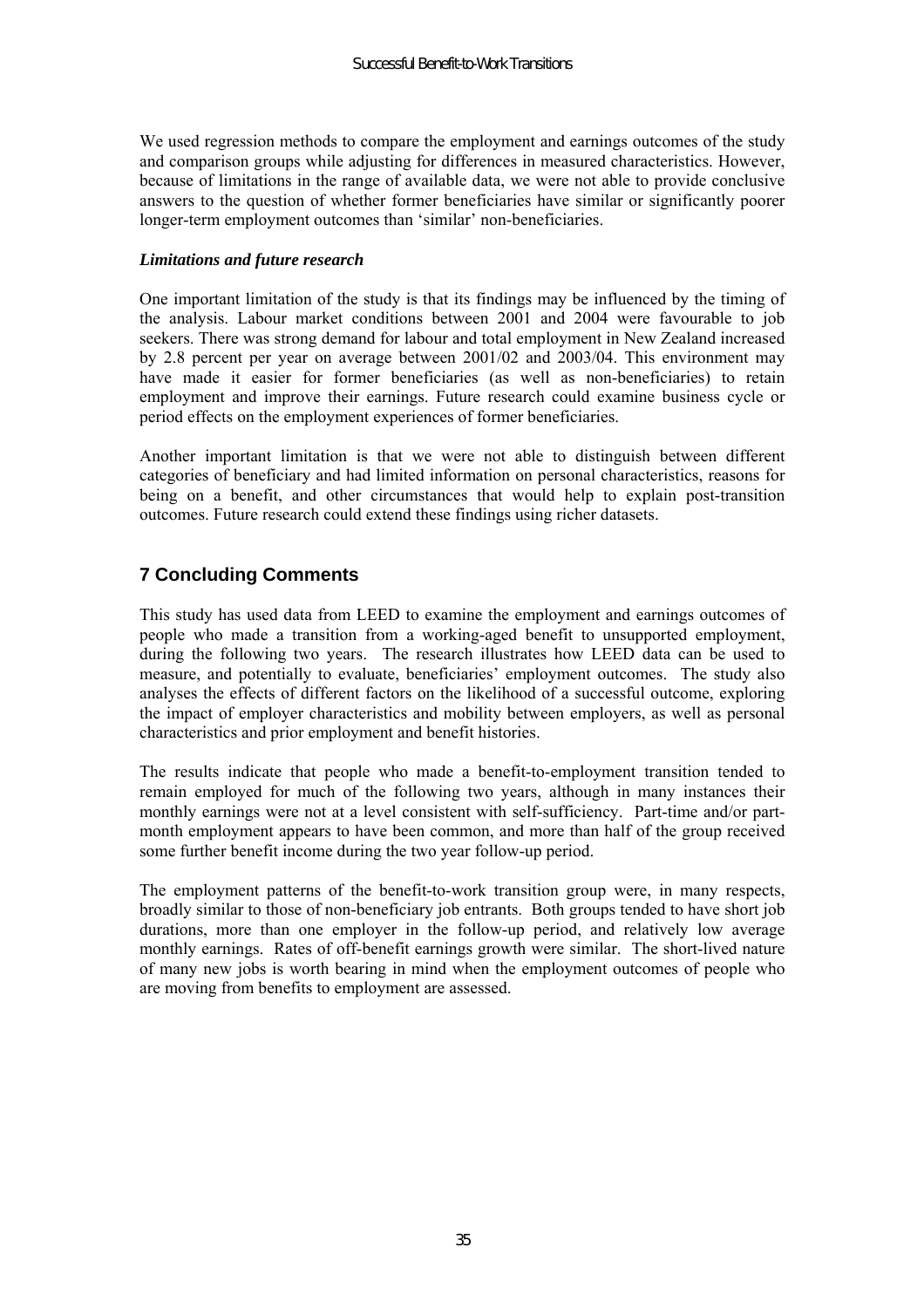# **References**

- Andersson, F., Holzer, H. J. and Lane, J. I (2005). *Moving up or moving on: Who advances in the low-wage labor market?* Russell Sage Foundation, New York.
- Bartik, T. (1997) "Short-term employment persistence for welfare recipients: The 'effects' of wages, industry, occupation and firm size". W. E. Upjohn Institute for Employment Research Staff Working Paper 97–46.
- Bloom, D., Hendra, R., Martinson, K. and Scrivener, S. (2005). "The employment retention and advancement project: Early results from four sites". Manpower Development Research Corporation (MDRC). Available at
	- http://www.mdrc.org/publications/413/overview.html
- Carroll, N. and Wood, J. (2003). "Preliminary research into sustainable employment measures using the Linked Employer-Employee Database (LEED)". Statistics New Zealand, Wellington.
- Department of Labour and Ministry of Social Development (2001). "Evaluating the February 1999 Domestic Purposes Benefit and Widows Benefit Reforms: Summary of key findingsî. Department of Labour and Ministry of Social Development, Wellington. Available on www.dol.govt.nz.
- Hall, N. *et al* (2005) "The Employment Retention and Advancement Scheme: The early months of implementationî. Department for Work and Pensions Research Report No. 265, London.
- Holzer, H. J., Lane, J. I. and Vilhuber, L. (2004). "Escaping low earnings: The role of employer characteristics and changes". *Industrial and Labor Relations Review*, 57(4), 560-78.
- Hyslop, D.; Stillman, S. and Crichton, S. (2004). "The impact of employment experiences and benefit spell duration on benefit-to-work transitions." Statistics New Zealand, Wellington.
- Johnson, A. (2002). "Job retention and advancement in employment: Review of research evidence". Department of Work and Pensions, London.
- Kelly, N. (2003) "Prototype outputs using the Linked Employer-Employee Data". Statistics New Zealand, Wellington.
- Lane, J. and Stevens, D. (2001). "Welfare-to-work outcomes: The role of the employer". *Southern Economic Journal*, 67(4), 1010-1021.
- Michalopoulos, C. (2005). "Does making work pay *still* pay? An update on the effects of four earnings supplement programs on employment, earnings and income." Manpower Development Research Corporation. Available at www.mrdc.org
- Ministry of Social Development (2005). *Statement of Intent 2005.* Ministry of Social Development, Wellington.
- Rangarajab, A. and Novak, T. (1999). "The struggle to sustain employment: The effectiveness of the Post-Employment Services Demonstrationî. Report by Mathematica Policy Research. Available at www.mathematica-mpr.com/publications/pdfs.
- Relative, N. (2004) "Supporting retention and advancement in the labor market". *Welfare Information Network*, 8(6). Available at www.financeproject.org/irc/win/retention.
- Wehipeihana, N. and Pratt, R. (2002). "A focus on employment retention: A meta analysis of three pilot programmes designed to support benefit recipients to take-up and retain employment". Report to the Department of Labour, Wellington. Available at www.dol.govt.nz/publications.
- Wilson, M., McLeod, K. and Sathiyandra, S. (2005). "Growth in numbers of Sickness and Invalids Benefit recipients 1993-2002î. Ministry of Social Development, Wellington. Available on www.msd.govt.nz.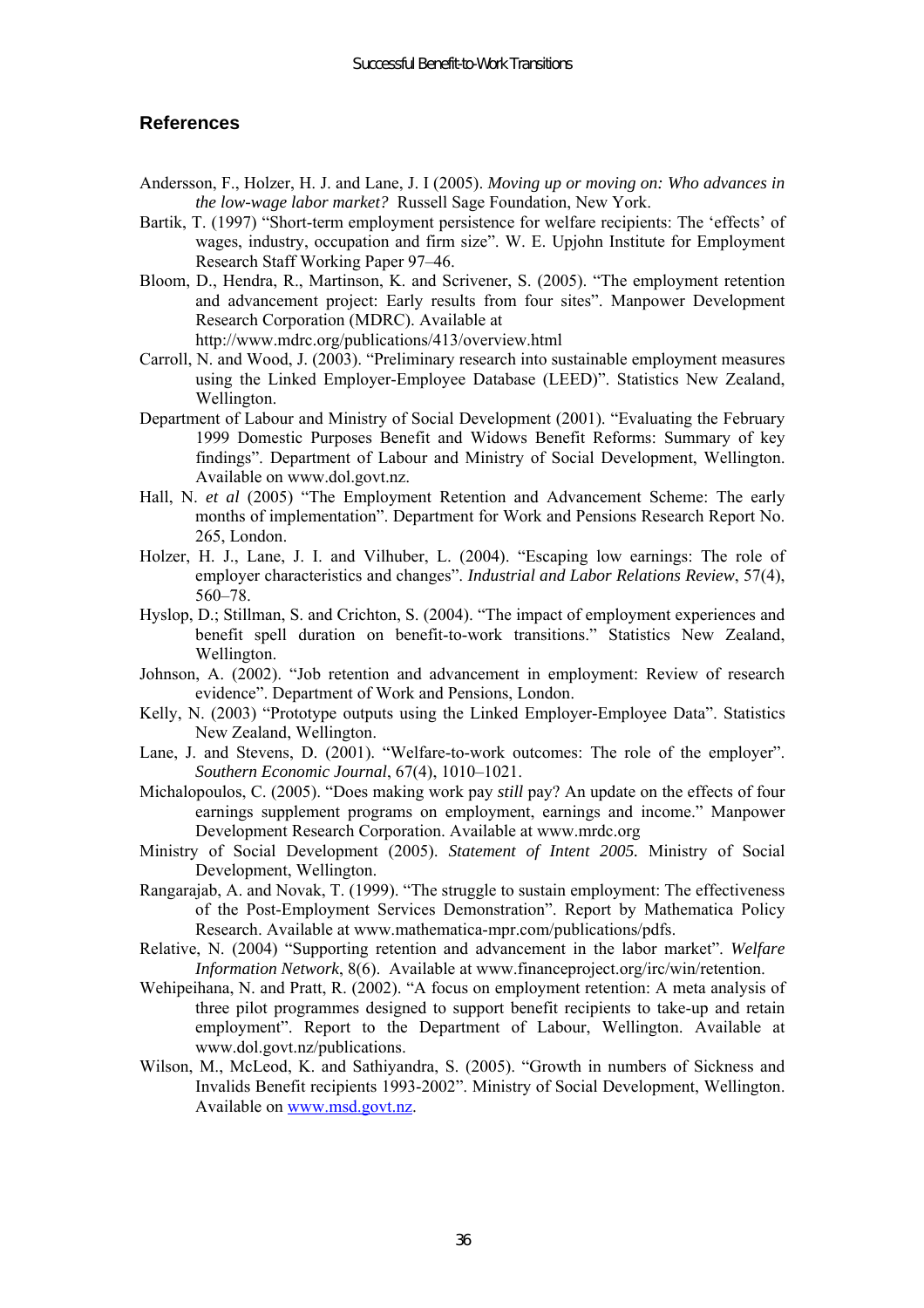

**Employment Rates of the Benefit-to-Work Group during the Reference Benefit Spell, by Duration of Benefit Spell** 

**Figure 2** 

**Figure 1** 

**Month of Transition from a Benefit to Employment** 

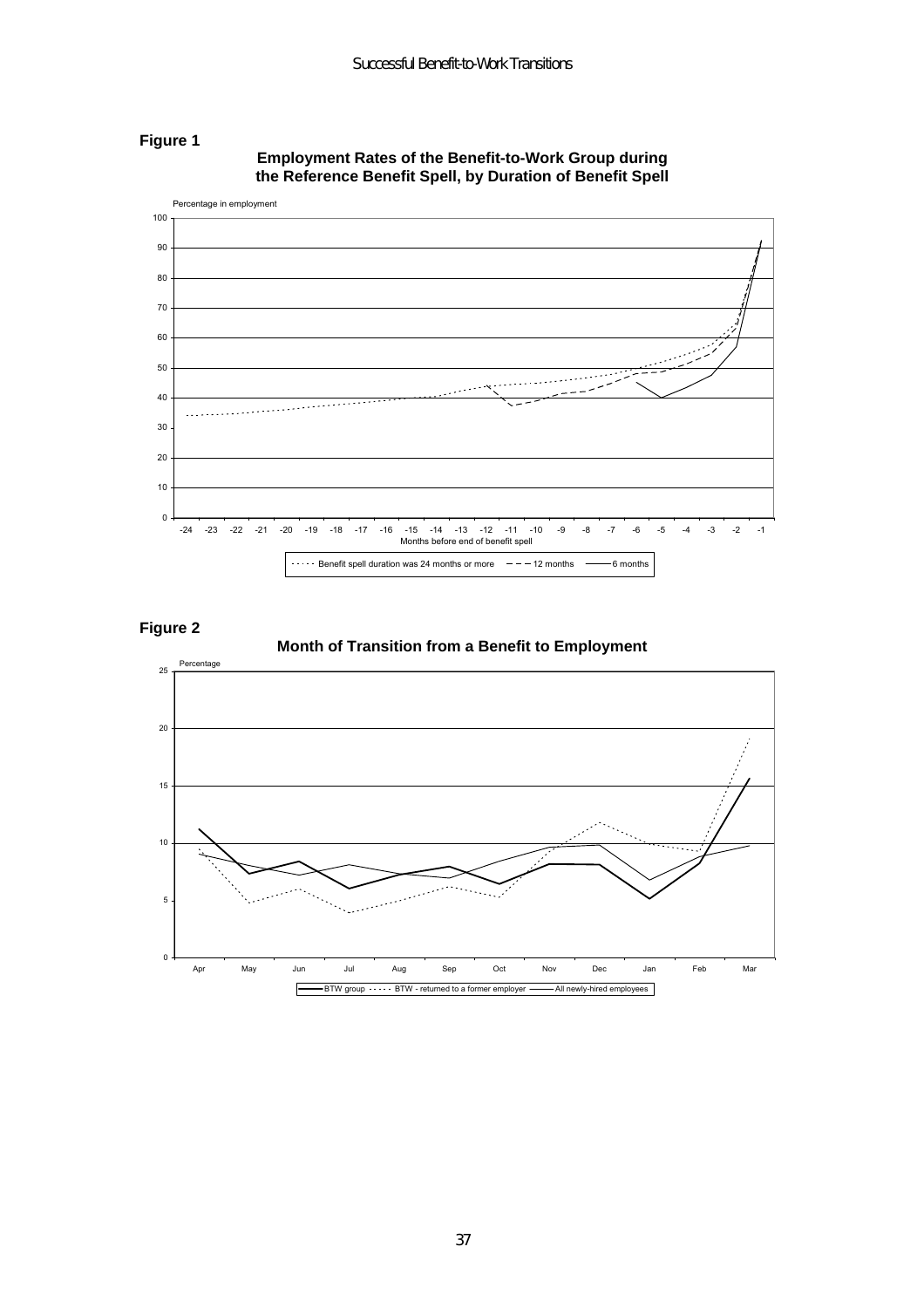



**Figure 3** 

### **Figure 4 Employment Experiences and Median Earnings of the Benefit-to-Work Group**



**Note**: The gap between the vertical lines represents the transitional month. Benefit payments and payments from the first post-benefit job typically overlap in this month.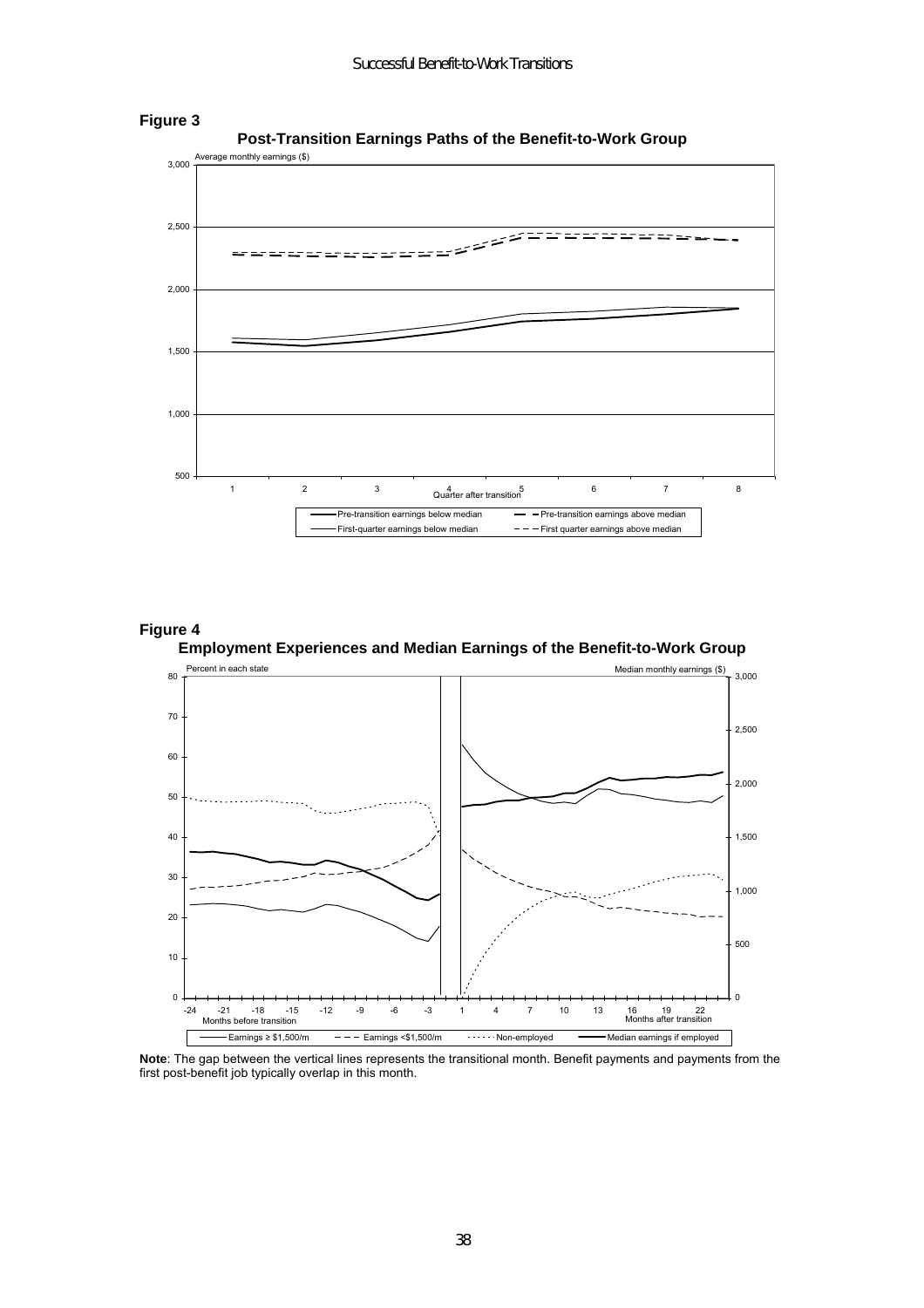

**Employment Experiences and Median Earnings of the Non-Beneficiary Job Entrant Group (NBJE)** 

**Note:** The gap between the vertical lines represents the transitional month: the first calendar month of the new job.



**Figure 5** 



**Note**: The gap between the vertical lines represents the transitional month: the first calendar month of the new job.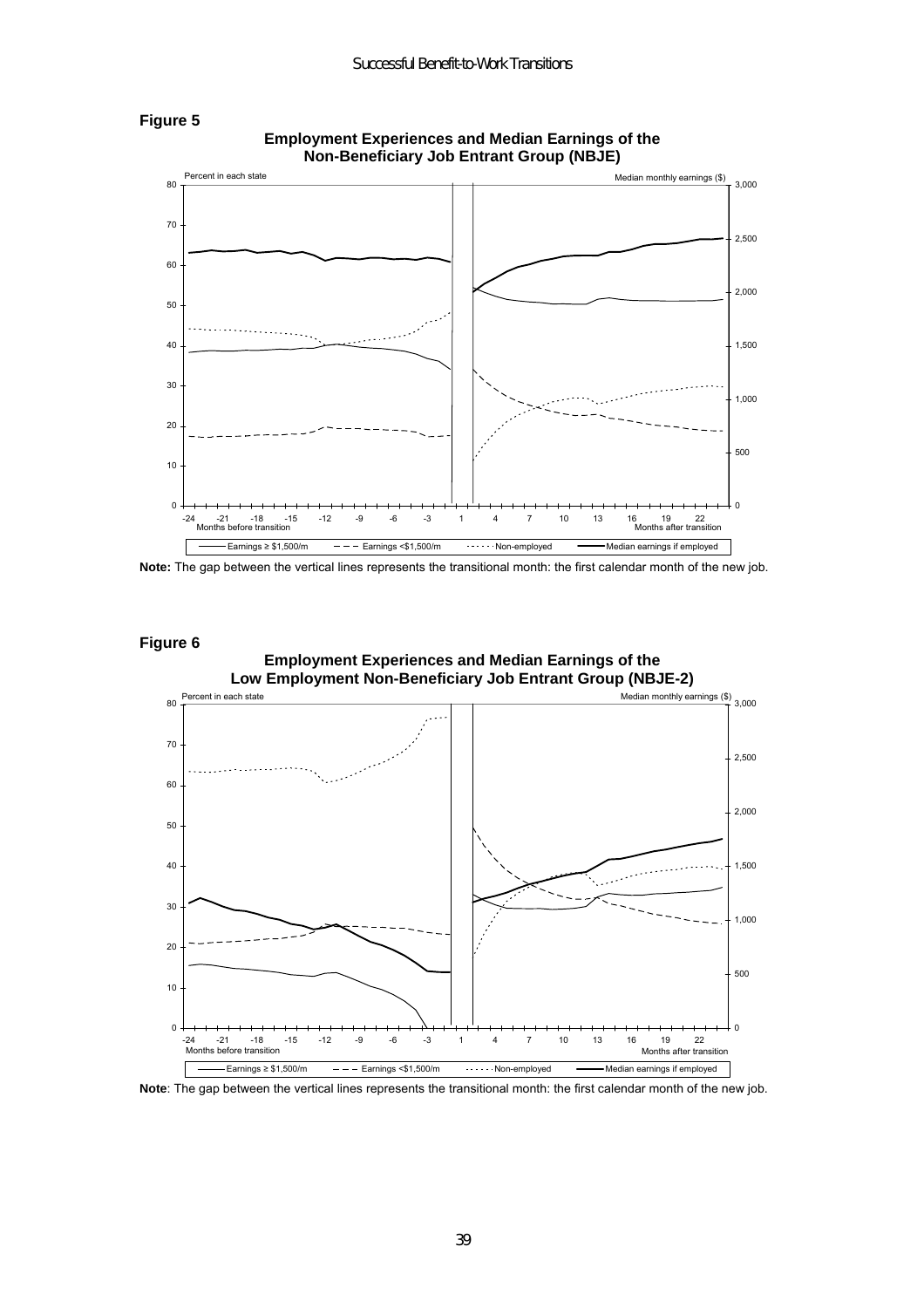#### **Table 2**

# **Attributes of the Benefit-to-Work and Comparison Groups**

|                                                                                         | Study<br>population                 | <b>Beneficiary comparison</b><br>groups                                                                     |                                                        | <b>Outcome comparison</b><br>groups       |                                                                                           |
|-----------------------------------------------------------------------------------------|-------------------------------------|-------------------------------------------------------------------------------------------------------------|--------------------------------------------------------|-------------------------------------------|-------------------------------------------------------------------------------------------|
|                                                                                         | Benefit-to-work<br>transition group | Beneficiary<br>cross-section as<br>at October 2001<br>(all those with<br>spell durations<br>of $3+$ months) | Benefit to non-<br>employment<br>transitions<br>(BTNW) | Non-beneficiary<br>job entrants<br>(NBJE) | Non-beneficiary<br>job entrants who<br>came from low<br>or no<br>employment<br>$(NBJE-2)$ |
| <b>Personal attributes</b>                                                              |                                     |                                                                                                             |                                                        |                                           |                                                                                           |
| Female (%)                                                                              | 47.6                                | 59.4                                                                                                        | 50.3                                                   | 50.6                                      | 55.0                                                                                      |
| Mean age (years)                                                                        | 31.6                                | 36.3                                                                                                        | 32.5                                                   | 31.7                                      | 29.2                                                                                      |
| Aged 15-24 (%)                                                                          | 35.1                                | 20.0                                                                                                        | 31.5                                                   | 35.2                                      | 45.8                                                                                      |
| Aged 25-49 (%)                                                                          | 56.7                                | 62.3                                                                                                        | 57.4                                                   | 54.5                                      | 46.0                                                                                      |
| Aged 50-59 (%)                                                                          | 8.2                                 | 17.7                                                                                                        | 11.2                                                   | 10.3                                      | 8.2                                                                                       |
| Living in Auckland (%)                                                                  | 23.2                                | 28.2                                                                                                        | 31.8                                                   | 32.2                                      | 31.5                                                                                      |
| Reference benefit spell                                                                 |                                     |                                                                                                             |                                                        |                                           |                                                                                           |
| Duration of reference benefit spell in months (censored at 24)                          | 11.4                                | 18.4                                                                                                        | 12.6                                                   | $\ddotsc$                                 | $\cdots$                                                                                  |
| Months employed during reference benefit spell (censored at 24)                         | 4.5                                 | 3.7                                                                                                         | 1.5                                                    | $\cdots$                                  | $\ddotsc$                                                                                 |
| Average monthly benefit payments during reference benefit spell <sup>(1)</sup> (\$)     | 645                                 | 853                                                                                                         | 678                                                    | $\cdot$                                   | $\cdots$                                                                                  |
| Average monthly earnings if employed during reference benefit spell <sup>(1)</sup> (\$) | 809                                 | 555                                                                                                         | 531                                                    | $\ddotsc$                                 | $\cdots$                                                                                  |
| Benefit receipt history - 24 months before transition to employment                     |                                     |                                                                                                             |                                                        |                                           |                                                                                           |
| Had some income support (%)                                                             | 100.0                               | 100.0                                                                                                       | 100.0                                                  | 0.0                                       | 10.5                                                                                      |
| Income support for all 24 months (%)                                                    | 21.9                                | 58.5                                                                                                        | 27.7                                                   | 0.0                                       | 0.0                                                                                       |
| Months of benefit receipt                                                               | 14.4                                | 20.0                                                                                                        | 14.9                                                   | 0.0                                       | 0.7                                                                                       |
| Recent employment experience – year before transition to employment                     |                                     |                                                                                                             |                                                        |                                           |                                                                                           |
| Employed at least 10 months of the past 12 (%)                                          | 33.9                                | 13.8                                                                                                        | 4.8                                                    | 46.5                                      | 16.1                                                                                      |
| Employed at least 10/12 months with earnings $\ge$ =\$1,500 per month (%)               | 4.5                                 | 1.0                                                                                                         | 0.2                                                    | 30.3                                      | 0.0                                                                                       |
| Employment history - 24 months before transition to employment                          |                                     |                                                                                                             |                                                        |                                           |                                                                                           |
| Had some employment experience (%)                                                      | 92.1                                | 55.1                                                                                                        | 56.6                                                   | 80.2                                      | 67.8                                                                                      |
| Months employed                                                                         | 12.9                                | 6.1                                                                                                         | 5.0                                                    | 13.7                                      | 8.2                                                                                       |
| Months employed and off benefits                                                        | 6.0                                 | 1.8                                                                                                         | 2.8                                                    | 13.7                                      | 8.0                                                                                       |
| Number of employers, if employed                                                        | 2.8                                 | 2.1                                                                                                         | 2.1                                                    | 2.2                                       | 2.1                                                                                       |
| Number of separate job spells, if employed                                              | 3.6                                 | 2.8                                                                                                         | 2.6                                                    | 3.1                                       | 3.0                                                                                       |
| Average duration of employment relationships, if employed                               | 8.2                                 | 8.0                                                                                                         | 6.2                                                    | 12.1                                      | 9.0                                                                                       |
| Average duration of job spells, if employed (months)                                    | 5.9                                 | 5.9                                                                                                         | 4.5                                                    | 9.8                                       | 6.3                                                                                       |
| Average earnings during months of employment <sup>(1)</sup> (\$)                        | 1,177                               | 798                                                                                                         | 829                                                    | 1,963                                     | 811                                                                                       |
| Average earnings during months when employed and off benefit <sup>(1)</sup> (\$)        | 1,573                               | 1,522                                                                                                       | 1,201                                                  | 1,963                                     | 818                                                                                       |
| Number of individuals                                                                   | 110,450                             | 350,870                                                                                                     | 74,010                                                 | 581,020                                   | 378,170                                                                                   |

(1) Group median. All income variables are in March 2004 quarter dollar values.

**Symbol**:

... not applicable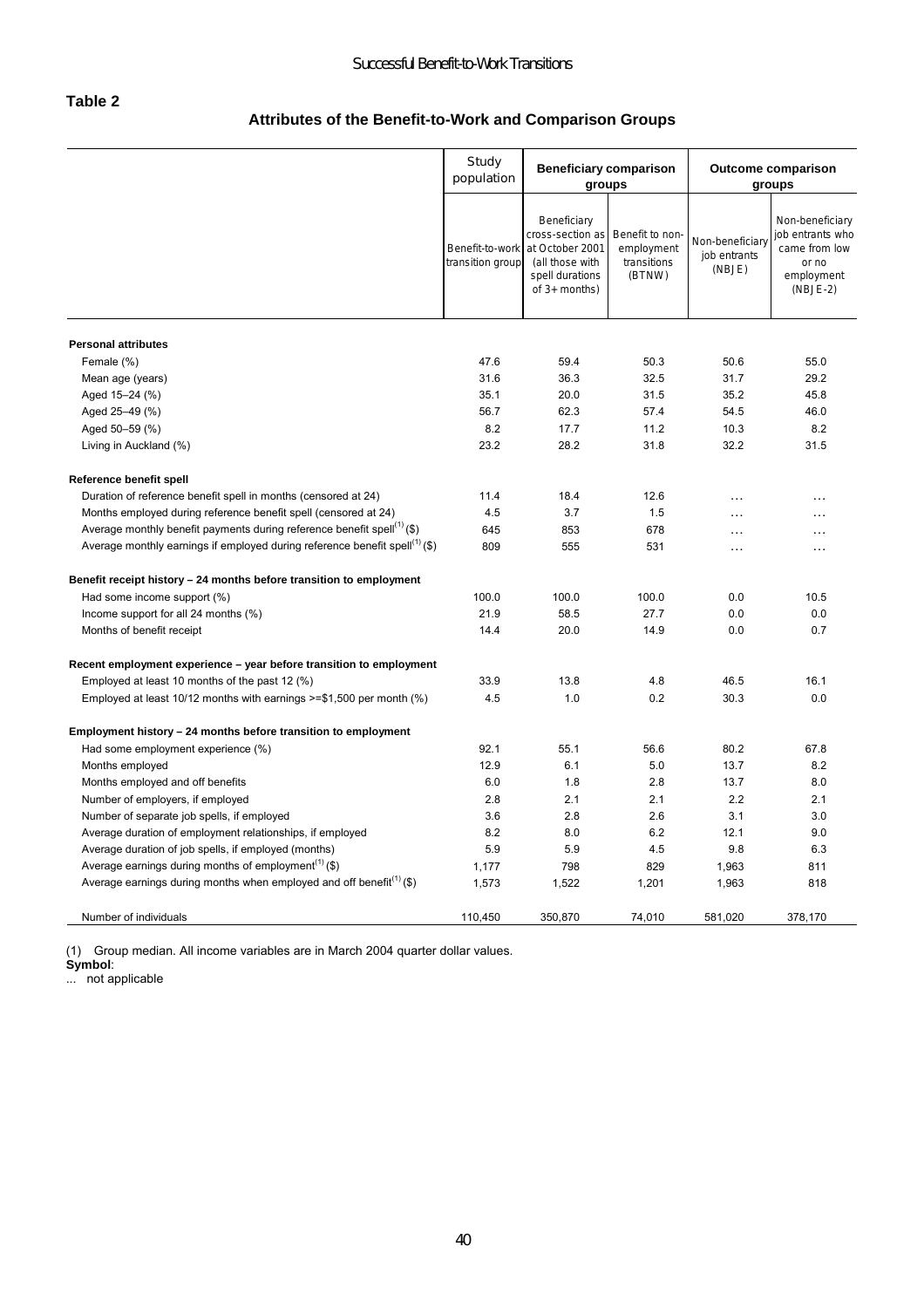#### **Type of Transition to Employment**

|                                                                                   |                                                        |                                            | <b>Study population</b>               |              | Outcome comparison<br>groups                  |                                                                                               |  |
|-----------------------------------------------------------------------------------|--------------------------------------------------------|--------------------------------------------|---------------------------------------|--------------|-----------------------------------------------|-----------------------------------------------------------------------------------------------|--|
|                                                                                   | Total benefit-<br>to-work<br>transition<br>group (BTW) | Stayed with a<br>benefit spell<br>employer | Returned to a<br>previous<br>employer | New employer | Non-<br>beneficiary<br>job entrants<br>(NBJE) | Non-<br>beneficiary job<br>entrants who<br>came from low<br>or no<br>employment<br>$(NBJE-2)$ |  |
|                                                                                   |                                                        |                                            |                                       |              |                                               |                                                                                               |  |
| Percentage of BTW group with different transition types                           | $\cdots$                                               | 30.4                                       | 11.8                                  | 57.9         | $\cdots$                                      | $\cdots$                                                                                      |  |
| <b>Personal attributes</b>                                                        |                                                        |                                            |                                       |              |                                               |                                                                                               |  |
| Female (%)                                                                        | 47.6                                                   | 59.4                                       | 40.5                                  | 42.8         | 50.6                                          | 55.0                                                                                          |  |
| Mean age (years)                                                                  | 31.6                                                   | 33.3                                       | 33.3                                  | 30.3         | 31.7                                          | 29.2                                                                                          |  |
| Mean monthly earnings if employed during prior benefit spell <sup>(1)</sup> (\$)  | 809                                                    | 1070                                       | 696                                   | 633          |                                               |                                                                                               |  |
| Employment level three months prior to the transition                             |                                                        |                                            |                                       |              |                                               |                                                                                               |  |
| Not employed (%)                                                                  | 47.5                                                   | 0.0                                        | 68.9                                  | 68.1         | 45.9                                          | 76.3                                                                                          |  |
| Earned less than \$1,500 (%)                                                      | 38.2                                                   | 64.5                                       | 25.7                                  | 26.9         | 17.3                                          | 23.7                                                                                          |  |
| Earned \$1,500 or above (%)                                                       | 14.3                                                   | 35.5                                       | 5.4                                   | 5.0          | 36.8                                          | 0.0                                                                                           |  |
| Employment level in first complete month after the transition                     |                                                        |                                            |                                       |              |                                               |                                                                                               |  |
| Earned less than \$1,500 (%)                                                      | 36.5                                                   | 45.0                                       | 28.7                                  | 33.5         | 43.3                                          | 64.3                                                                                          |  |
| Earned \$1,500 or above (%)                                                       | 63.5                                                   | 55.0                                       | 71.3                                  | 66.5         | 56.7                                          | 35.7                                                                                          |  |
| Mean monthly earnings in first complete post-transition month <sup>(1)</sup> (\$) | 1,796                                                  | 1,620                                      | 2,125                                 | 1,830        | 1,808                                         | 1,000                                                                                         |  |
| Type of transition (using earnings threshold of \$1,500 per month)                |                                                        |                                            |                                       |              |                                               |                                                                                               |  |
| Below threshold to above (%)                                                      | 19.7                                                   | 25.1                                       | 16.3                                  | 17.6         | 6.0                                           | 6.6                                                                                           |  |
| Below threshold before and after (%)                                              | 18.4                                                   | 39.4                                       | 9.4                                   | 9.3          | 11.3                                          | 17.1                                                                                          |  |
| Not employed to above threshold (%)                                               | 32.0                                                   | 0.0                                        | 50.7                                  | 45.0         | 18.0                                          | 29.1                                                                                          |  |
| Not employed to below threshold (%)                                               | 15.5                                                   | 0.0                                        | 18.2                                  | 23.1         | 27.9                                          | 47.2                                                                                          |  |
| Above threshold before and after (%)                                              | 11.8                                                   | 29.9                                       | 4.2                                   | 3.9          | 32.7                                          | 0.0                                                                                           |  |
| Above threshold to below (%)                                                      | 2.5                                                    | 5.7                                        | 1.2                                   | 1.1          | 4.1                                           | 0.0                                                                                           |  |
| Number of individuals                                                             | 110,450                                                | 33,530                                     | 13,010                                | 63,910       | 581,020                                       | 378,170                                                                                       |  |

(1) Group median. All income variables are in March 2004 quarter dollar values. Employment status is assessed at three months prior to the transition off benefits (study population) or job start (comparison group) and in the first 'complete' month following these transitions. We avoid using earnings data for the first month of a new job because it may not be based on a full month of employment. We assess prior employment status at three months prior to the transition / job start because there is typically an overlap between the end of the reference benefit spell and the beginning of the first post-benefit job spell.

**Symbol**: ... not applicable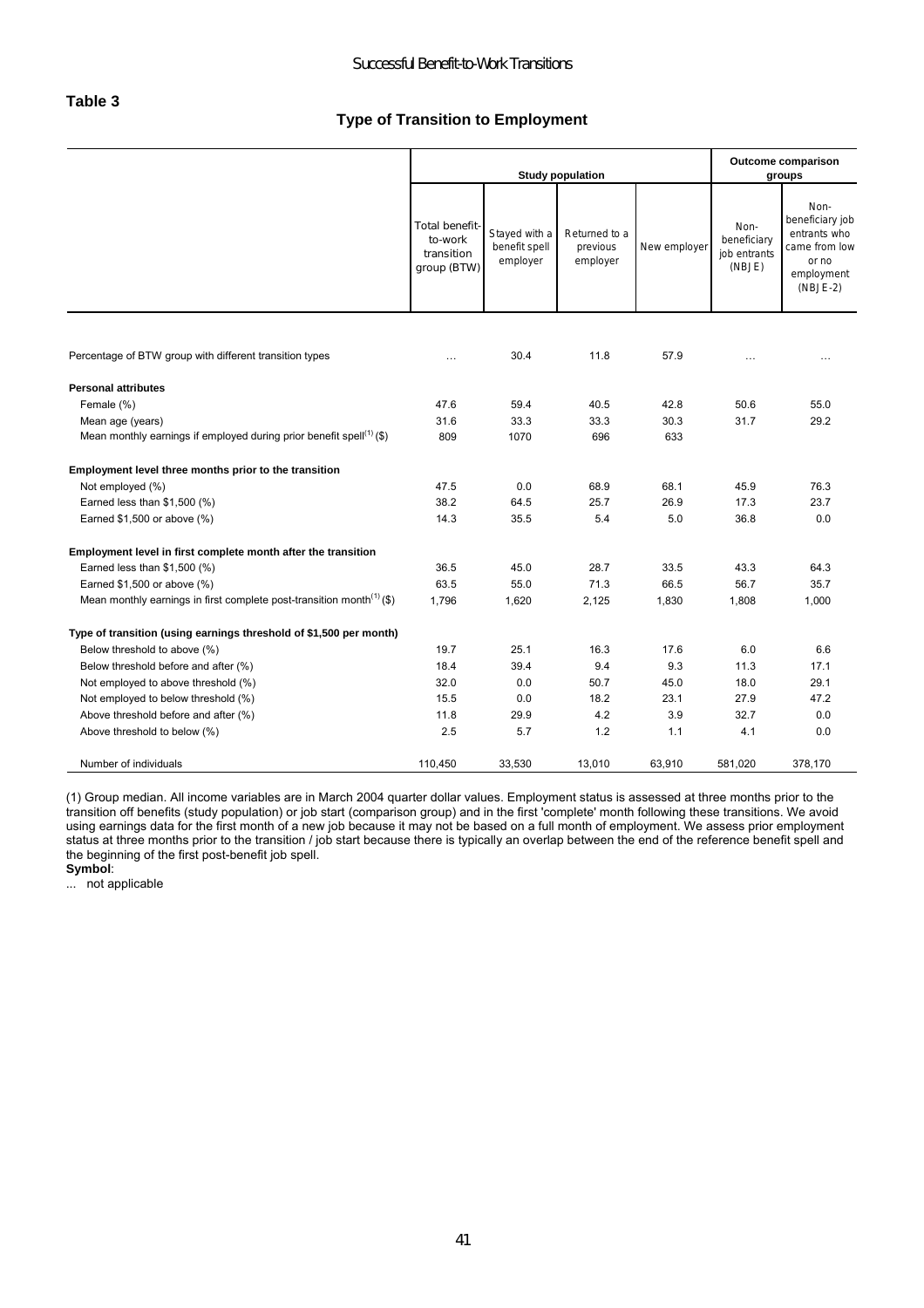#### **Median Employer Characteristics**

|                                                                       |                         | Benefit-to-work transition group (BTW) |                                                                             |             |                                          |                                               |
|-----------------------------------------------------------------------|-------------------------|----------------------------------------|-----------------------------------------------------------------------------|-------------|------------------------------------------|-----------------------------------------------|
|                                                                       | Main on-<br>benefit job | First post-                            | Main job in<br>first post-<br>transition job transition year transition job | Final post- | All employee<br>job starts in<br>2001/02 | Non-<br>beneficiary job<br>entrants<br>(NBJE) |
|                                                                       |                         |                                        |                                                                             |             |                                          |                                               |
| Firm size (no. employees)                                             | 53<br>1.708             | 57<br>2.025                            | 60<br>2.139                                                                 | 72<br>2.382 | 31<br>1.788                              | 38<br>2.078                                   |
| Average monthly pay per employee (\$)<br>Expansion / contraction rate | 0.02                    | 0.04                                   | 0.05                                                                        | 0.04        | 0.07                                     | 0.08                                          |
| Turnover rate                                                         | 0.68                    | 0.63                                   | 0.58                                                                        | 0.50        | 0.82                                     | 0.68                                          |
| Industry                                                              |                         |                                        |                                                                             |             |                                          |                                               |
| Agriculture, fishing & forestry                                       | 12.2                    | 11.1                                   | 10.6                                                                        | 9.4         | 17.7                                     | 11.2                                          |
| Mining                                                                | 0.1                     | 0.1                                    | 0.1                                                                         | 0.2         | 0.1                                      | 0.1                                           |
| Manufacturing                                                         | 12.6                    | 16.5                                   | 17.3                                                                        | 17.6        | 10.1                                     | 10.4                                          |
| Electricity, gas & water                                              | 0.1                     | 0.2                                    | 0.2                                                                         | 0.2         | 0.2                                      | 0.2                                           |
| Construction                                                          | 4.2                     | 5.1                                    | 5.4                                                                         | 5.7         | 4.1                                      | 4.7                                           |
| Wholesale trade                                                       | 3.2                     | 4.1                                    | 4.3                                                                         | 4.4         | 4.3                                      | 5.2                                           |
| Retail trade                                                          | 12.9                    | 12.2                                   | 12.3                                                                        | 11.7        | 10.7                                     | 12.7                                          |
| Accommodation, cafes & restaurants                                    | 10.3                    | 7.9                                    | 7.5                                                                         | 6.6         | 8.4                                      | 8.2                                           |
| Transport & storage                                                   | 3.9                     | 3.6                                    | 3.9                                                                         | 4.3         | 3.2                                      | 3.3                                           |
| Communication                                                         | 1.2                     | 1.1                                    | 1.1                                                                         | 1.1         | 1.1                                      | 1.0                                           |
| Finance & insurance                                                   | 0.9                     | 1.2                                    | 1.3                                                                         | 1.6         | 1.6                                      | 2.4                                           |
| Property & business services                                          | 14.5                    | 12.9                                   | 12.5                                                                        | 12.2        | 14.7                                     | 15.0                                          |
| Government administration                                             | 1.5                     | 2.3                                    | 2.5                                                                         | 2.8         | 2.0                                      | 2.3                                           |
| Education                                                             | 3.5                     | 3.8                                    | 3.7                                                                         | 3.9         | 5.5                                      | 6.2                                           |
| Health & community services                                           | 8.7                     | 7.6                                    | 7.9                                                                         | 8.7         | 6.5                                      | 7.1                                           |
| Cultural & recreation services                                        | 2.5                     | 2.3                                    | 2.2                                                                         | 2.0         | 2.9                                      | 2.8                                           |
| Personal & other services                                             | 2.9                     | 3.1                                    | 3.2                                                                         | 3.1         | 2.4                                      | 2.6                                           |
| Missing                                                               | 5.0                     | 5.0                                    | 4.1                                                                         | 4.5         | 4.7                                      | 4.7                                           |
| Number of individuals                                                 | 78,880                  | 110,450                                | 109,320                                                                     | 89.890      | 1,454,690                                | 568,390                                       |

**Note**: All income variables are in March 2004 quarter dollar values. The *main* job in the first post-transition year is identified as the employer who paid the highest total earnings in that year. The *final* post-transition job is defined as the employer who paid the highest total earnings 19– 24 months after the transition. 'All employee job starts' are defined at job level and include multiple records for people who started more than one job in the year. 'Non-beneficiary job entrants' are defined at person level, with only one record per person.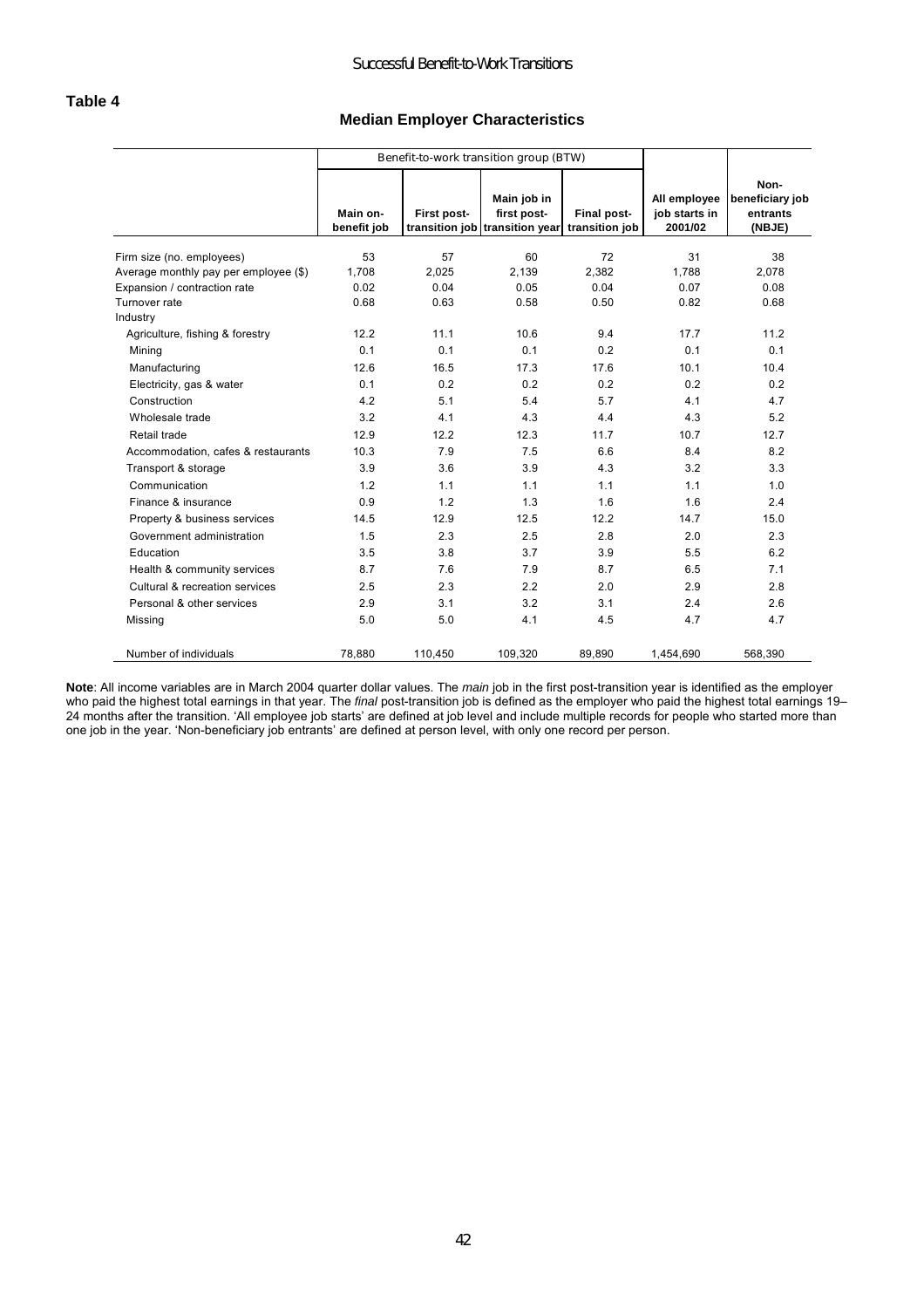# **Outcomes of the Benefit-to-Work Transition Group**

|                                                                                          |                          | <b>Study population</b>         |                                                                                           |  |
|------------------------------------------------------------------------------------------|--------------------------|---------------------------------|-------------------------------------------------------------------------------------------|--|
|                                                                                          | work transition<br>group | spell duration of<br>3-6 months | Total benefit-to-Reference benefit Reference benefit<br>spell duration of<br>$24+$ months |  |
| <b>Sustained employment</b>                                                              |                          |                                 |                                                                                           |  |
| Months employed and off benefits during months 1-6                                       | 4.9                      | 5.0                             | 4.7                                                                                       |  |
| (Percentage of time)                                                                     | (80.9)                   | (84.0)                          | (78.4)                                                                                    |  |
| Months employed and off benefits during months 7-12                                      | 3.7                      | 3.9                             | 3.6                                                                                       |  |
| (Percentage of time)                                                                     | (62.4)                   | (65.1)                          | (60.4)                                                                                    |  |
| Months employed and off benefits during months 13-24                                     | 7.3                      | 7.8                             | 6.7                                                                                       |  |
| (Percentage of time)                                                                     | (60.7)                   | (65.0)                          | (56.1)                                                                                    |  |
| Months employed and off benefits during first two years                                  | 15.9                     | 16.7                            | 15.1                                                                                      |  |
| (Percentage of time)                                                                     | (66.2)                   | (69.8)                          | (62.8)                                                                                    |  |
| Months employed during months 1-6                                                        | 5.3                      | 5.4                             | 5.3                                                                                       |  |
| Months employed during months 7-12                                                       | 4.5                      | 4.6                             | 4.5                                                                                       |  |
| Months employed during months 13-24                                                      | 8.6                      | 8.8                             | 8.4                                                                                       |  |
| Months employed during first two years                                                   | 18.4                     | 18.7                            | 18.3                                                                                      |  |
| Continuously employed and off benefit for months 1-6 (%)                                 | 61.0                     | 65.3                            | 59.3                                                                                      |  |
| Continuously employed and off benefit for months 1-12 (%)                                | 42.1                     | 42.2                            | 43.8                                                                                      |  |
| Continuously employed and off benefit for months 1-24 (%)                                | 28.8                     | 29.2                            | 30.1                                                                                      |  |
| Self-sufficiency in employment                                                           |                          |                                 |                                                                                           |  |
| Months with earnings of \$1,500 or above and no benefit income – months $1-6$            | 3.3                      | 3.3                             | 3.1                                                                                       |  |
| (Percentage of time)                                                                     | (54.2)                   | (55.5)                          | (52.0)                                                                                    |  |
| Months with earnings of \$1,500 or above and no benefit income – months $7-12$           | 2.8                      | 2.9                             | 2.6                                                                                       |  |
| (Percentage of time)                                                                     | (46.0)                   | (47.8)                          | (43.8)                                                                                    |  |
| Months with earnings of \$1,500 or above and no benefit income – months 13–24            | 5.7                      | 6.1                             | 5.1                                                                                       |  |
| (Percentage of time)                                                                     | (47.1)                   | (50.7)                          | (42.8)                                                                                    |  |
| Months with earnings of \$1,500 or above and no benefit income $-$ first two years       | 11.7                     | 12.3                            | 10.9                                                                                      |  |
| (Percentage of time)                                                                     | (48.6)                   | (51.2)                          | 45.3                                                                                      |  |
| Earnings growth (conditional upon being employed)                                        |                          |                                 |                                                                                           |  |
| Average monthly earnings in the first half year <sup>(1)</sup> (\$)                      | 1,760                    | 1,816                           | 1,685                                                                                     |  |
| Ratio of average monthly earnings in 2nd post-transition half year to 1st <sup>(1)</sup> | 1.011                    | 1.023                           | 1.003                                                                                     |  |
| Ratio of average monthly earnings in 3rd post-transition half year to 1st <sup>(1)</sup> | 1.061                    | 1.080                           | 1.036                                                                                     |  |
| Ratio of average monthly earnings in 4th post-transition half year to 1st <sup>(1)</sup> | 1.085                    | 1.110                           | 1.060                                                                                     |  |
| Sustained job spells                                                                     |                          |                                 |                                                                                           |  |
| Duration of first job (months, censored at 24)                                           | 12.2                     | 12.1                            | 13.2                                                                                      |  |
| Number of employers                                                                      | 2.7                      | 2.8                             | 2.4                                                                                       |  |
| Number of separate job spells                                                            | 3.5                      | 3.6                             | 3.1                                                                                       |  |
| Average duration of employment relationships (months)                                    | 11.6                     | 11.5                            | 12.4                                                                                      |  |
| Average duration of job spells (months)                                                  | 9.3                      | 9.1                             | 10.2                                                                                      |  |
| Further benefit receipt                                                                  |                          |                                 |                                                                                           |  |
| Benefit income in first 6 months (%)                                                     | 27.3                     | 28.3                            | 29.3                                                                                      |  |
| Benefit income in first year (%)                                                         | 43.7                     | 41.6                            | 45.0                                                                                      |  |
| Benefit income in first two years (%)                                                    | 54.4                     | 51.7                            | 55.9                                                                                      |  |
| Number of individuals                                                                    | 110,450                  | 45,940                          | 24,210                                                                                    |  |

(1) Group median. All income variables are in March 2004 quarter dollar values.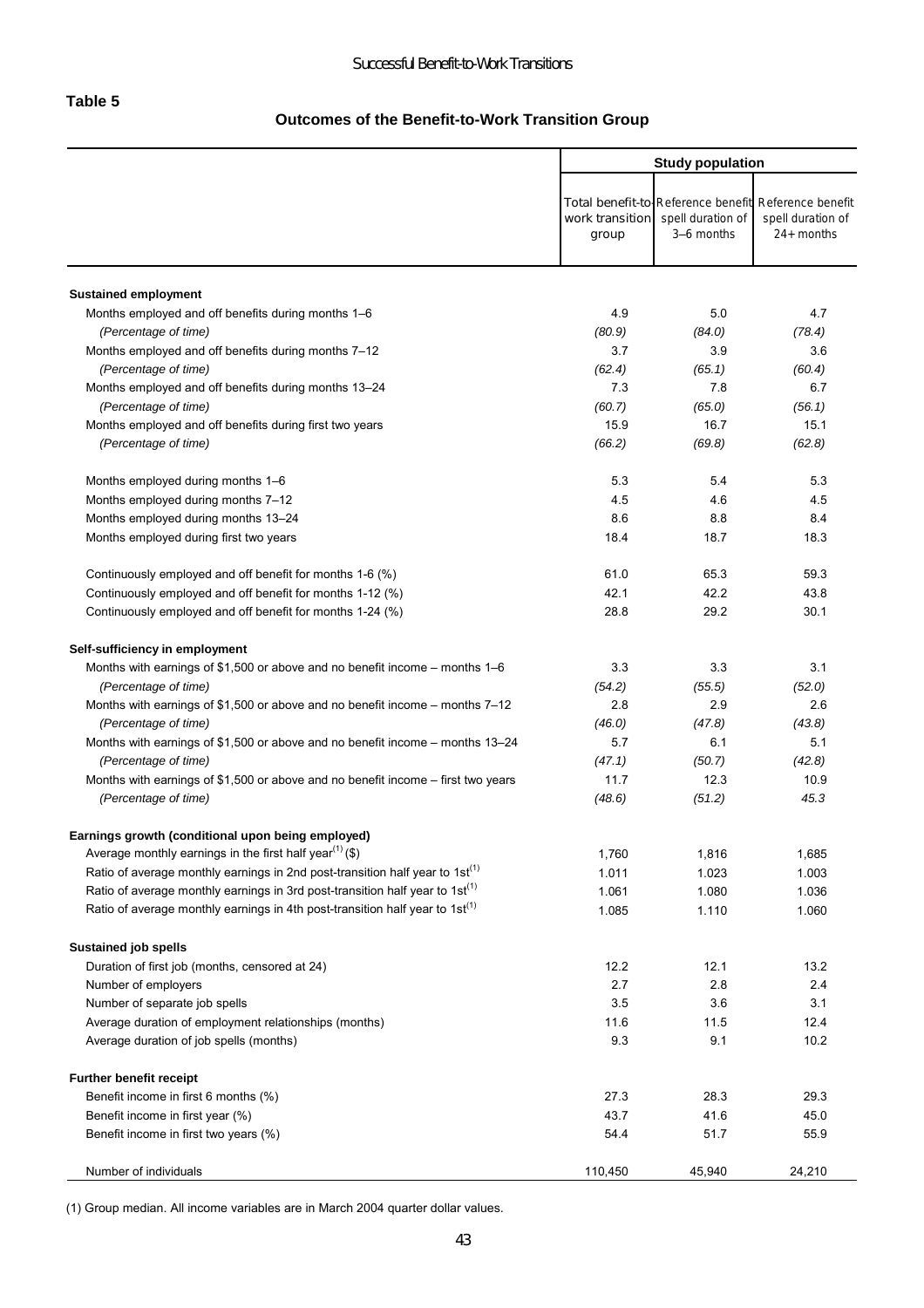#### **Table 6**

# **Regression Models of Employment Retention and Sustained Self-Sufficiency**

|                                                                   |          | Model 1                         |                    |           | Model 2                                                                 |           |          |  |
|-------------------------------------------------------------------|----------|---------------------------------|--------------------|-----------|-------------------------------------------------------------------------|-----------|----------|--|
|                                                                   |          | Months employed and off-benefit | in first two years |           | Months employed, off-benefit and<br>earning \$1,500+ in first two years |           |          |  |
|                                                                   | Mean     | <b>Estimate</b>                 | <b>SE</b>          | t         | <b>Estimate</b>                                                         | <b>SE</b> | t        |  |
| Benefit & employment history (24 months before<br>the transition) |          |                                 |                    |           |                                                                         |           |          |  |
| Months with benefit income                                        | 14.03    | $-0.100$                        | 0.005              | $-19.8$   | $-0.078$                                                                | 0.006     | -13.6    |  |
| Months employed & off benefit                                     | 6.32     | 0.054                           | 0.006              | 8.6       | 0.026                                                                   | 0.007     | 3.7      |  |
| Months employed & on benefit                                      | 6.89     | 0.113                           | 0.006              | 18.0      | 0.150                                                                   | 0.007     | 20.9     |  |
| Log of average earnings                                           | 6.92     | 0.588                           | 0.040              | 14.7      | 2.821                                                                   | 0.046     | 61.7     |  |
| Average duration of employment relationships                      | 7.67     | $-0.001$                        | 0.006              | $-0.1$    | $-0.036$                                                                | 0.006     | $-5.6$   |  |
| Number of employers                                               | 2.51     | $-0.073$                        | 0.012              | $-6.0$    | $-0.069$                                                                | 0.014     | $-5.0$   |  |
| <b>Employer continuity</b>                                        |          |                                 |                    |           |                                                                         |           |          |  |
| Working for a benefit spell employer                              | 0.31     | $-0.121$                        | 0.058              | $-2.1$    | $-1.588$                                                                | 0.066     | $-23.9$  |  |
| Working for a pre-benefit spell employer                          | 0.12     | $-1.532$                        | 0.080              | $-19.3$   | $-2.022$                                                                | 0.091     | $-22.2$  |  |
| Change of employer between first & final half year                | 0.47     | 0.807                           | 0.047              | 17.3      | $-0.055$                                                                | 0.053     | $-1.0$   |  |
| First employer characteristics                                    |          |                                 |                    |           |                                                                         |           |          |  |
| Size (log of employment)                                          | 4.56     | $-0.016$                        | 0.010              | $-1.6$    | $-0.029$                                                                | 0.012     | $-2.5$   |  |
| Average monthly pay (log earnings/employee)                       | 7.62     | 0.869                           | 0.059              | 14.7      | 4.010                                                                   | 0.068     | 59.4     |  |
| Expansion / contraction rate                                      | 0.15     | 0.274                           | 0.035              | 7.8       | 0.194                                                                   | 0.040     | 4.8      |  |
| Turnover rate                                                     | 5.50     | $-0.286$                        | 0.010              | $-29.4$   | $-0.146$                                                                | 0.011     | $-13.1$  |  |
| <b>Employer industry (Manufacturing is omitted)</b>               |          |                                 |                    |           |                                                                         |           |          |  |
| Agriculture, fishing & forestry                                   | 0.088    | $-0.387$                        | 0.100              | $-3.9$    | $-0.785$                                                                | 0.115     | $-6.8$   |  |
| Mining                                                            | 0.001    | $-0.005$                        | 0.617              | 0.0       | $-1.192$                                                                | 0.706     | $-1.7$   |  |
| Electricity, gas & water                                          | 0.002    | 0.761                           | 0.513              | 1.5       | 0.456                                                                   | 0.586     | 0.8      |  |
| Construction                                                      | 0.051    | 0.239                           | 0.115              | 2.1       | $-0.021$                                                                | 0.132     | $-0.2$   |  |
| Wholesale trade                                                   | 0.043    | 0.859                           | 0.121              | 7.1       | 0.550                                                                   | 0.138     | 4.0      |  |
| Retail trade                                                      | 0.130    | 1.246                           | 0.088              | 14.1      | 0.475                                                                   | 0.101     | 4.7      |  |
| Accommodation, cafes & restaurants                                | 0.078    | 0.419                           | 0.106              | 4.0       | $-0.510$                                                                | 0.121     | $-4.2$   |  |
| Transport & storage                                               | 0.037    | 1.054                           | 0.129              | 8.2       | 0.868                                                                   | 0.148     | 5.9      |  |
| Communication                                                     | 0.011    | 0.815                           | 0.221              | 3.7       | 0.624                                                                   | 0.253     | 2.5      |  |
| Finance & insurance                                               | 0.013    | 1.404                           | 0.202              | 6.9       | 1.351                                                                   | 0.231     | 5.8      |  |
| Property & business services                                      | 0.129    | 0.714                           | 0.086              | 8.3       | 0.928                                                                   | 0.099     | 9.4      |  |
| Government administration                                         | 0.025    | 1.016                           | 0.155              | 6.6       | 0.934                                                                   | 0.177     | 5.3      |  |
| Education                                                         | 0.038    | 0.986                           | 0.130              | 7.6       | $-0.166$                                                                | 0.149     | $-1.1$   |  |
| Health & community services                                       | 0.081    | 1.335                           | 0.103              | 13.0      | 0.521                                                                   | 0.117     | 4.4      |  |
| Cultural & recreation services                                    | 0.023    | 0.056                           | 0.160              | 0.4       | $-0.874$                                                                | 0.183     | $-4.8$   |  |
| Personal & other services                                         | 0.033    | 0.450                           | 0.136              | 3.3       | $-0.020$                                                                | 0.156     | $-0.1$   |  |
| Mean of dependent variable                                        |          | 17.94                           | $\ldots$           | $\ldots$  | 13.45                                                                   | $\cdots$  | $\cdots$ |  |
| R squared                                                         | $\cdots$ | 0.072                           | $\sim$ .           | $\ldots$  | 0.219                                                                   | $\ldots$  | $\ldots$ |  |
| Number of individuals                                             |          | 86,500                          | $\sim$ .           | $\ddotsc$ | 86,500                                                                  | $\ldots$  | $\cdots$ |  |

**Note**: Both models include controls for gender, single year of age, age interacted with gender, region, month in which the job began, having no recent employment history, and working for an employer who was not in operation for a full year.

**Symbol**:

... not applicable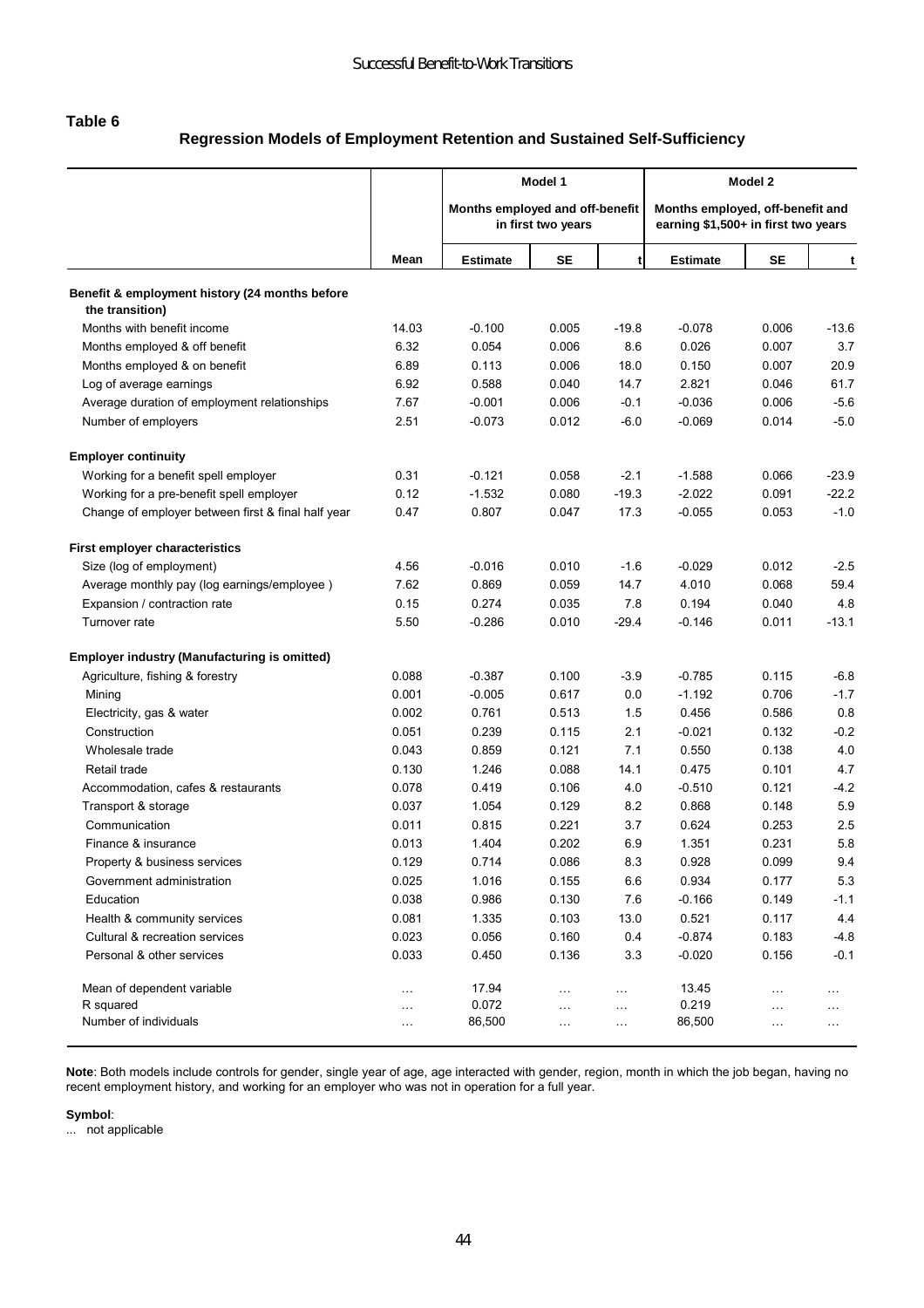# **Regression Models of Post-Transition Earnings Level and Growth**

|                                                                                                        | Model 3                         |                                             | Model 4 |                                                                  |                  |               |
|--------------------------------------------------------------------------------------------------------|---------------------------------|---------------------------------------------|---------|------------------------------------------------------------------|------------------|---------------|
|                                                                                                        | Log average monthly earnings in | first or final half year: OLS<br>estimation |         | Log average monthly earnings:<br>estimated using deviations from | individual means |               |
|                                                                                                        | <b>Estimate</b>                 | <b>SE</b>                                   | t       | <b>Estimate</b>                                                  | <b>SE</b>        | t             |
| Earnings level in first half year<br>Benefit & employment history (24 months before<br>the transition) |                                 |                                             |         |                                                                  |                  |               |
| Months with benefit income                                                                             | 0.001                           | 0.000                                       | 2.3     | $\cdots$                                                         | .                | $\sim$ $\sim$ |
| Months employed & off benefit                                                                          | $-0.007$                        | 0.000                                       | $-15.9$ | $\ddotsc$                                                        | .                | $\cdots$      |
| Months employed & on benefit                                                                           | 0.004                           | 0.000                                       | 9.5     | $\ddotsc$                                                        | $\ddotsc$        | $\sim$ .      |
| Log of average earnings                                                                                | 0.336                           | 0.004                                       | 78.5    | $\cdots$                                                         | $\cdots$         | $\cdots$      |
| Average duration of employment relationships                                                           | 0.000                           | 0.000                                       | $-0.1$  | $\cdots$                                                         | .                | .             |
| Number of employers                                                                                    | 0.006                           | 0.001                                       | 7.9     | $\ddotsc$                                                        | $\ddotsc$        | $\sim$ .      |
| <b>Employer continuity</b>                                                                             |                                 |                                             |         |                                                                  |                  |               |
| Working for a benefit spell employer                                                                   | $-0.161$                        | 0.004                                       | $-37.3$ | $-0.108$                                                         | 0.013            | $-8.5$        |
| Working for a pre-benefit spell employer                                                               | $-0.060$                        | 0.006                                       | $-9.9$  | $-0.023$                                                         | 0.018            | $-1.3$        |
| Change of employer between first & final half year                                                     | $-0.104$                        | 0.003                                       | $-30.7$ |                                                                  |                  |               |
| <b>Employer characteristics</b>                                                                        |                                 |                                             |         |                                                                  |                  |               |
| Size (log of employment)                                                                               | $-0.005$                        | 0.001                                       | $-6.2$  | $-0.006$                                                         | 0.002            | $-2.8$        |
| Average monthly pay (log earnings/employee)                                                            | 0.406                           | 0.005                                       | 74.0    | 0.372                                                            | 0.012            | 30.4          |
| Expansion / contraction rate                                                                           | 0.001                           | 0.003                                       | 0.2     | 0.002                                                            | 0.006            | 0.3           |
| Turnover rate                                                                                          | 0.009                           | 0.001                                       | 12.6    | 0.004                                                            | 0.002            | 2.5           |
| Employer industry (Manufacturing is omitted)                                                           |                                 |                                             |         |                                                                  |                  |               |
| Agriculture, fishing & forestry                                                                        | 0.004                           | 0.006                                       | 0.7     | $-0.013$                                                         | 0.020            | $-0.6$        |
| Mining                                                                                                 | $-0.006$                        | 0.039                                       | $-0.2$  | $-0.038$                                                         | 0.106            | $-0.4$        |
| Electricity, gas & water                                                                               | $-0.028$                        | 0.026                                       | $-1.1$  | $-0.039$                                                         | 0.075            | $-0.5$        |
| Construction                                                                                           | $-0.004$                        | 0.006                                       | $-0.6$  | $-0.005$                                                         | 0.022            | $-0.3$        |
| Wholesale trade                                                                                        | $-0.037$                        | 0.007                                       | $-5.1$  | $-0.054$                                                         | 0.021            | $-2.5$        |
| Retail trade                                                                                           | $-0.013$                        | 0.006                                       | $-2.2$  | $-0.041$                                                         | 0.018            | $-2.2$        |
| Accommodation, cafes & restaurants                                                                     | $-0.041$                        | 0.008                                       | $-5.1$  | $-0.116$                                                         | 0.023            | $-5.1$        |
| Transport & storage                                                                                    | 0.000                           | 0.008                                       | 0.0     | $-0.054$                                                         | 0.025            | $-2.1$        |
| Communication                                                                                          | $-0.070$                        | 0.018                                       | $-4.0$  | $-0.077$                                                         | 0.047            | $-1.6$        |
| Finance & insurance                                                                                    | $-0.019$                        | 0.014                                       | $-1.4$  | $-0.035$                                                         | 0.039            | $-0.9$        |
| Property & business services                                                                           | 0.053                           | 0.006                                       | 9.4     | $-0.008$                                                         | 0.016            | $-0.5$        |
| Government administration                                                                              | $-0.021$                        | 0.011                                       | $-1.9$  | $-0.052$                                                         | 0.035            | $-1.5$        |
| Education                                                                                              | $-0.104$                        | 0.013                                       | $-8.1$  | $-0.209$                                                         | 0.033            | $-6.4$        |
| Health & community services                                                                            | $-0.002$                        | 0.007                                       | $-0.2$  | $-0.078$                                                         | 0.027            | $-2.9$        |
| Cultural & recreation services                                                                         | $-0.073$                        | 0.013                                       | $-5.5$  | $-0.101$                                                         | 0.036            | $-2.8$        |
| Personal & other services                                                                              | $-0.006$                        | 0.010                                       | $-0.6$  | $-0.034$                                                         | 0.029            | $-1.2$        |
| Marginal change in 2nd period (earnings growth)                                                        |                                 |                                             |         |                                                                  |                  |               |
| Second period mean effect                                                                              | $-0.580$                        | 0.117                                       | $-5.0$  | $-0.423$                                                         | 0.158            | $-2.7$        |
| Benefit & employment history (24 months before                                                         |                                 |                                             |         |                                                                  |                  |               |
| the transition)                                                                                        |                                 |                                             |         |                                                                  |                  |               |
| Months with benefit income                                                                             | $-0.007$                        | 0.001                                       | $-13.1$ | $-0.007$                                                         | 0.001            | $-9.7$        |
| Months employed & off benefit                                                                          | 0.004                           | 0.001                                       | 5.1     | 0.004                                                            | 0.001            | 3.8           |
| Months employed & on benefit                                                                           | 0.000                           | 0.001                                       | 0.5     | 0.001                                                            | 0.001            | 0.7           |
| Log of average earnings                                                                                | $-0.131$                        | 0.005                                       | $-26.4$ | $-0.121$                                                         | 0.007            | $-17.2$       |
| Average duration of employment relationships                                                           | 0.000                           | 0.001                                       | $-0.7$  | 0.000                                                            | 0.001            | $-0.4$        |
| Number of employers                                                                                    | $-0.002$                        | 0.002                                       | $-1.5$  | $-0.003$                                                         | 0.002            | $-1.3$        |
| <b>Employer continuity</b>                                                                             |                                 |                                             |         |                                                                  |                  |               |
| Working for a benefit spell employer                                                                   | 0.018                           | 0.007                                       | 2.4     | 0.033                                                            | 0.010            | 3.5           |
| Working for a pre-benefit spell employer                                                               | $-0.103$                        | 0.010                                       | $-10.0$ | $-0.091$                                                         | 0.014            | $-6.7$        |
| Change of employer between first & final half year                                                     | $-0.147$                        | 0.006                                       | $-26.1$ | $-0.122$                                                         | 0.009            | $-13.5$       |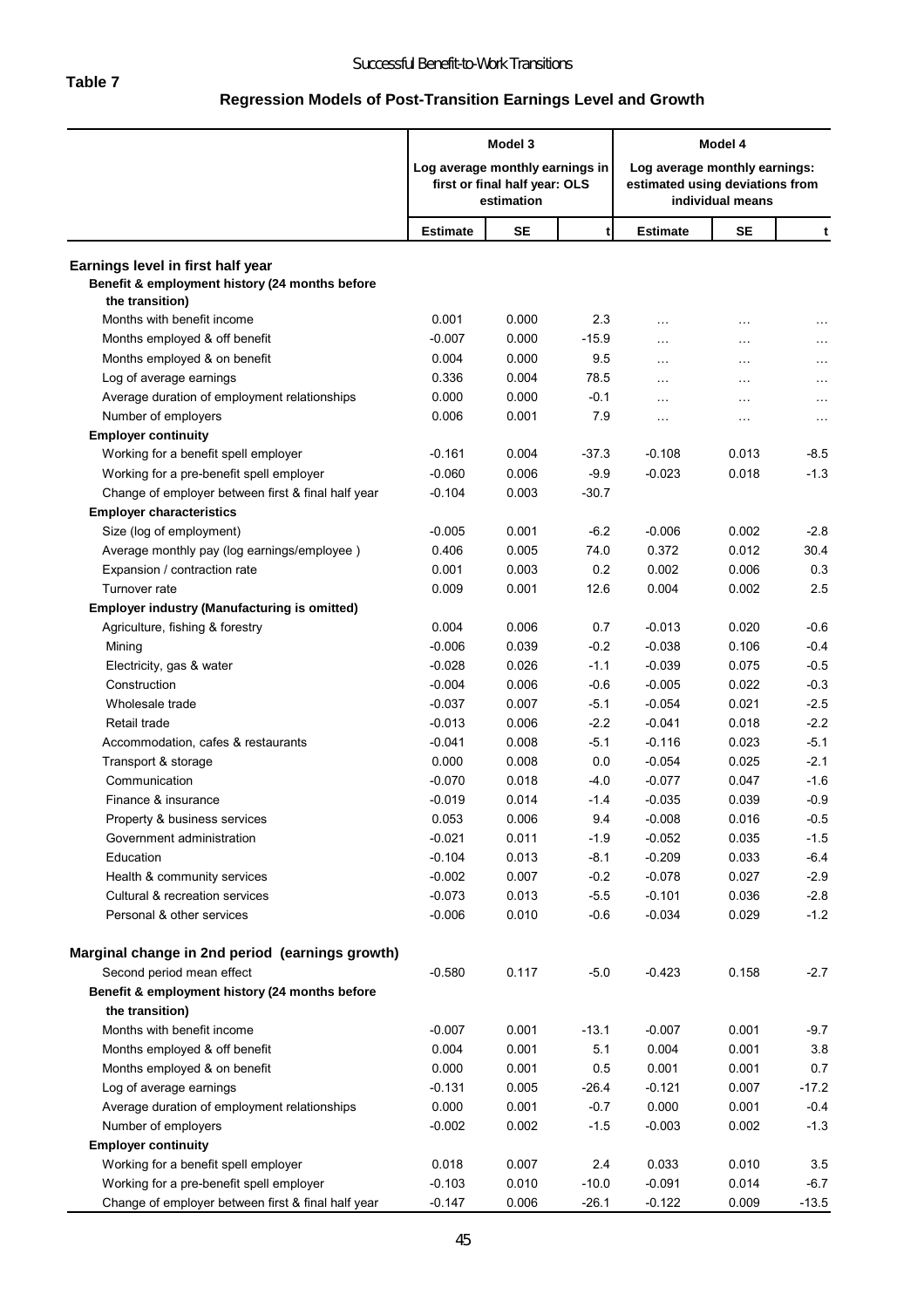#### **Table 7**  *continued*

# **Regression Models of Post-Transition Earnings Level and Growth**

|                                                     |                 | Model 3<br>Log average monthly earnings in<br>first or final half year: OLS<br>estimation |                |                 | Model 4<br>Log average monthly earnings:<br>estimated using deviations from<br>individual means |          |  |
|-----------------------------------------------------|-----------------|-------------------------------------------------------------------------------------------|----------------|-----------------|-------------------------------------------------------------------------------------------------|----------|--|
|                                                     | <b>Estimate</b> | <b>SE</b>                                                                                 |                | <b>Estimate</b> | <b>SE</b>                                                                                       | t        |  |
| <b>Employer characteristics</b>                     |                 |                                                                                           |                |                 |                                                                                                 |          |  |
| Size (log of employment)                            | $-0.006$        | 0.001                                                                                     | $-5.1$         | $-0.006$        | 0.002                                                                                           | $-3.9$   |  |
| Average monthly pay (log earnings/employee)         | 0.206           | 0.008                                                                                     | 24.7           | 0.154           | 0.011                                                                                           | 13.5     |  |
| Expansion / contraction rate                        | 0.045           | 0.005                                                                                     | 8.8            | 0.022           | 0.009                                                                                           | 2.6      |  |
| Turnover rate                                       | $-0.015$        | 0.001                                                                                     | $-13.6$        | $-0.013$        | 0.002                                                                                           | $-7.5$   |  |
| <b>Employer industry (Manufacturing is omitted)</b> |                 |                                                                                           |                |                 |                                                                                                 |          |  |
| Agriculture, fishing & forestry                     | $-0.006$        | 0.012                                                                                     | $-0.5$         | $-0.008$        | 0.017                                                                                           | $-0.4$   |  |
| Mining                                              | 0.060           | 0.056                                                                                     | 1.1            | 0.035           | 0.085                                                                                           | 0.4      |  |
| Electricity, gas & water                            | $-0.097$        | 0.036                                                                                     | $-2.7$         | $-0.048$        | 0.056                                                                                           | $-0.9$   |  |
| Construction                                        | 0.039           | 0.010                                                                                     | 3.9            | 0.043           | 0.015                                                                                           | 2.8      |  |
| Wholesale trade                                     | 0.032           | 0.012                                                                                     | 2.7            | 0.046           | 0.017                                                                                           | 2.7      |  |
| Retail trade                                        | 0.120           | 0.009                                                                                     | 13.0           | 0.120           | 0.013                                                                                           | 9.1      |  |
| Accommodation, cafes & restaurants                  | 0.093           | 0.014                                                                                     | 6.7            | 0.094           | 0.019                                                                                           | 4.9      |  |
| Transport & storage                                 | 0.019           | 0.012                                                                                     | 1.6            | 0.056           | 0.017                                                                                           | 3.3      |  |
| Communication                                       | 0.052           | 0.022                                                                                     | 2.4            | 0.086           | 0.032                                                                                           | 2.7      |  |
| Finance & insurance                                 | 0.039           | 0.017                                                                                     | 2.4            | 0.061           | 0.025                                                                                           | 2.5      |  |
| Property & business services                        | $-0.043$        | 0.010                                                                                     | $-4.4$         | 0.002           | 0.014                                                                                           | 0.1      |  |
| Government administration                           | 0.038           | 0.015                                                                                     | 2.5            | 0.057           | 0.022                                                                                           | 2.6      |  |
| Education                                           | 0.077           | 0.017                                                                                     | 4.5            | 0.117           | 0.022                                                                                           | 5.3      |  |
| Health & community services                         | 0.057           | 0.011                                                                                     | 5.2            | 0.086           | 0.015                                                                                           | 5.7      |  |
| Cultural & recreation services                      | 0.057           | 0.022                                                                                     | 2.6            | 0.055           | 0.031                                                                                           | 1.8      |  |
| Personal & other services                           | 0.039           | 0.015                                                                                     | 2.6            | 0.061           | 0.021                                                                                           | 2.9      |  |
| Mean of dependent variable                          | .               | 7.469                                                                                     | $\overline{a}$ | $\ddotsc$       | 7.469                                                                                           | $\cdots$ |  |
| R squared                                           | .               | 0.363                                                                                     | .              | .               | 0.548                                                                                           | .        |  |
| Number of observations                              | $\cdots$        | 146,690                                                                                   | $\ddotsc$      | .               | 146,690                                                                                         | .        |  |
| Number of individuals                               | $\cdots$        | 73,350                                                                                    | $\ddotsc$      | .               | 73,350                                                                                          | .        |  |

**Note**: Both models include controls for gender, single year of age, age interacted with gender, region, month in which the job began, having no recent employment history, and working for an employer who was not in operation for a full year. The estimation sample is

individual in the BTW-2 group who were employed for at least one month 19–24 months after their reference benefit spell exit.

**Symbol**:

... not applicable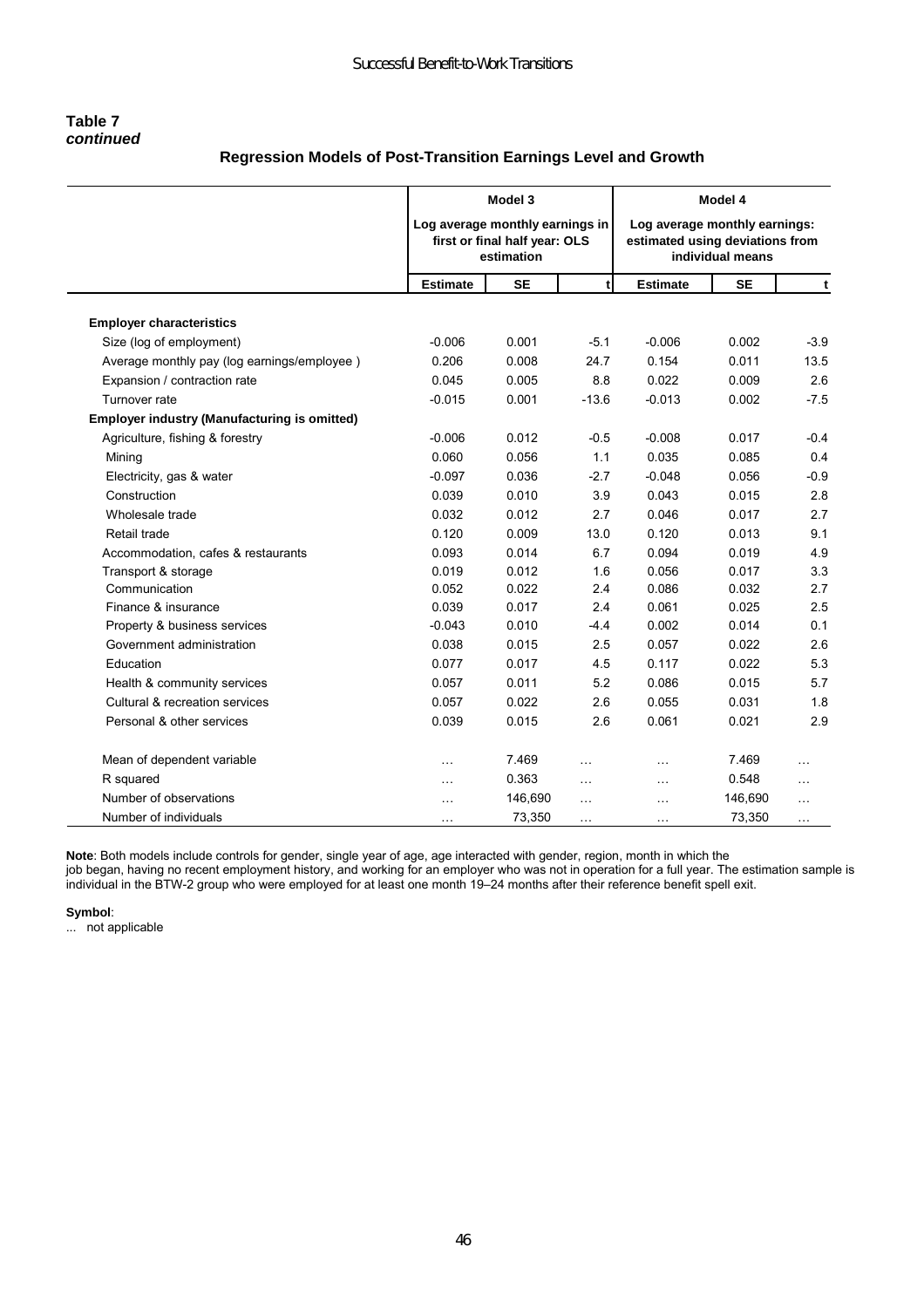# **Outcomes of the Benefit-to-Work and Non-Beneficiary Comparison Groups**

|                                                                                          | Benefit-to-<br>work<br>transition<br>group (study<br>population) | Non-beneficiary<br>job entrants<br>(NBJE) | Non-beneficiary<br>job entrants who<br>came from low<br>or no<br>employment<br>$(NBJE-2)$ |
|------------------------------------------------------------------------------------------|------------------------------------------------------------------|-------------------------------------------|-------------------------------------------------------------------------------------------|
|                                                                                          |                                                                  |                                           |                                                                                           |
| <b>Sustained employment</b><br>Months employed and off benefits during months 1–6        | 4.9                                                              | 5.1                                       | 4.6                                                                                       |
| (Percentage of time)                                                                     | (80.9)                                                           | (84.3)                                    | (76.3)                                                                                    |
| Months employed and off benefits during months 7-12                                      | 3.7                                                              | 4.4                                       | 3.7                                                                                       |
| (Percentage of time)                                                                     | (62.4)                                                           | (73.0)                                    | (61.1)                                                                                    |
| Months employed and off benefits during months 13-24                                     | 7.3                                                              | 8.4                                       | 7.1                                                                                       |
| (Percentage of time)                                                                     | (60.7)                                                           | (70.3)                                    | (59.6)                                                                                    |
| Months employed and off benefits during first two years                                  | 15.9                                                             | 17.9                                      | 15.4                                                                                      |
| (Percentage of time)                                                                     | (66.2)                                                           | (74.5)                                    | (64.1)                                                                                    |
| Self-sufficiency in employment                                                           |                                                                  |                                           |                                                                                           |
| Months with earnings of \$1,500 or above and no benefit income – months $1-6$            | 3.3                                                              | 3.1                                       | 1.8                                                                                       |
| (Percentage of time)                                                                     | (54.2)                                                           | (51.9)                                    | (29.7)                                                                                    |
| Months with earnings of \$1,500 or above and no benefit income - months 7-12             | 2.8                                                              | 3.0                                       | 1.8                                                                                       |
| (Percentage of time)                                                                     | (46.0)                                                           | (50.3)                                    | (29.3)                                                                                    |
| Months with earnings of \$1,500 or above and no benefit income - months 13-24            | 5.7                                                              | 6.1                                       | 4.0                                                                                       |
| (Percentage of time)                                                                     | (47.1)                                                           | (51.1)                                    | (33.0)                                                                                    |
| Months with earnings of \$1,500 or above and no benefit income - first two years         | 11.7                                                             | 12.3                                      | 7.5                                                                                       |
| (Percentage of time)                                                                     | (48.6)                                                           | (51.1)                                    | (31.3)                                                                                    |
| Earnings growth, conditional upon being employed                                         |                                                                  |                                           |                                                                                           |
| Average monthly earnings in the first half year <sup>(1)</sup> (\$)                      | 1,760                                                            | 1,804                                     | 1,015                                                                                     |
| Ratio of average monthly earnings in 2nd post-transition half year to 1st <sup>(1)</sup> | 1.011                                                            | 1.028                                     | 1.080                                                                                     |
| Ratio of average monthly earnings in 3rd post-transition half year to 1st <sup>(1)</sup> | 1.061                                                            | 1.083                                     | 1.198                                                                                     |
| Ratio of average monthly earnings in 4th post-transition half year to $1st^{(1)}$        | 1.085                                                            | 1.116                                     | 1.282                                                                                     |
| Earnings growth, conditional upon being employed and off benefit                         |                                                                  |                                           |                                                                                           |
| Average monthly earnings in the first half year <sup>(1)</sup> (\$)                      | 1,827                                                            | 1,819                                     | 1,025                                                                                     |
| Ratio of average monthly earnings in 2nd post-transition half year to 1st <sup>(1)</sup> | 1.032                                                            | 1.029                                     | 1.081                                                                                     |
| Ratio of average monthly earnings in 3rd post-transition half year to 1st <sup>(1)</sup> | 1.082                                                            | 1.084                                     | 1.201                                                                                     |
| Ratio of average monthly earnings in 4th post-transition half year to 1st <sup>(1)</sup> | 1.117                                                            | 1.119                                     | 1.288                                                                                     |
| <b>Sustained job spells</b>                                                              |                                                                  |                                           |                                                                                           |
| Duration of first job (months, censored at 24)                                           | 12.2                                                             | 9.5                                       | 8.0                                                                                       |
| Number of employers                                                                      | 2.7                                                              | 2.5                                       | 2.5                                                                                       |
| Number of separate job spells                                                            | 3.5                                                              | 3.4                                       | 3.4                                                                                       |
| Average duration of employment relationships (months)                                    | 11.6                                                             | 11.6                                      | 10.6                                                                                      |
| Average duration of job spells (months)                                                  | 9.3                                                              | 9.1                                       | 7.7                                                                                       |
| Further benefit receipt                                                                  |                                                                  |                                           |                                                                                           |
| Benefit income in first 6 months (%)                                                     | 27.3                                                             | 3.3                                       | 6.0                                                                                       |
| Benefit income in first year (%)                                                         | 43.7                                                             | 5.9                                       | 9.8                                                                                       |
| Benefit income in first two years (%)                                                    | 54.4                                                             | 10.4                                      | 15.9                                                                                      |
| Number of individuals                                                                    | 110,450                                                          | 581,020                                   | 378,170                                                                                   |

(1) Group median. All income variables are in March 2004 quarter dollar values.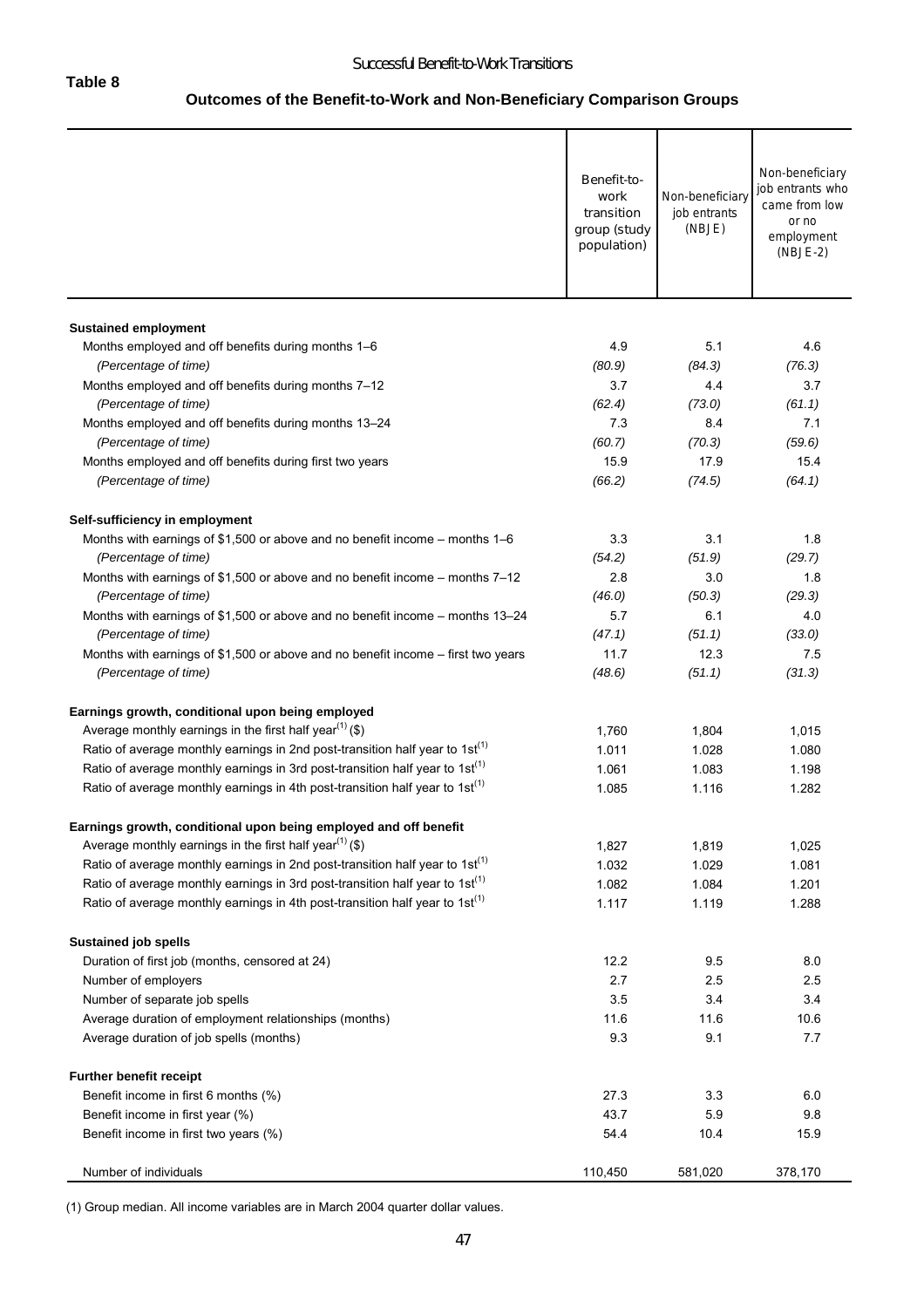### **Table 9 Outcome Differential for the Benefit-to-Work Group relative to Non-Beneficiary Job Entrants**

| <b>Outcome measure</b>                                                                                             | <b>Unadjusted</b><br>differences | Demographic<br>controls only | <b>Controls for</b><br>demographic<br>characteristics plus<br>employment history | <b>Full set of controls</b> |
|--------------------------------------------------------------------------------------------------------------------|----------------------------------|------------------------------|----------------------------------------------------------------------------------|-----------------------------|
| Months employed and off benefit<br>in first two years                                                              | $-1.99$                          | $-2.032$                     | $-1.137$                                                                         | $-1.201$                    |
|                                                                                                                    |                                  | (0.026)                      | (0.025)                                                                          | (0.024)                     |
| Months with earnings of \$1,500<br>or above and off benefit in first<br>two years                                  | $-0.60$                          | $-1.560$                     | 0.073                                                                            | 0.079                       |
|                                                                                                                    |                                  | (0.029)                      | (0.027)                                                                          | (0.026)                     |
| Average monthly earnings in the<br>first half year (in logs)                                                       | 0.05                             | $-0.087$<br>(0.003)          | 0.099<br>(0.003)                                                                 | 0.116<br>(0.003)            |
| Change in log of average monthly<br>earnings from first to final half<br>year, controlling for initial<br>earnings | 0.03                             | $-0.098$                     | $-0.100$                                                                         | $-0.119$                    |
|                                                                                                                    |                                  | (0.003)                      | (0.003)                                                                          | (0.003)                     |

**Note**: Regressions use a pooled sample of all individuals in the BTW and NBJE groups. The coefficients shown represent the average difference in outcomes for the BTW group, after controlling for the covariates. The covariates included in each regression are explained in the paper. Numbers in parentheses are standard errors.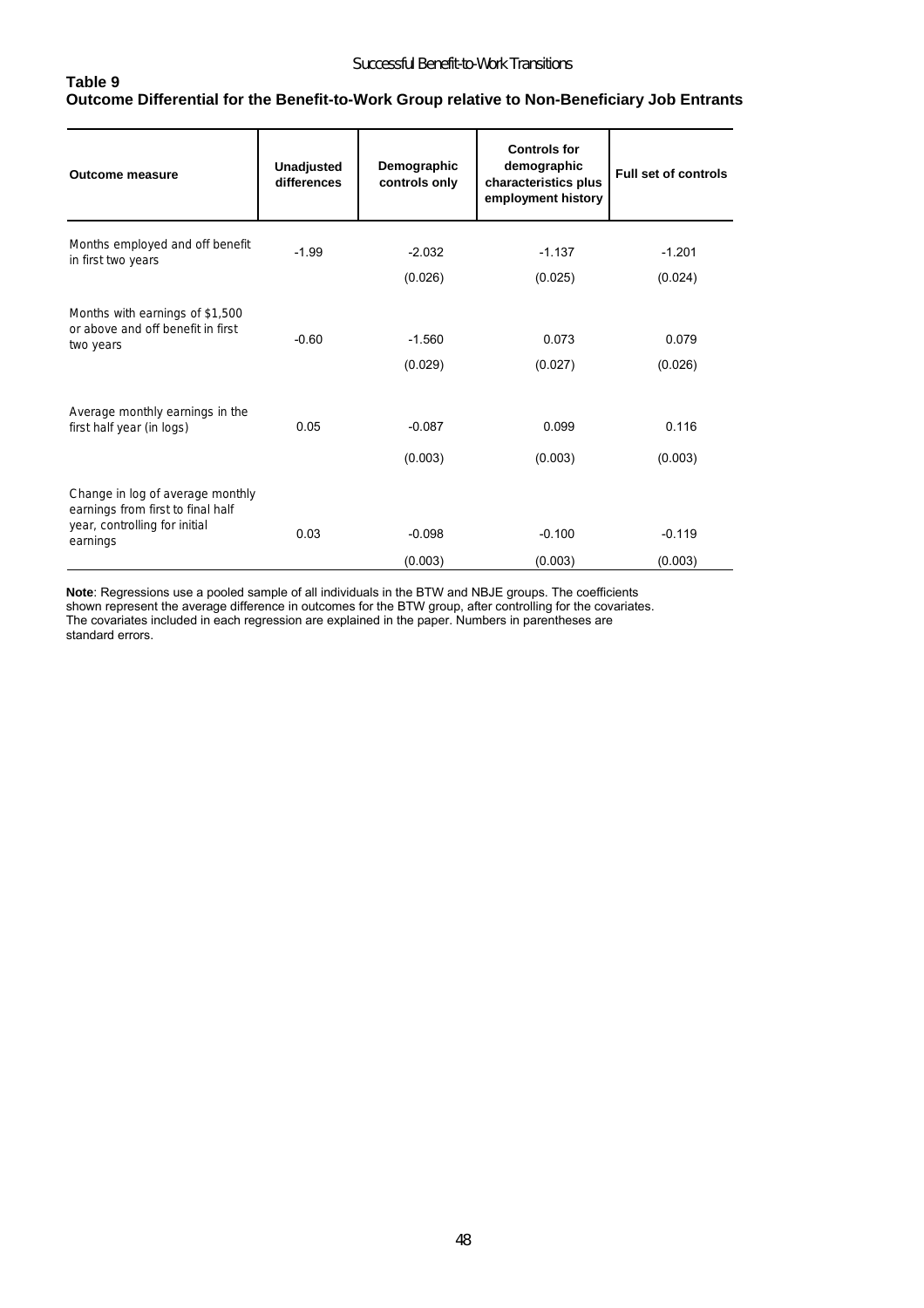# **Appendix 1**

 $\overline{a}$ 

#### **The Linked Employer-Employee Database**

This paper uses an experimental dataset under development at Statistics NZ called the Linked Employer-Employee Database (LEED). In this appendix we provide a brief description of LEED for the purposes of the analysis in this paper.<sup>22</sup>

All employers in New Zealand file a monthly record with Inland Revenue called an Employer Monthly Schedule (EMS), which lists all employees at that firm in the last month, the amount of income they received, and the amount of tax that was deducted at source. Two types of recipients are covered by EMS: those who have pay-as-you-earn (PAYE) tax deducted, who are employees, and those who pay withholding tax, who are a sub-set of self-employed individuals. Individuals and firms each have unique administrative identification numbers (IRD numbers) that can be used to track them longitudinally.23 The LEED research database currently contains 76 months of linked employer-employee records covering April 1999 to July 2005. The analysis in this paper uses data for the first five years, April 1999 to March 2004.

In addition to the earnings information provided on the EMS, Inland Revenue's administrative records contain some basic demographic information on individuals and firms that can be merged with each unique employer-employee record. This data includes gender, age, and address details for employees, and industry and address details for employers.<sup>24</sup> This core data can be used to create additional variables, such as the number of employees and the total payroll for all firms, the number of jobs held by all employees in a particular month and each individual's pattern of employment over time. In addition, several important 'employeeemployer' relationships are identified in the database. Of particular relevance for this study are the separate records for individuals receiving core social welfare benefits. These include Unemployment, Domestic Purposes, Sickness, Invalid's, and Widow's Benefits.<sup>25</sup>

<sup>22</sup> See Kelly (2003) and Carroll and Wood (2003) for more detailed discussions of the LEED data.

<sup>23</sup> Some issues do exist here. About 1.3 percent of monthly records have either missing or invalid payee IRD numbers, of which about 40 percent can be imputed using matching procedures. Imputation procedures are implemented by the Statistics NZ LEED development team and more information can be found on the Statistics NZ website: www.stats.govt.nz. Employer IRD numbers are usually assigned uniquely to firms but can represent other administrative reporting units such as head offices or holding companies. The rules for transferring IRD numbers when firms change ownership are complex. While these issues are important, they have a very limited effect on the analyses undertaken in this paper. 24 Gender is actually derived from the title and names provided on the initial registration form. Date of birth is recorded on this initial form. The actual addresses of firms and individuals are not provided to the researchers but are replaced with aggregated location variables. Industry and address records for firms are affected by the problem noted in the previous footnote; these can refer to head offices and holding companies. We use both the individual location and industry variables in our analysis but expect the problems with them to have no quantitative effect on our results. Documentation available on the Statistics NZ website discusses these issues in more detail and describes the cleaning of the data that is now being undertaken. 25 In addition to the benefit income identifier, there are also separate identifiers for weekly earnings compensation from ACC, student allowances, NZ superannuation, and parental leave payments. Social welfare benefits are taxed at source and thus recorded on an EMS for Inland Revenue. Unique IRD numbers identify the social welfare agency (MSD) as the 'employer' for these payments and this is different than the IRD number used for their true employees.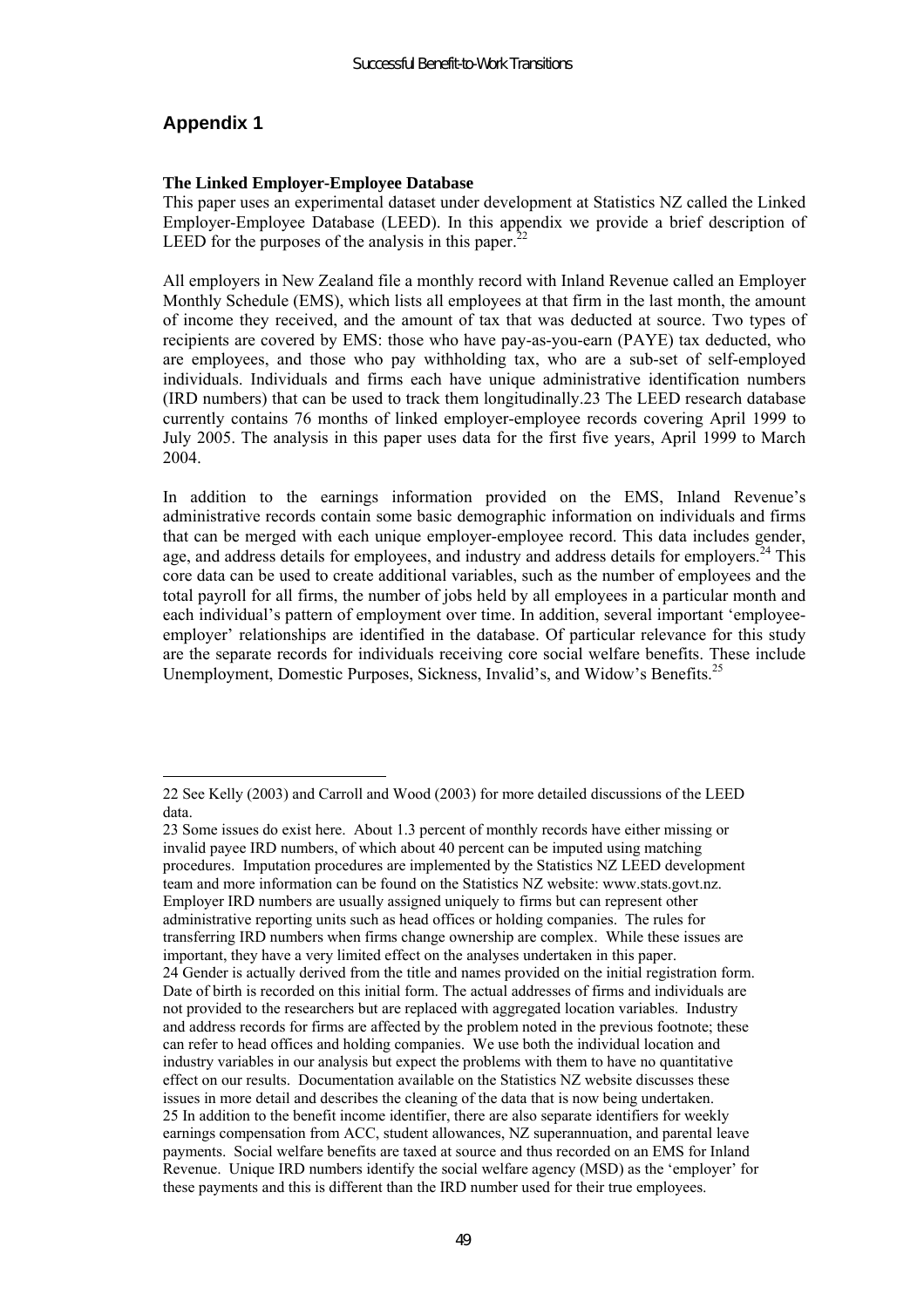# **Appendix 2**

#### **Table A.1**

# **Average Employer Characteristics**

|                                    | Firm size (no.<br>employees) | Monthly pay<br>per employee<br>$($ \$) | Expansion /<br>contraction<br>rate | Employee<br>turnover rate | Number of firms |
|------------------------------------|------------------------------|----------------------------------------|------------------------------------|---------------------------|-----------------|
| <b>All industries</b>              | 11                           | 2,067                                  | 0.06                               | 0.85                      | 221,720         |
| Agriculture, fishing & forestry    | 4                            | 1,582                                  | 0.07                               | 1.88                      | 44,750          |
| Mining                             | 15                           | 3,272                                  | $-0.06$                            | 0.47                      | 270             |
| Manufacturing                      | 18                           | 2,394                                  | 0.05                               | 0.55                      | 17,310          |
| Electricity, gas & water           | 82                           | 4,314                                  | 0.00                               | 0.27                      | 130             |
| Construction                       | 5                            | 2,269                                  | 0.11                               | 0.59                      | 26,220          |
| Wholesale trade                    | 11                           | 2,901                                  | 0.05                               | 0.46                      | 12,170          |
| Retail trade                       | 9                            | 1,668                                  | 0.02                               | 0.56                      | 30,840          |
| Accommodation, cafes & restaurants | 11                           | 1,104                                  | 0.02                               | 1.07                      | 11,280          |
| Transport & storage                | 13                           | 2,308                                  | 0.03                               | 0.65                      | 7,840           |
| Communication                      | 28                           | 1,824                                  | 0.01                               | 0.51                      | 1,730           |
| Finance & insurance                | 21                           | 4,074                                  | 0.07                               | 0.39                      | 3,830           |
| Property & business services       | 11                           | 2,941                                  | 0.09                               | 0.57                      | 33,450          |
| Government administration          | 329                          | 3,976                                  | 0.02                               | 3.01                      | 230             |
| Education                          | 20                           | 1,380                                  | $-0.04$                            | 0.84                      | 5,390           |
| Health & community services        | 21                           | 1,970                                  | 0.04                               | 0.44                      | 9,890           |
| Cultural & recreation services     | 10                           | 1,700                                  | 0.02                               | 0.95                      | 6,100           |
| Personal & other services          | 8                            | 1,688                                  | 0.06                               | 0.59                      | 10,290          |

**Note**: The Ministry of Education payroll is excluded from the data in this table.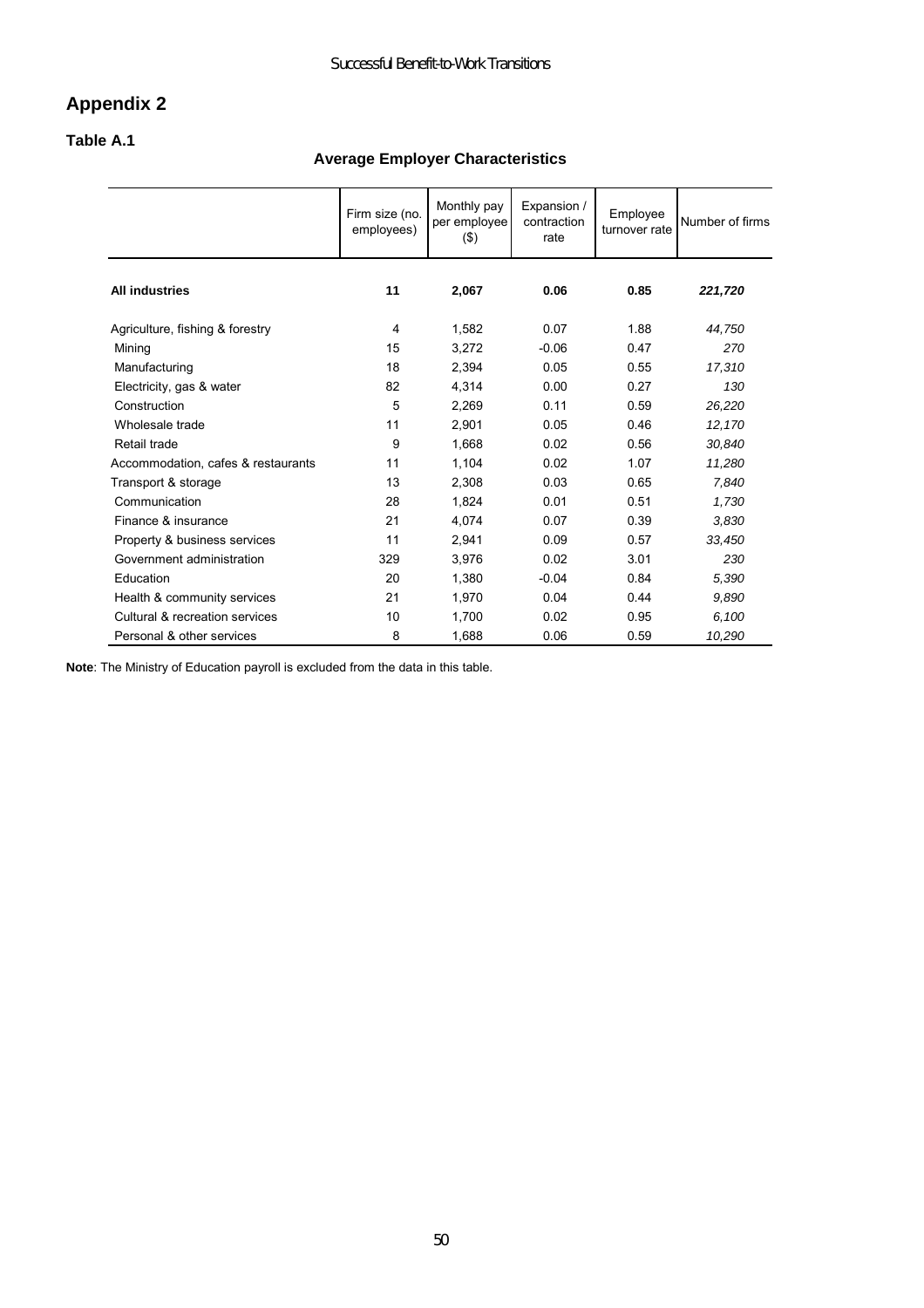# **Table A.2**

#### Successful Benefit-to-Work Transitions

# **Outcomes of the Benefit-to-Work Group by Gender and Age Group**

|                                                                                                                                                                     | Males aged<br>$15 - 24$ | Males aged<br>$25 - 49$ | Males aged<br>$50 - 59$ | Females<br>aged 15-24 | Females aged<br>$25 - 49$ | Females<br>aged 50-59 |
|---------------------------------------------------------------------------------------------------------------------------------------------------------------------|-------------------------|-------------------------|-------------------------|-----------------------|---------------------------|-----------------------|
| <b>Sustained employment</b>                                                                                                                                         |                         |                         |                         |                       |                           |                       |
| Months employed and off benefits during months 1–6                                                                                                                  | 4.8                     | 4.8                     | 4.8                     | 4.9                   | 4.9                       | 4.7                   |
| Mths employed and off benefits during months 7–12                                                                                                                   | 3.6                     | 3.7                     | 3.7                     | 3.7                   | 3.9                       | 3.7                   |
| Mths employed and off benefits during months 13–24                                                                                                                  | 7.2                     | 7.3                     | 7.4                     | 7.1                   | 7.5                       | 7.1                   |
| Months employed and off benefits during first two years                                                                                                             | 15.7                    | 15.8                    | 15.9                    | 15.7                  | 16.3                      | 15.5                  |
| Continuously employed and off benefit for months 1-6<br>$(\%)$<br>Continuously employed and off benefit for months 1–12                                             | 57.6                    | 60.4                    | 60.5                    | 62.3                  | 63.5                      | 59.8                  |
| $(\% )$                                                                                                                                                             | 38.5                    | 41.6                    | 42.1                    | 40.8                  | 45.8                      | 42.9                  |
| Continuously employed and off benefit for months 1–24<br>$(\%)$                                                                                                     | 25.3                    | 28.6                    | 30.6                    | 26.3                  | 32.3                      | 30.9                  |
| Self-sufficiency in employment                                                                                                                                      |                         |                         |                         |                       |                           |                       |
| Months with earnings of \$1,500 or above and no benefit<br>income $-$ months $1-6$                                                                                  | 3.0                     | 3.9                     | 3.9                     | 2.6                   | 3.1                       | 2.7                   |
| Months with earnings of \$1,500 or above and no benefit<br>income - months 7-12<br>Months with earnings of \$1,500 or above and no benefit<br>income - months 13-24 | 2.6                     | 3.1                     | 3.1                     | 2.3                   | 2.7                       | 2.3                   |
|                                                                                                                                                                     | 5.6                     | 6.3                     | 6.4                     | 4.9                   | 5.5                       | 4.6                   |
| Months with earnings of \$1,500 or above and no benefit<br>income – first two years                                                                                 | 11.3                    | 13.2                    | 13.3                    | 9.8                   | 11.4                      | 9.6                   |
| Earnings growth (conditional upon being employed)                                                                                                                   |                         |                         |                         |                       |                           |                       |
| Average monthly earnings in the first half year <sup>(1)</sup> (\$)<br>Ratio of average monthly earnings in 2nd post-transition                                     | 1,631                   | 2,105                   | 2,173                   | 1,431                 | 1,704                     | 1,554                 |
| half year to $1st^{(1)}$<br>Ratio of average monthly earnings in 3rd post-transition                                                                                | 1.026                   | 0.999                   | 0.986                   | 1.037                 | 1.011                     | 0.993                 |
| half year to $1st^{(1)}$<br>Ratio of average monthly earnings in 4th post-transition                                                                                | 1.093                   | 1.054                   | 1.034                   | 1.092                 | 1.049                     | 1.019                 |
| half year to $1st^{(1)}$                                                                                                                                            | 1.141                   | 1.063                   | 1.012                   | 1.148                 | 1.072                     | 1.016                 |
| <b>Sustained job spells</b>                                                                                                                                         |                         |                         |                         |                       |                           |                       |
| Duration of first job (months, censored at 24)                                                                                                                      | 10.3                    | 11.9                    | 13.8                    | 11.1                  | 13.9                      | 15.4                  |
| Number of employers                                                                                                                                                 | 3.0                     | 2.7                     | 2.3                     | 2.8                   | 2.5                       | 2.3                   |
| Number of separate job spells                                                                                                                                       | 3.6                     | 3.6                     | 3.3                     | 3.5                   | 3.3                       | 3.2                   |
| Average duration of employment relationships (months)                                                                                                               | 9.9                     | 11.4                    | 13.5                    | 10.4                  | 12.9                      | 14.5                  |
| Average duration of job spells (months)                                                                                                                             | 8.1                     | 9.1                     | 10.2                    | 8.6                   | 10.5                      | 11.4                  |
| <b>Further benefit receipt</b>                                                                                                                                      |                         |                         |                         |                       |                           |                       |
| Benefit income in first 6 months (%)                                                                                                                                | 27.1                    | 28.9                    | 31.6                    | 24.1                  | 26.4                      | 32.2                  |
| Benefit income in first year (%)                                                                                                                                    | 45.0                    | 45.1                    | 47.3                    | 43.6                  | 40.5                      | 45.3                  |
| Benefit income in first two years (%)                                                                                                                               | 56.6                    | 55.7                    | 55.6                    | 55.5                  | 50.5                      | 54.4                  |
| Number of individuals                                                                                                                                               | 20,710                  | 32,630                  | 4,530                   | 18,070                | 29,960                    | 4,550                 |

(1) Group median. All income variables are in March 2004 quarter dollar values.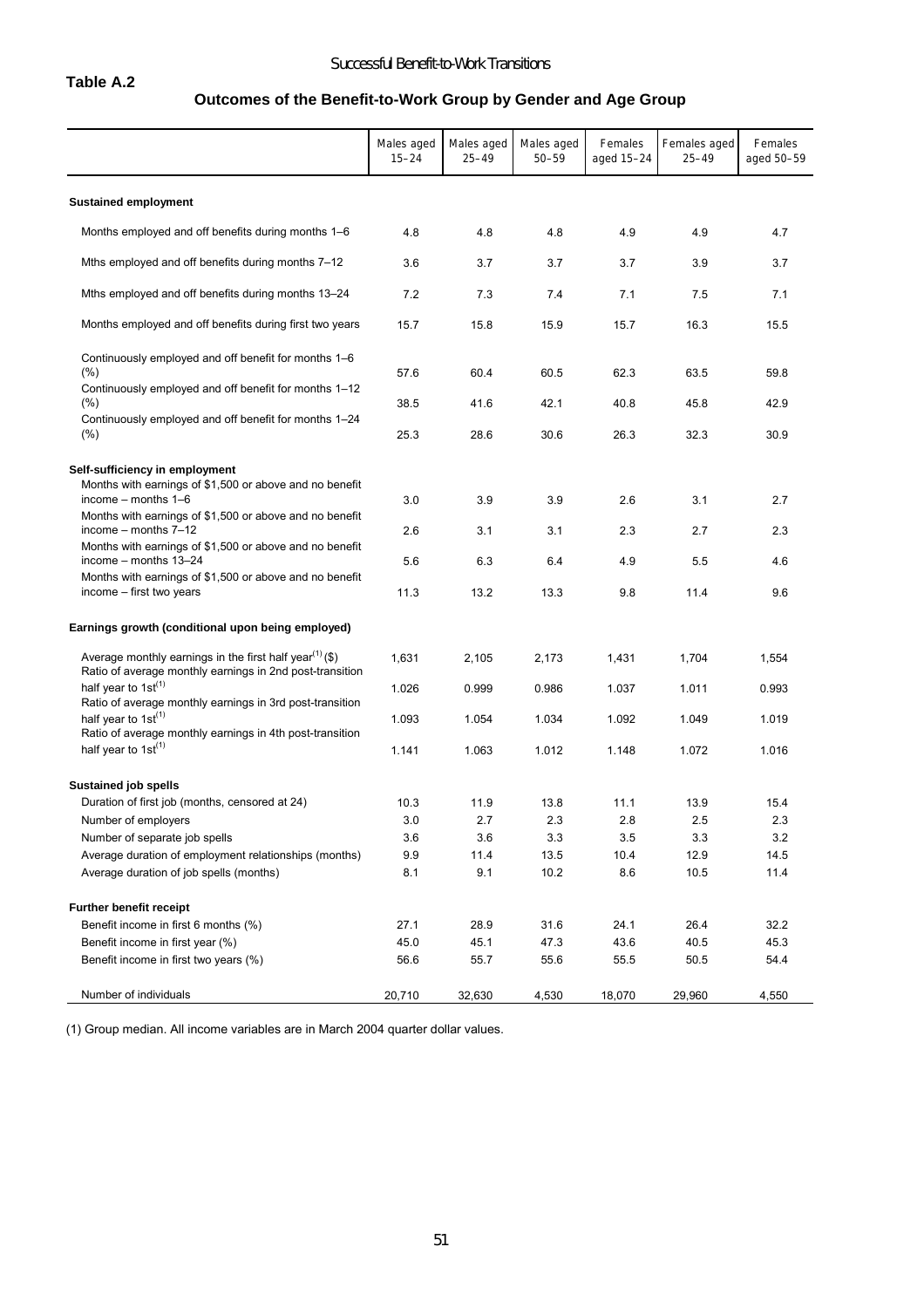#### **Characteristics of the Complete and Restricted Benefit-to-Work Groups**

|                                                                                         | Benefit-to-work<br>transition group<br>(BTW) | Restricted benefit-<br>to-work transition<br>group (BTW-2) |
|-----------------------------------------------------------------------------------------|----------------------------------------------|------------------------------------------------------------|
| <b>Personal attributes</b>                                                              |                                              |                                                            |
| Female (%)                                                                              | 47.6                                         | 48.0                                                       |
| Mean age (years)                                                                        | 31.6                                         | 31.5                                                       |
| Aged 15-24 (%)                                                                          | 35.1                                         | 35.1                                                       |
| Aged 25-49 (%)                                                                          | 56.7                                         | 56.9                                                       |
| Aged 50-59 (%)                                                                          | 8.2                                          | 7.9                                                        |
| Living in Auckland (%)                                                                  | 23.2                                         | 23.9                                                       |
| Reference benefit spell                                                                 |                                              |                                                            |
| Duration of reference benefit spell in months (censored at 24)                          | 11.4                                         | 11.2                                                       |
| Months employed during reference benefit spell (censored at 24)                         | 4.5                                          | 4.4                                                        |
| Average monthly benefit payments during reference benefit spell <sup>(1)</sup> (\$)     | 645                                          | 641                                                        |
| Average monthly earnings if employed during reference benefit spell <sup>(1)</sup> (\$) | 809                                          | 828                                                        |
| Benefit receipt history - 24 months before transition to employment                     |                                              |                                                            |
| Income support for all 24 months (%)                                                    | 21.9                                         | 0.2                                                        |
| Months of benefit receipt                                                               | 14.4                                         | 14.0                                                       |
| Recent employment experience - year before transition to employment                     |                                              |                                                            |
| Employed at least 10 months of the past 12 (%)                                          | 33.9                                         | 0.4                                                        |
| Employed at least 10/12 months with earnings >=\$1,500 per month (%)                    | 4.5                                          | 0.1                                                        |
| Employment history - 24 months before transition to employment                          |                                              |                                                            |
| Had some employment experience (%)                                                      | 92.1                                         | 0.9                                                        |
| Months employed                                                                         | 12.9                                         | 13.2                                                       |
| Months employed and off benefits                                                        | 6.0                                          | 6.3                                                        |
| Number of employers, if employed                                                        | 2.8                                          | 2.7                                                        |
| Number of separate job spells, if employed                                              | 3.6                                          | 3.5                                                        |
| Average duration of employment relationships, if employed                               | 8.2                                          | 8.4                                                        |
| Average duration of job spells, if employed (months)                                    | 5.9                                          | 6.1                                                        |
| Average earnings during months of employment <sup>(1)</sup> (\$)                        | 1,177                                        | 1,221                                                      |
| Average earnings during months when employed and off benefit <sup>(1)</sup> (\$)        | 1,573                                        | 1,602                                                      |
| Key post-transition outcomes                                                            |                                              |                                                            |
| Months employed and off benefits in first two years                                     | 15.9                                         | 17.9                                                       |
| Months with earnings of \$1,500 or above and no benefit income in first two years       | 11.7                                         | 13.5                                                       |
| Average monthly earnings in the first half year <sup>(1)</sup> (\$)                     | 1,760                                        | 1,913                                                      |
| Ratio of average monthly earnings in 4th post-transition half year to $1st^{(1)}$       | 1.085                                        | 1.071                                                      |
| Number of individuals                                                                   | 110,450                                      | 86,500                                                     |

(1) Group median. All income variables are in March 2004 quarter dollar values. The BTW-2 group comprises the subset of people in the BTW group who were continuously employed and off benefits for at least the first three months.